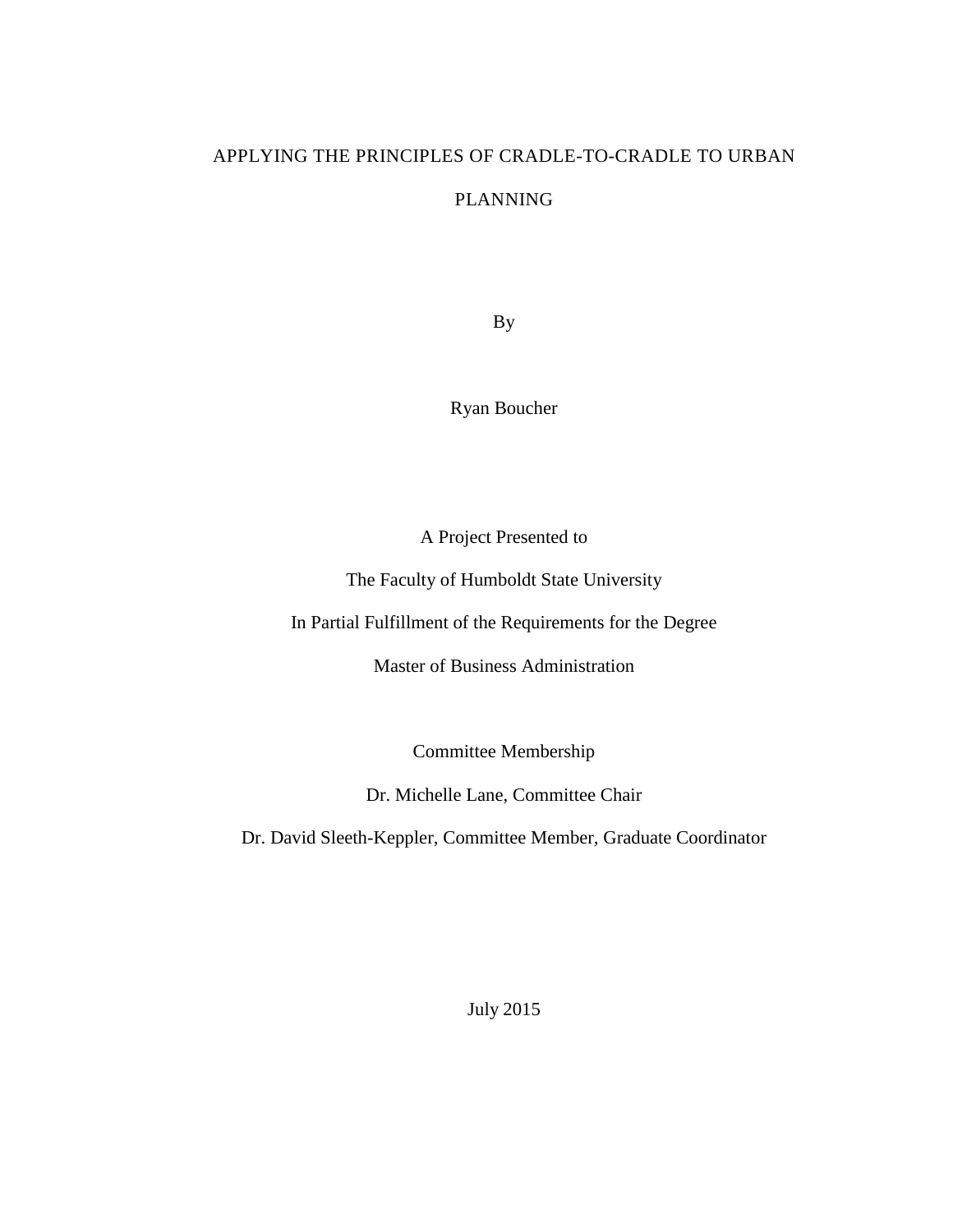## **ABSTRACT**

## <span id="page-1-0"></span>APPLYING THE PRINCIPLES OF CRADLE-TO-CRADLE TO URBAN PLANNING

## Ryan Boucher

The purpose of the research presented in this paper is to expand on the principles of the 'cradle-to-cradle' sustainability framework, as presented by William McDonough and Michael Braungart, to include how those principles can be applied to the process of urban planning. At this point, cradle-to-cradle design principles have primarily been utilized in product design, but there has been less research into the potential for the cradle-to-cradle framework to be applied to non-production based activities. This paper relies exclusively on published literature to describe cradle-to-cradle and the notions of eco-efficiency versus eco-effectiveness, an outline of the roles and duties of urban planners, an overview of how sustainability has been applied to urban planning, and concludes with examples of several cradle-to-cradle inspired architectural and park projects.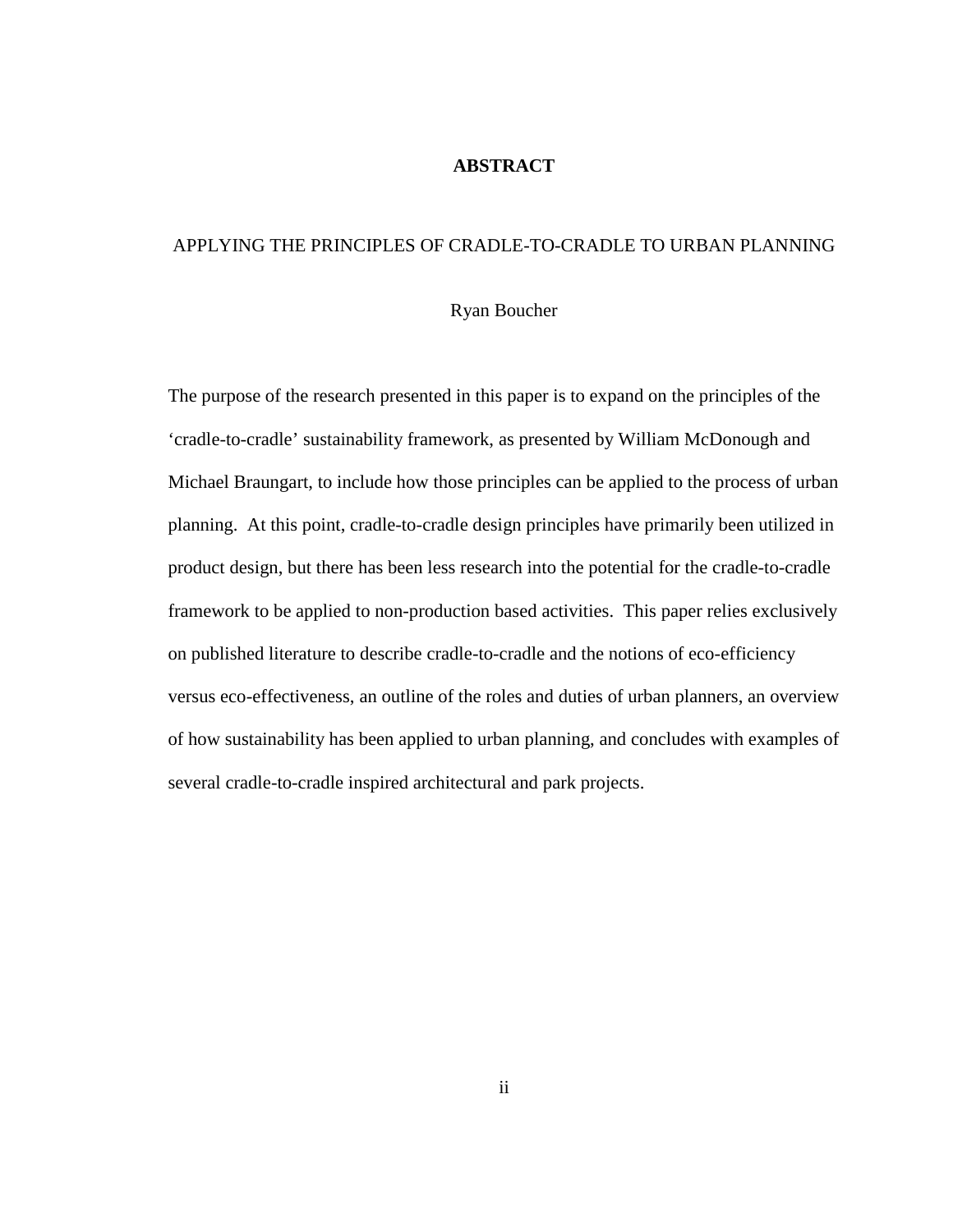## **ACKNOWLEDGEMENTS**

<span id="page-2-0"></span>I would like to thank my wife, Katy, for all of her support and encouragement the past year as I've worked through this program. I couldn't have been able to do this without her. Also, I would like to acknowledge my parents and all of their overwhelming support in helping me through my education.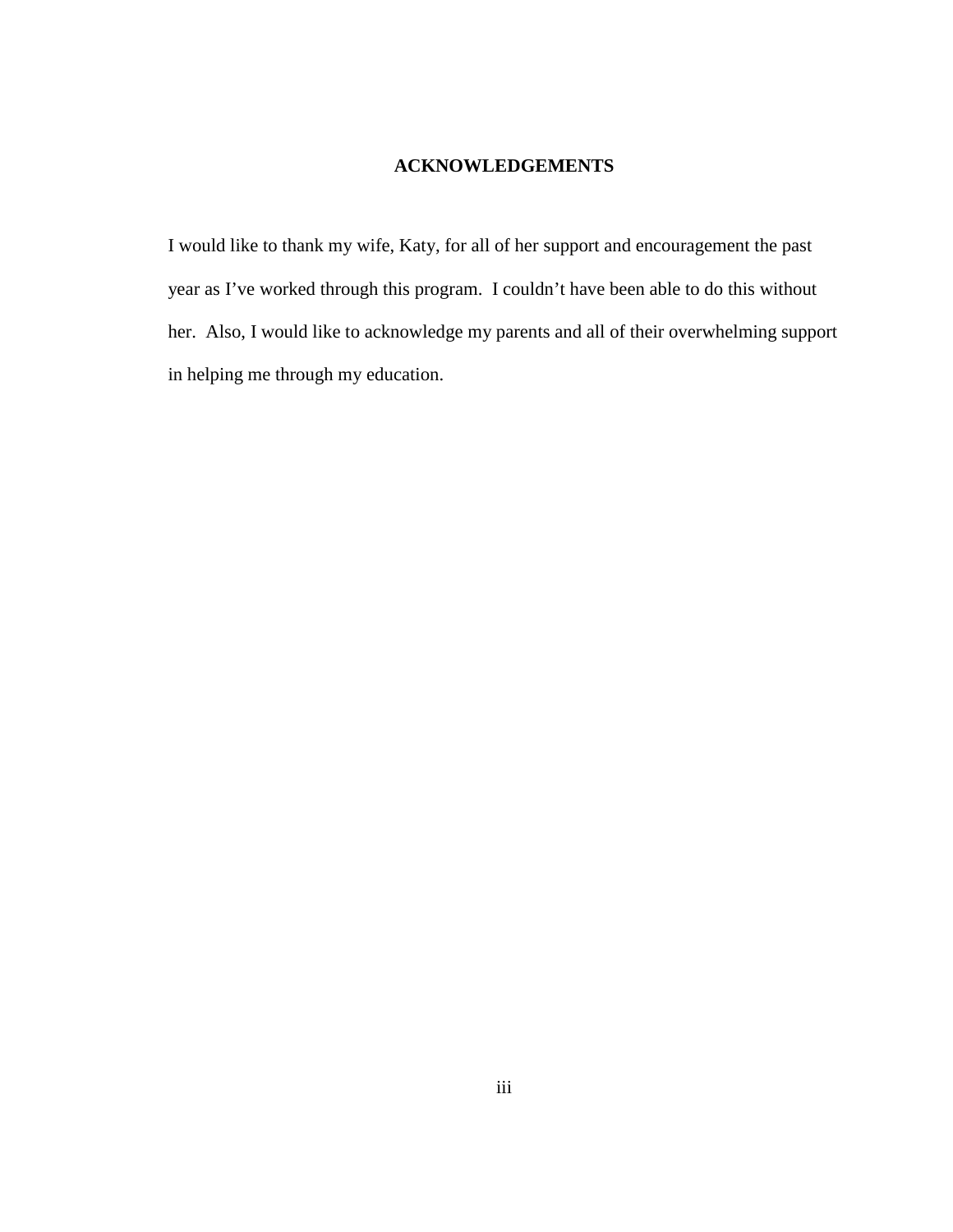# **TABLE OF CONTENTS**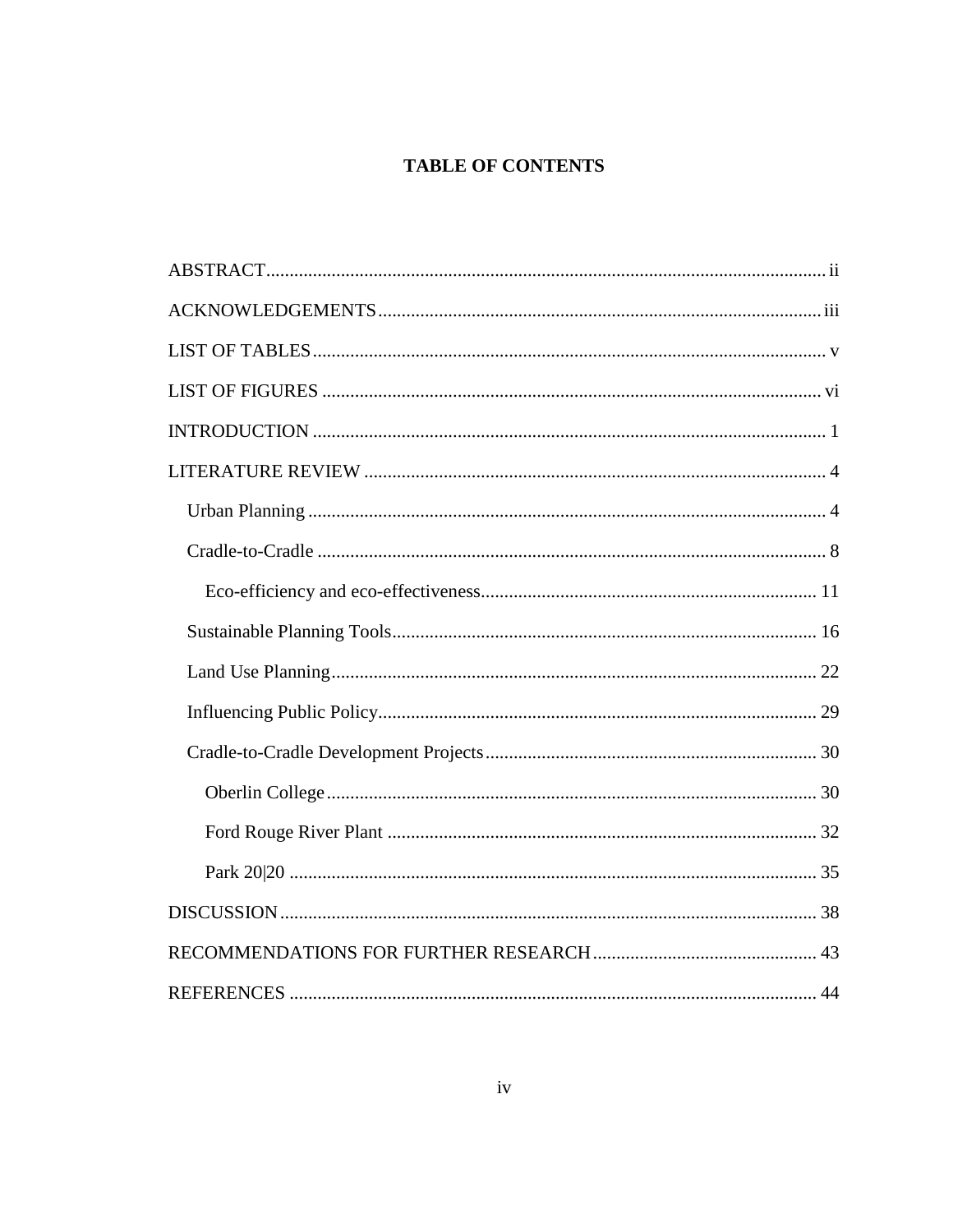# **LIST OF TABLES**

<span id="page-4-0"></span>

|--|--|--|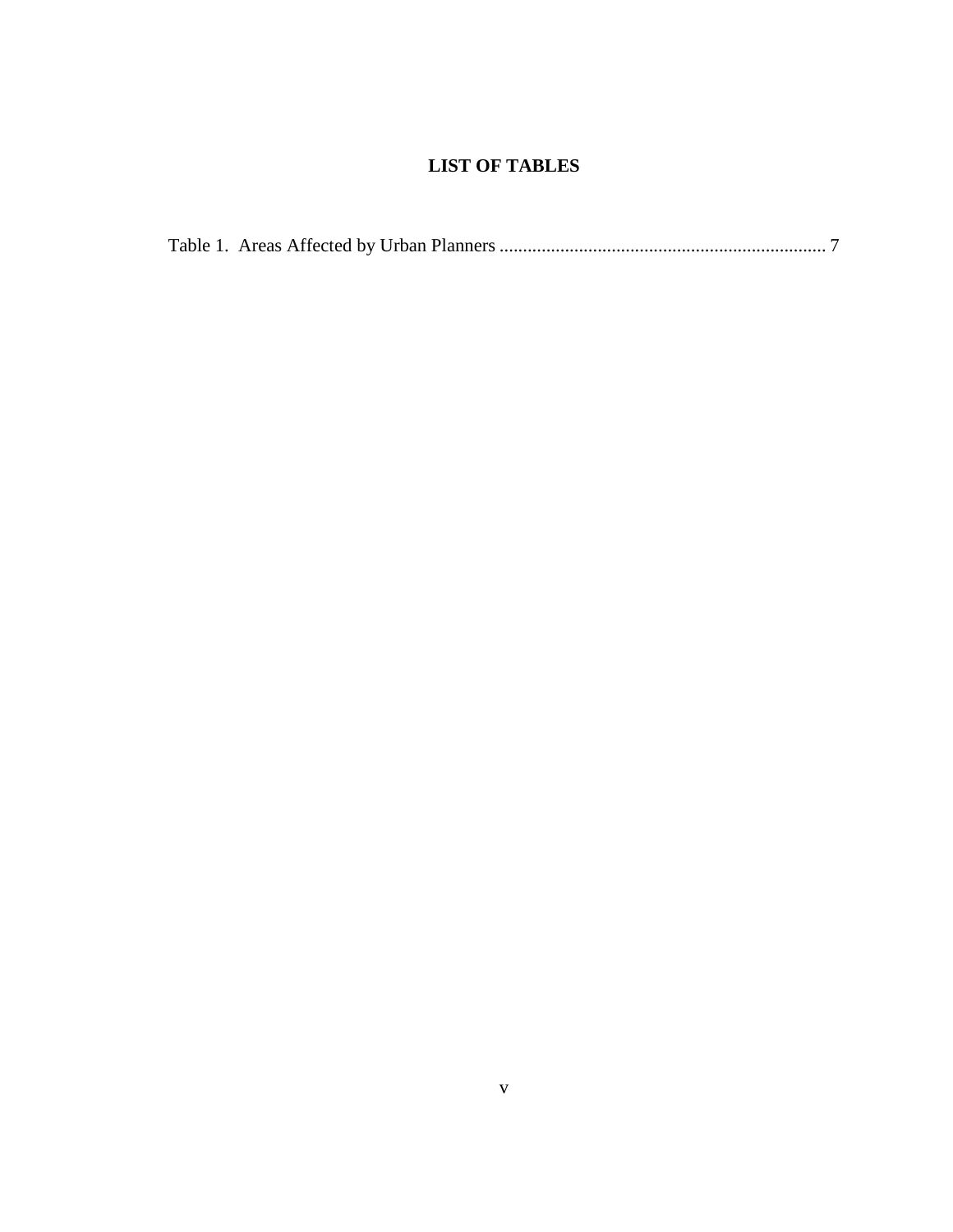# **LIST OF FIGURES**

<span id="page-5-0"></span>

| Figure 1. Data from United Nations representing world population proportions 4  |  |
|---------------------------------------------------------------------------------|--|
|                                                                                 |  |
| Figure 3. The Triangle of Conflicting Goals for Planning (Campbell, 1996)  17   |  |
|                                                                                 |  |
|                                                                                 |  |
|                                                                                 |  |
| Figure 7. Adam Joseph Lewis Center for Environmental Studies (Han, 2000)  31    |  |
|                                                                                 |  |
| Figure 9. Master design for complete Park 20 20 project (Park2020.com, 2015) 36 |  |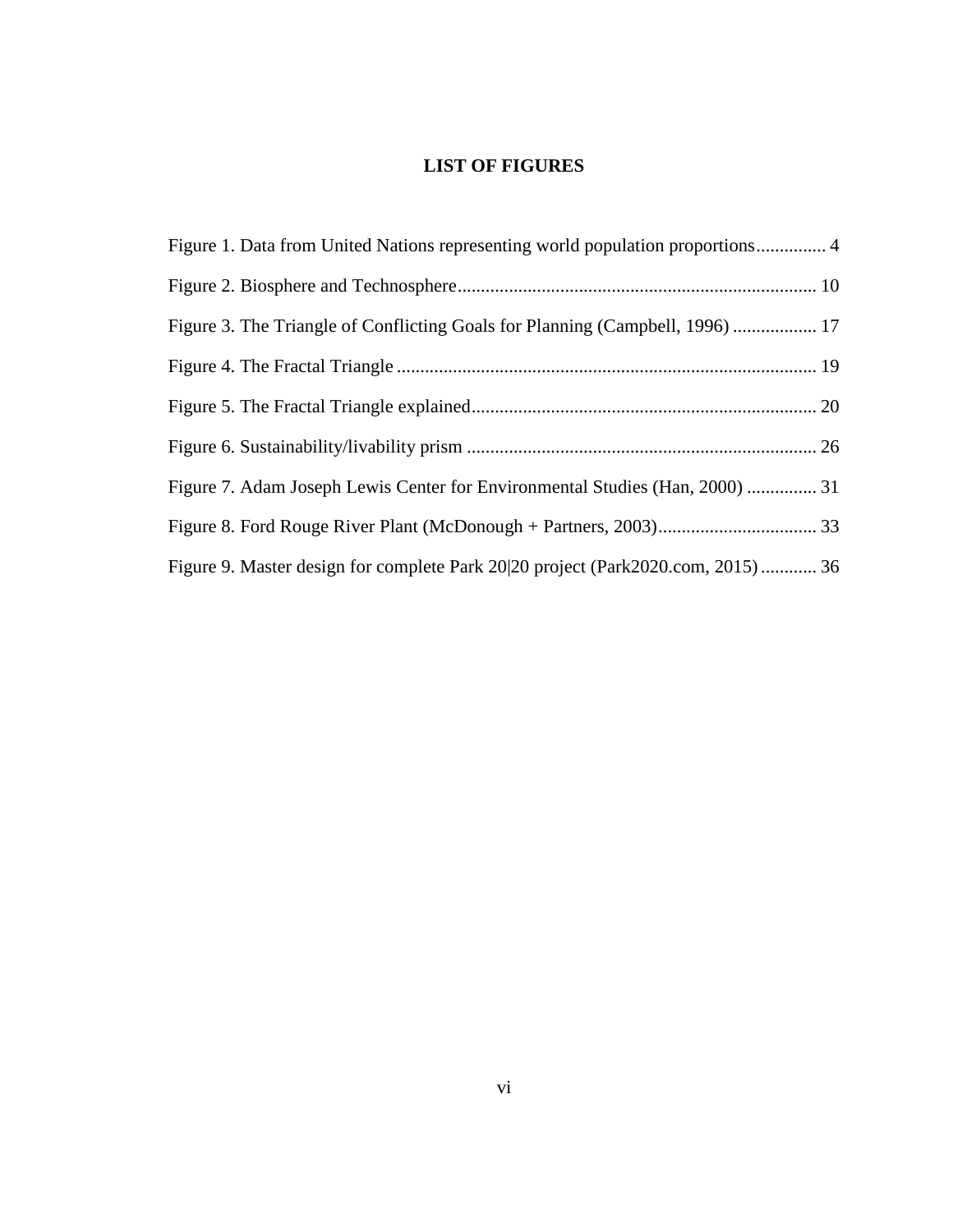## **INTRODUCTION**

<span id="page-6-0"></span>The purpose of the research presented in this paper is to expand on the principles of 'cradle-to-cradle' sustainability, as presented by William McDonough and Michael Braungart, to include how those principles can be applied to the process of urban planning. Cradle-to-cradle is a radical form of sustainable development that advocates for the complete elimination of waste in manufacturing and architectural systems. The ultimate goal of a cradle-to-cradle based manufacturing process would be to design a product whose materials could be fully reclaimed and reused without any degradation to the materials after the useful life of the product has concluded.

Cradle-to-cradle argues against a popular sustainability belief that promotes reduced use of natural resources in order to curb the negative effects of industrialization, including pollution and climate change. Instead, cradle-to-cradle claims that marginal reductions of negative externalities only works to delay an inevitable destruction of natural and social environments. Furthermore, it does so in such a way that the long-term ill effects of industrialization may go unnoticed as people gently adjust to surrounding changes caused by the non-regenerative aspects of the production process, rather than being shocked into advocacy by rapidly changing environmental and social conditions. Natural systems stunned by a sudden collapse have a far greater chance of returning to a safe equilibrium than those that have been systematically depleted over an extended period of time.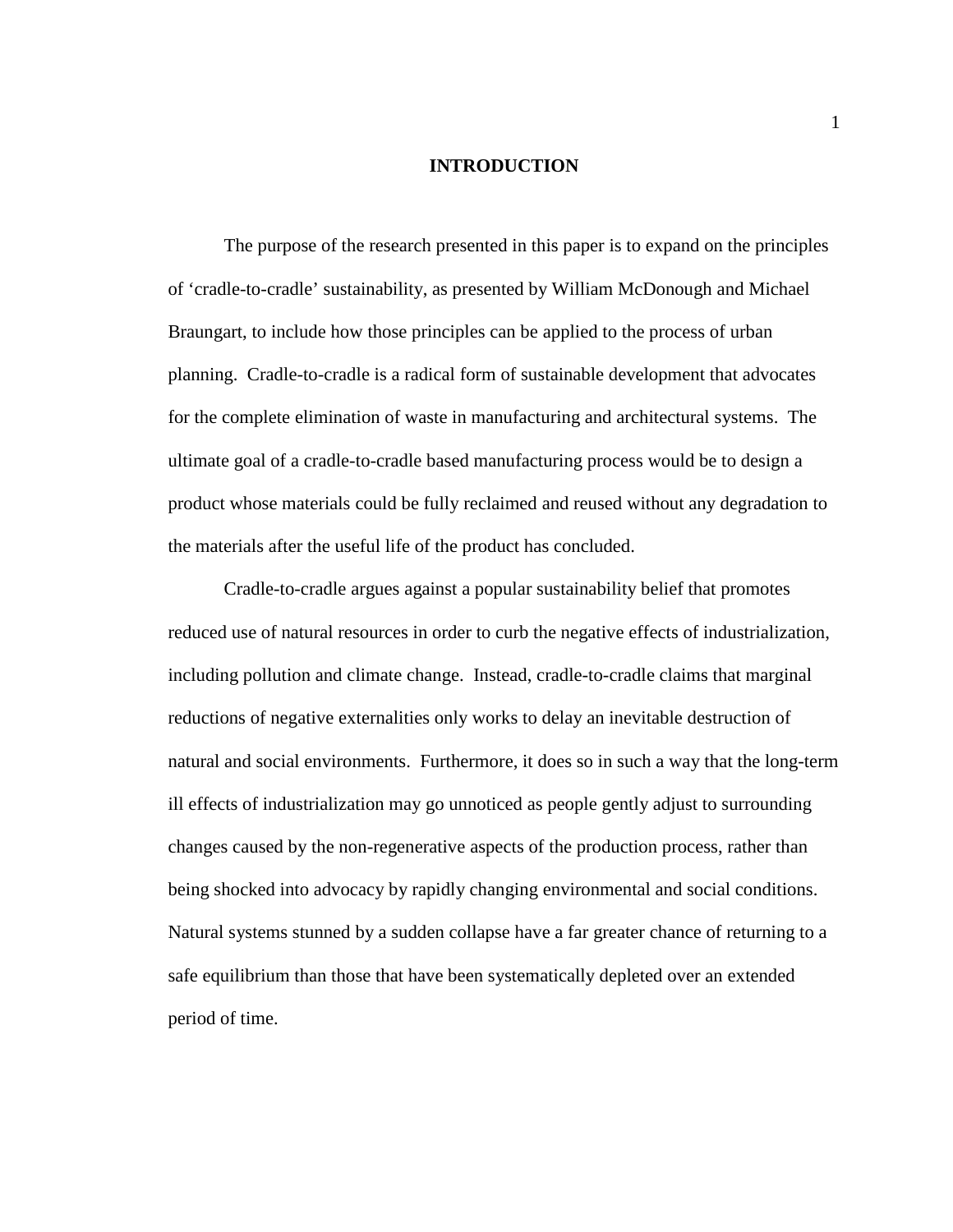Rather than simply pursuing a reduced-use approach, often referred to as ecoefficiency, cradle-to-cradle advocates for a complete rethinking of how inputs in a system interact and the complete abolishment of waste. This approach, dubbed ecoeffectiveness, utilizes the value of all resources to their full potential, mimicking natural systems which absorb all life and produce zero waste. The eco-effective approach doesn't demonize consumption, as reduced consumption sustainability campaigns might, but, rather, embraces continuous improvement and expansion of technology and industry (McDonough & Braungart, 2002).

In most cases, analysis of opportunities to utilize the eco-effectiveness framework has been restricted to manufacturing processes, product design, and architecture. What this paper proposes is that eco-effective design principles, the basis for cradle-to-cradle, can be applied more broadly to non-product based industries, such as the field of urban planning. Planners have the unique ability to influence social and environmental change in their design of urban and rural communities. Planning is a complex process of developing the infrastructure of a community, which requires understanding the needs of the various demographics of people that will inhabit the area, in both the short and longterm. It's important to note that though planners are most known for their work in designing physical layouts of areas, including urban design, parks, and transportation planning, they are also instrumental in resource planning, community development, zoning, and influencing public policy (American Planning Association, 2014).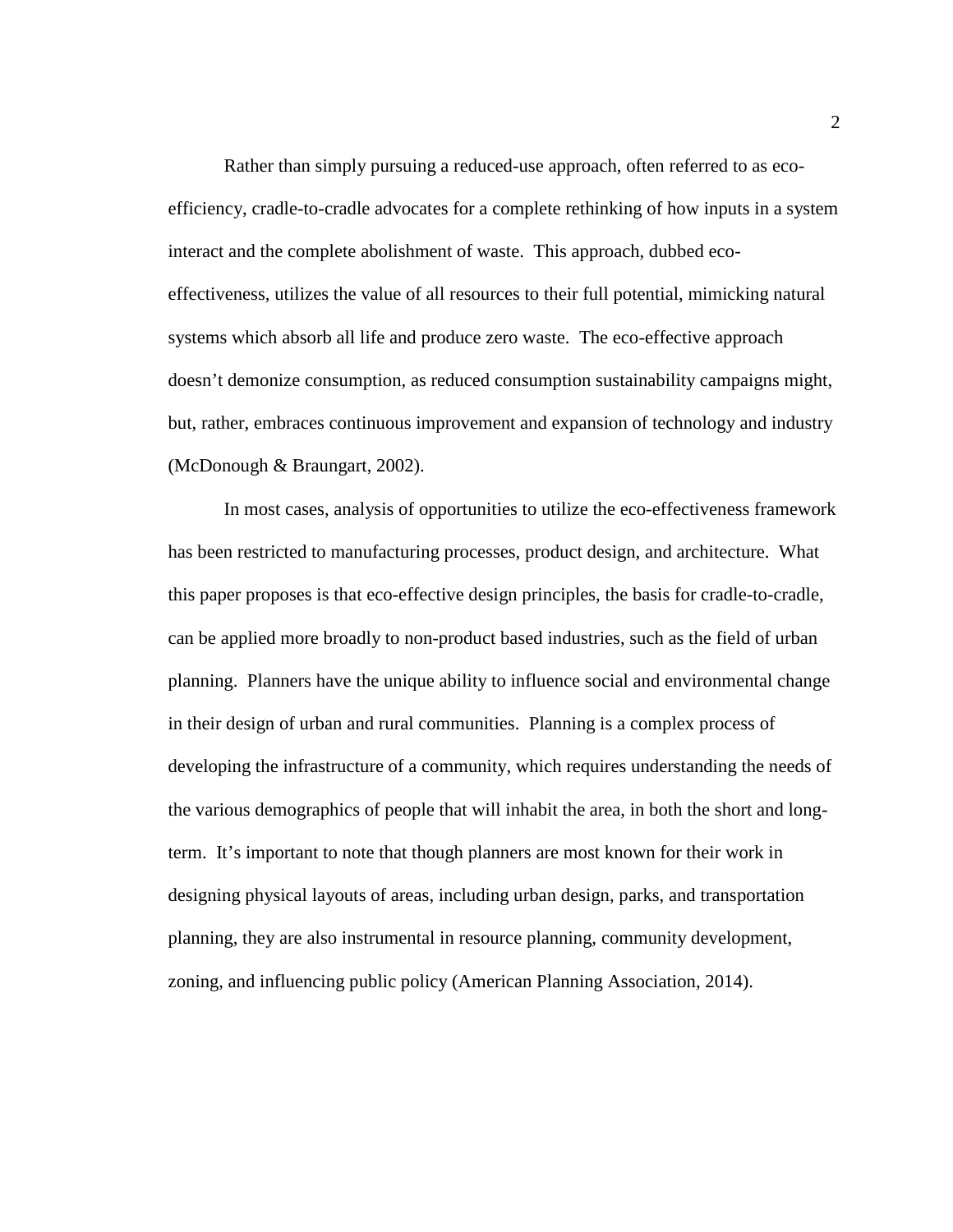Sustainable planning has been a topic of popular debate for several decades, specifically the role of planners in influencing the implementation of sustainable systems. In most cases, the approach to sustainable planning has been directed through the lens of eco-efficiency. While the eco-efficient approach can be a tool in the transition towards eco-effectiveness, it shouldn't be thought of as an end unto itself. This paper will approach how cradle-to-cradle principles can be utilized in the urban planning process by explaining cradle-to-cradle ideology, the roles, duties, and methods of the planner, and how eco-effectiveness is a superior method to eco-efficiency. Various other topics that will be discussed in the course of this paper will include the tools available to planners to aid in the sustainable planning process, the issues of land use planning, methods planners take in influencing public policy, and an overview of several cradle-to-cradle inspired development projects.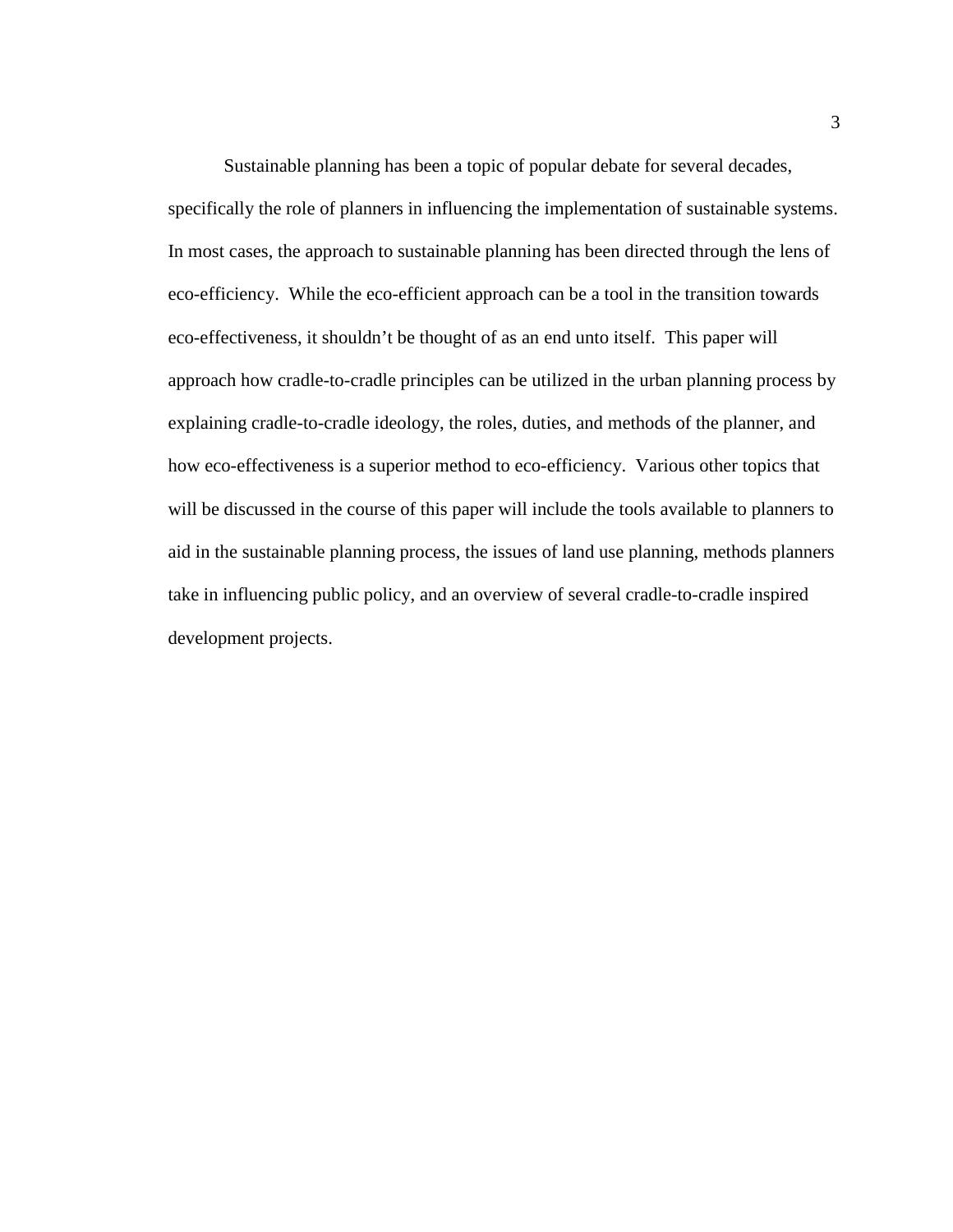## **LITERATURE REVIEW**

## **Urban Planning**

<span id="page-9-1"></span><span id="page-9-0"></span>Solving the issue of how to combat slums and plan cities sustainably is a necessary task for a near future in which the majority of the world's population will be living in densely populated urban areas. Redesigning the general approach to city planning is an incredible leverage point in alleviating disease, poverty, and devastating environmental impacts.

The United Nations reports that approximately 54% of the world's population currently live in an urban area and suggests that percentage will rise to nearly 67% by 2050. It's predicted that the highest urban population growth will occur in the 49 least developed countries, the majority of which are located in Africa and Asia (United



Figure 1. Data from United Nations representing world population proportions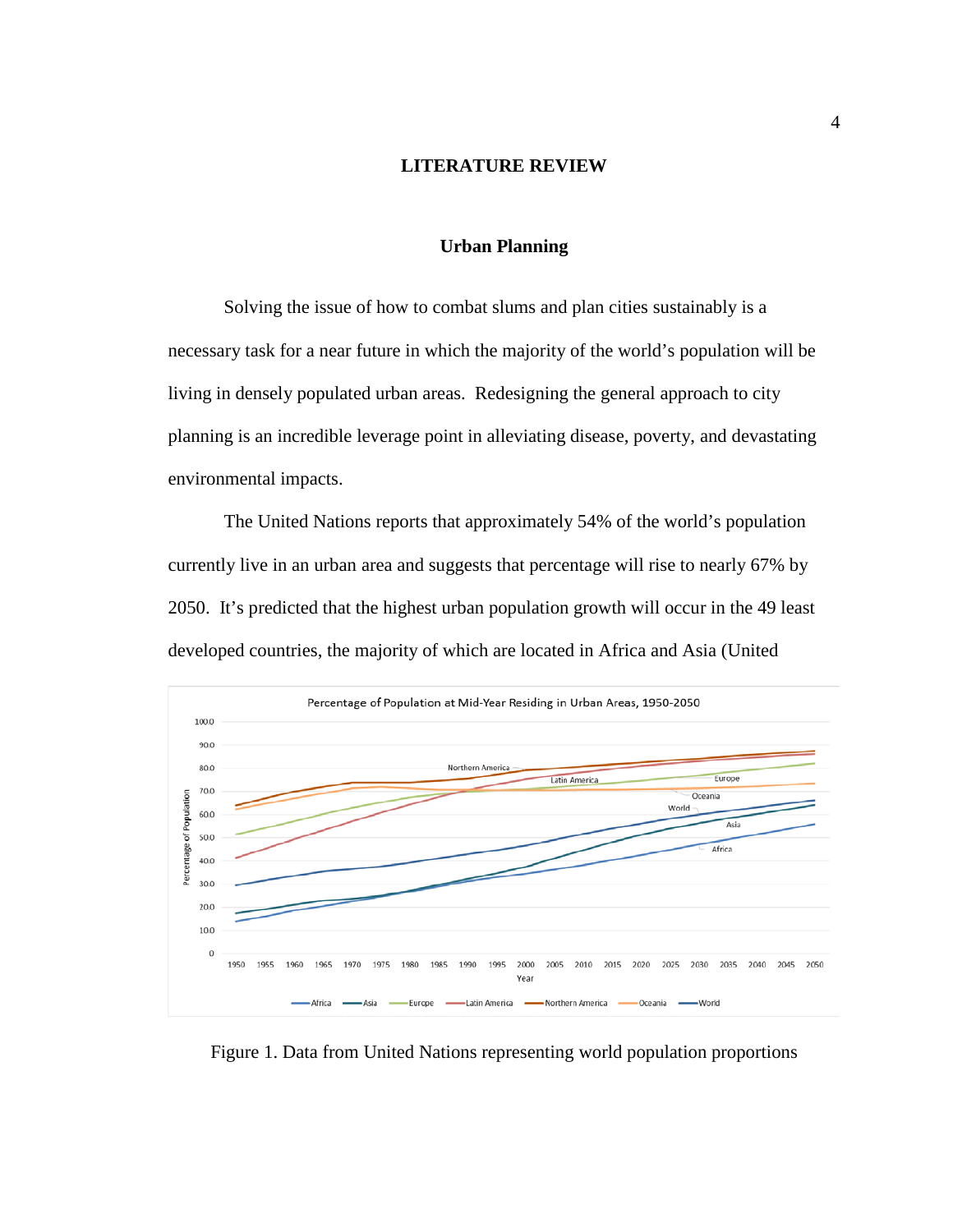Nations, 2014).

Increasingly industrialized farming practices in these countries are decreasing the ability for small communities in rural areas to adequately sustain themselves. As such, there have been large numbers of people who have traditionally lived in very isolated areas that are journeying into more populated urban regions, often in search of employment. The continued mass migrations to cities, many of which have assuredly yet to have even been established, in these underdeveloped nations will represent an incredible hardship on their already burdened economies and resource base.

Developed nations continue to experience unchecked suburban sprawl. Many American cities were constructed without a long-term plan, especially following World War II and the popularization of suburban communities. In Phoenix, Arizona, for example, housing development communities range as far as 30 miles from the city. This puts incredible stress on the single major freeway that transports residents daily into the downtown and is representative of how a lack of foresight when approaching the planning process has put incredible environmental and economic strain on a city (Yeung, 2008).

The already emerging megacities in the poorest world regions often represent unsustainable planning practices and an inability of planners and governments to keep up with the rapid growth of urban populations. In some areas, unregulated low-density sprawl creates an increased need for cars, which are often supported by ineffective motorways. In others, high-density populations are pressed into inefficient, often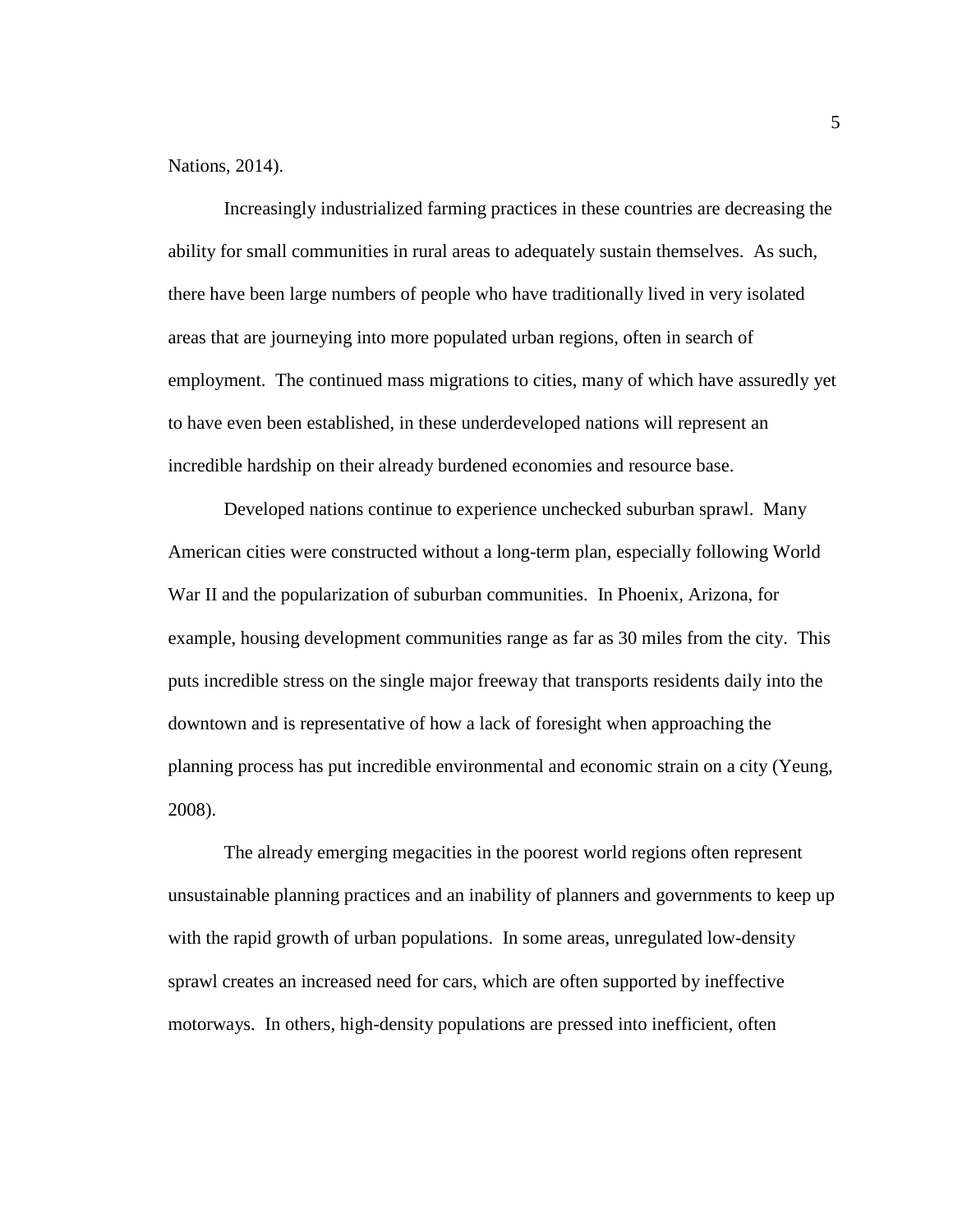dangerous, housing with limited access to basic needs. It's estimated that as many as one billion of the world's population are living in slums, the largest proportion of which are in Asia where urban growth is also highest. Often the impoverished living in these communities have limited or no access to utilities, such as water or proper sanitation, directly contributing to deteriorating health conditions, the spread of infectious disease, economic instability, and death (Ooi & Phua, 2014).

The role of the urban planner is to create plans for the various uses of urban areas for the future. Planners develop the plans and policies that ensure that cities have the ability to properly function and grow. Urban planning is a broad term and the process is most often controlled by a large team of people specializing in various areas. The ways in which urban planners affect cities include zoning laws, transportation planning, sewer and waste management systems, water services, parks and community buildings, energy planning, community development, and community design (Planning.org, 2010).

Though the title of urban planner is fairly well known, their exact roles are not always as well understood. The following table describes some areas of society affected by the actions of urban planners, on the left, and the related duties particular to the urban planner, on the right. The categories were determined by the American Planning Association to reflect some of the more common areas affected by urban planners. This is a general list and not meant to be exhaustive (American Planning Association, 2014).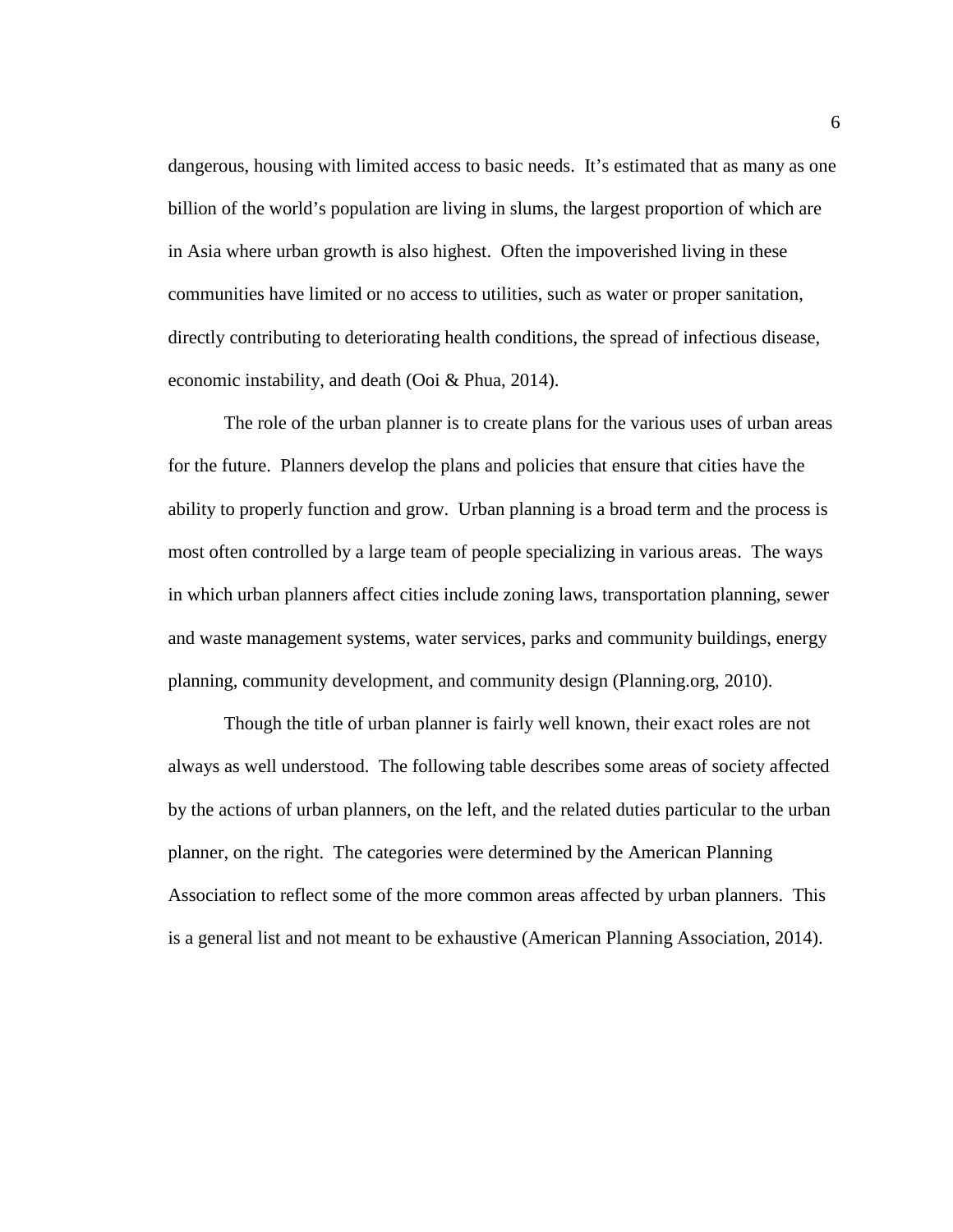Table 1. Areas Affected by Urban Planners

<span id="page-12-0"></span>

| <b>Homes</b>          | Estimate future population trends and recommend how many new<br>households will need to be built, as well as where they should be<br>located.                                                               |
|-----------------------|-------------------------------------------------------------------------------------------------------------------------------------------------------------------------------------------------------------|
|                       | Based on the culture of the community, determine the proportion of<br>types and size of homes/lots, as well as proportion targeted towards<br>homeowners vs renters.                                        |
|                       | Develop policies affecting house pricing.                                                                                                                                                                   |
|                       | Identify areas within communities for factories, shopping, offices, etc.                                                                                                                                    |
| <b>Employment</b>     | Identify employment needs within communities and work with<br>employers and schools to ensure a worker base.                                                                                                |
| <b>Transportation</b> | Study transportation systems and habits of citizens to determine when<br>to recommend additional transportation options, where they should be<br>located, and what mix of options should be made available. |
|                       | Analyze effectiveness of current transportation.                                                                                                                                                            |
|                       | Ensure adequate transportation for industry and the movement of raw<br>materials and goods.                                                                                                                 |
| <b>Water and</b>      | Coordinate with civil engineers for basic infrastructure.                                                                                                                                                   |
| Waste                 | Understand land use effects of water and sewage.                                                                                                                                                            |
| <b>Management</b>     | Coordinate with hydrogeologists to develop sustainable water usage<br>plans.                                                                                                                                |
|                       | Plan for parks, open space, and community facilities.                                                                                                                                                       |
| <b>Recreation</b>     | Study age distributions to determine appropriate types of facilities.                                                                                                                                       |
|                       | Ensure fair distribution of parks across neighborhoods/communities.                                                                                                                                         |
| <b>Design</b>         | Develop rules for physical layout of communities.                                                                                                                                                           |
|                       | Develop and support building codes.                                                                                                                                                                         |
| <b>Community</b>      | Provide assistance to small businesses.                                                                                                                                                                     |
| <b>Development</b>    | Improve quality of affordable housing.                                                                                                                                                                      |
|                       | Develop programs for increasing job skills of citizens.                                                                                                                                                     |
| <b>Energy</b>         | Coordinate with utility companies to predict future energy demands.                                                                                                                                         |
|                       | Determine locations for new energy facilities, plants and/or storage<br>areas.                                                                                                                              |
|                       | Identify methods of reducing energy consumption.                                                                                                                                                            |
|                       | Plan for renewable energy sources.                                                                                                                                                                          |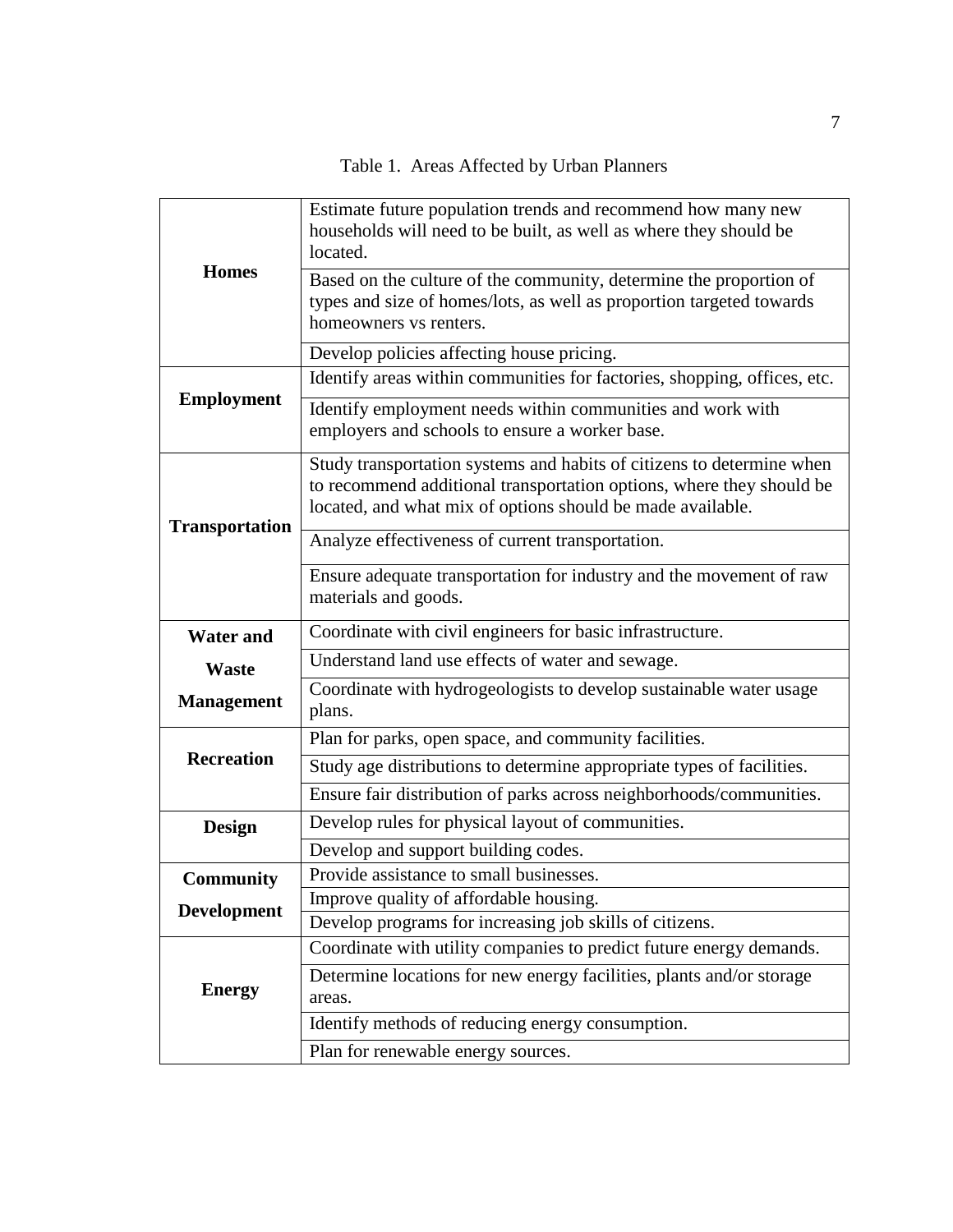## **Cradle-to-Cradle**

<span id="page-13-0"></span>In order to understand how cradle-to-cradle can be incorporated into the methodology of urban planning, it's first necessary to understand what cradle-to-cradle is and the key fundamental aspects of the system. One of the most important aspects of that system is a continuous improvement design method with the goal of decreasing the amount of waste generated from, during, and after a product or service is generated, used, and discarded. The framework also puts significant emphasis on culture, respect for diversity, and innovation during the design process.

Cradle-to-cradle is a sustainability framework meant to encourage people to rethink their production and consumption habits, and advocates for industrial systems to mimic nature. The concept was developed in collaboration between architect William McDonough and chemist Michael Braungart, who published their framework in the 2002 book *Cradle-to-Cradle: Remaking the Way We Make Things*. McDonough and Braungart had been working together for several years in developing products and processes to reduce the negative internal and external effects thought to be inherent in product design. Their collaboration gained world recognition when they published "The Hannover Principles", a set of sustainability based guiding principles, as a basis for planning the 2000's World's Fair in Hannover, Germany (McDonough & Braungart, 2003).

Sustainability is popularly thought of as only taking from the Earth what can be regenerated, and reducing negative externalities through reduced consumption methods.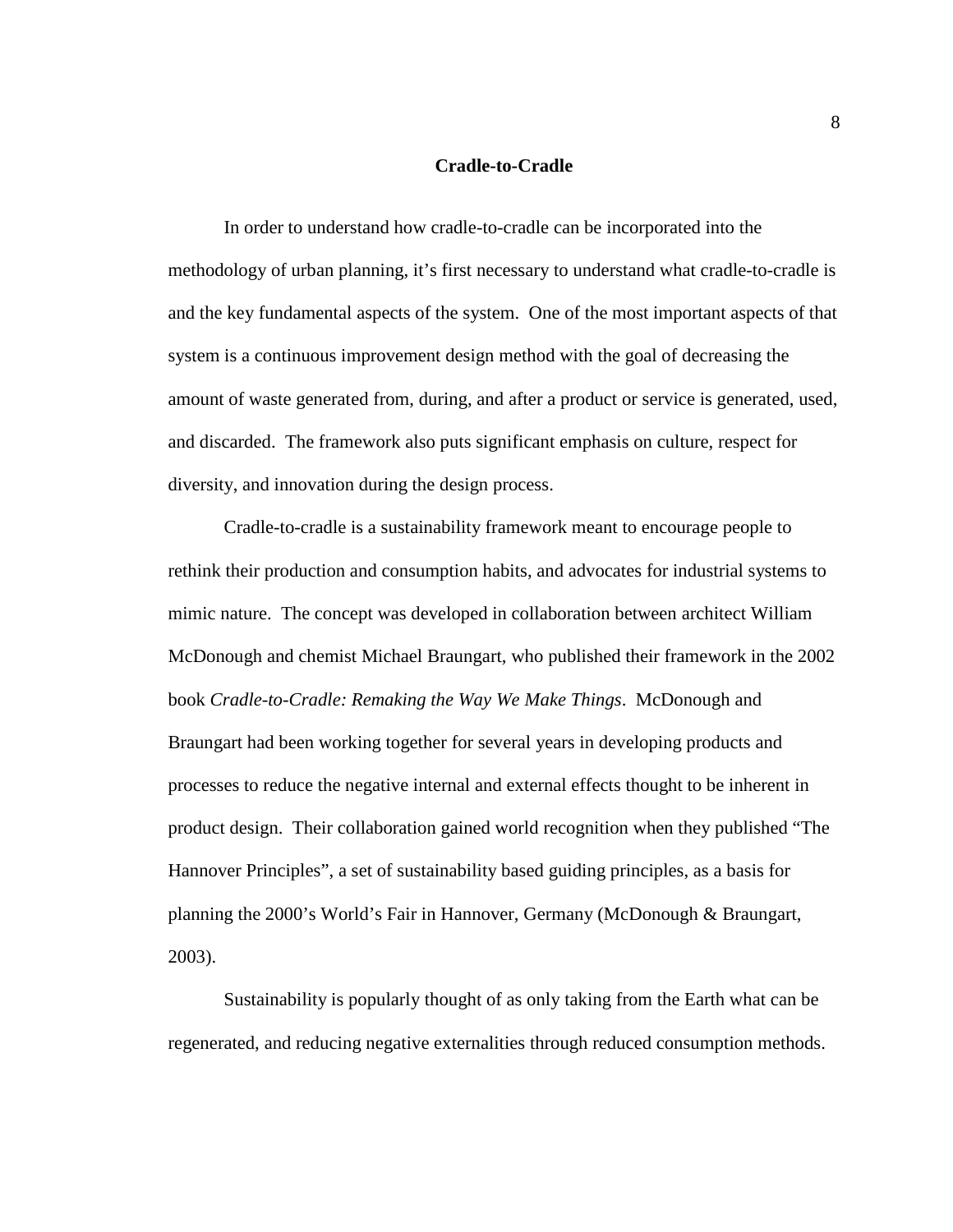Cradle-to-cradle argues that this basic notion of sustainability, eco-efficiency, is counterproductive as it simply advocates for people to be "less bad" rather than "more good". They argue that this view of sustainability, by its very definition, is only the beginning of a longer process to develop products and systems that replenish the Earth rather than only draw resources away. Cradle-to-cradle was designed to be the next step in that evolution. For example, while a sustainable solution to carbon emissions might be to reduce the amount of fossil fuels burned, a cradle-to-cradle solution would be to redesign engines to run on alternative fuels that produce zero carbon output.

McDonough and Braungart argue that eco-efficiency delays an inevitable collapse of available resources. Even worse, thinking of the conversion of processes to be ecoefficient as a main goal may act to hide the deteriorating environmental and social effects that will continue to occur, though admittedly at a much slower rate. This could result in even more devastating consequences as eco-systems are systematically plundered rather than shocked by quick collapse, leaving some aspects of the original system intact. Whether a reduced use of resources allows current processes to continue uninhibited for another 50 years or another 500 is irrelevant, as the end result remains constant. Ecoefficiency simply means that things are equal, or as close to equal as possible. But the concept stops there and tends to treat regenerative activities as novelty (McDonough & Braungart, 2002).

Cradle-to-cradle design requires that when an item has concluded its useful life that its materials can either be recovered or biodegrade safely in a relatively short span.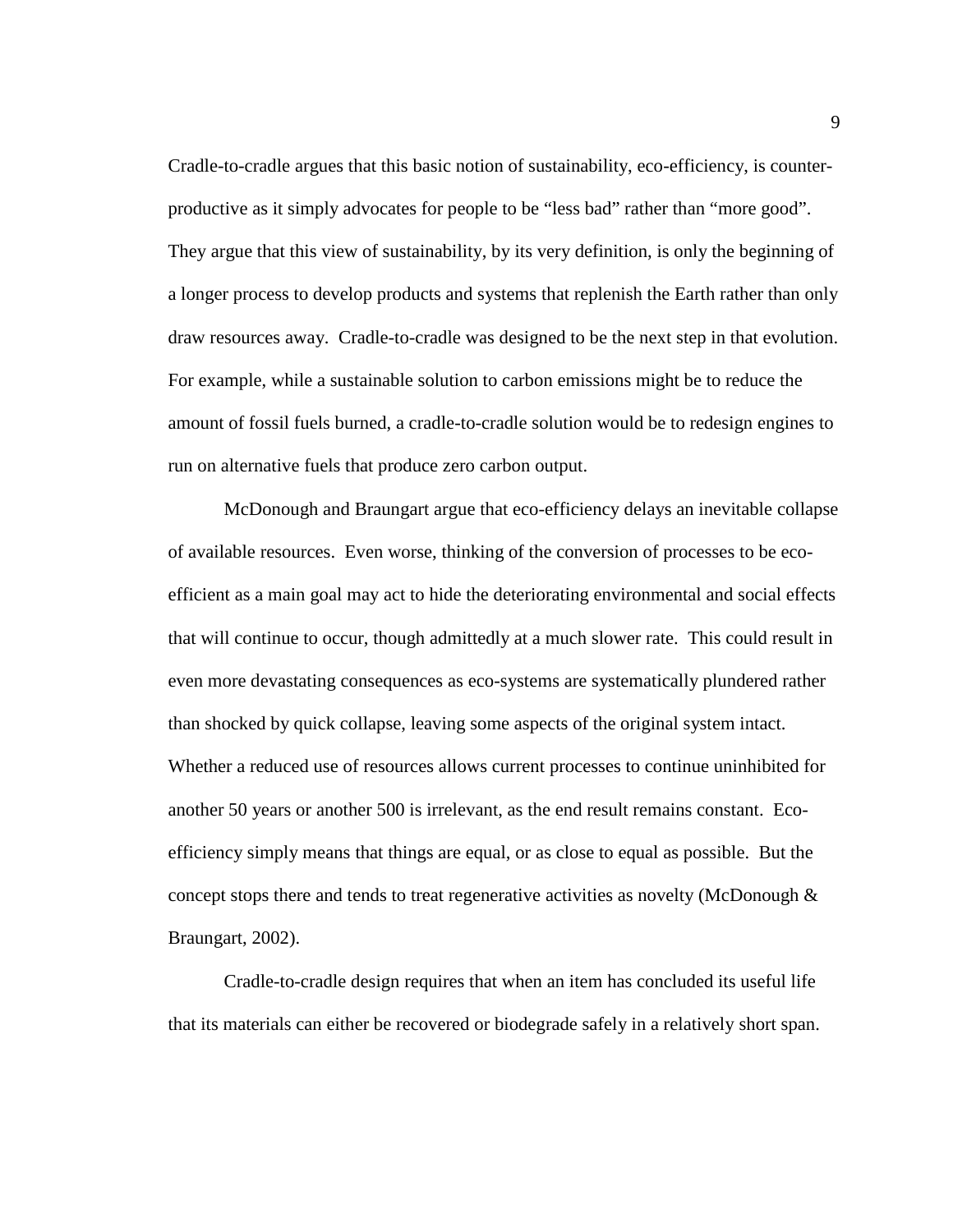McDonough and Braungart split their vision of how materials will be recovered into two sectors: the biosphere and the technosphere. The biosphere represents materials that come from nature and so can either easily be returned to nature or reused for additional purposes, an example may be a resource as simple as wood or gold. The technosphere includes materials that are not found in nature and are instead produced by humans. These materials cannot be returned to nature so caution must be utilized when considering their use in manufacturing, as an ideal closed-loop technosphere would not produce waste or degradation to the integrity of the material during the production process or its eventual recapture into the production process. This cycle is illustrated in the figure below (Nutrient Cycles, n.d.).



<span id="page-15-0"></span>Figure 2. Biosphere and Technosphere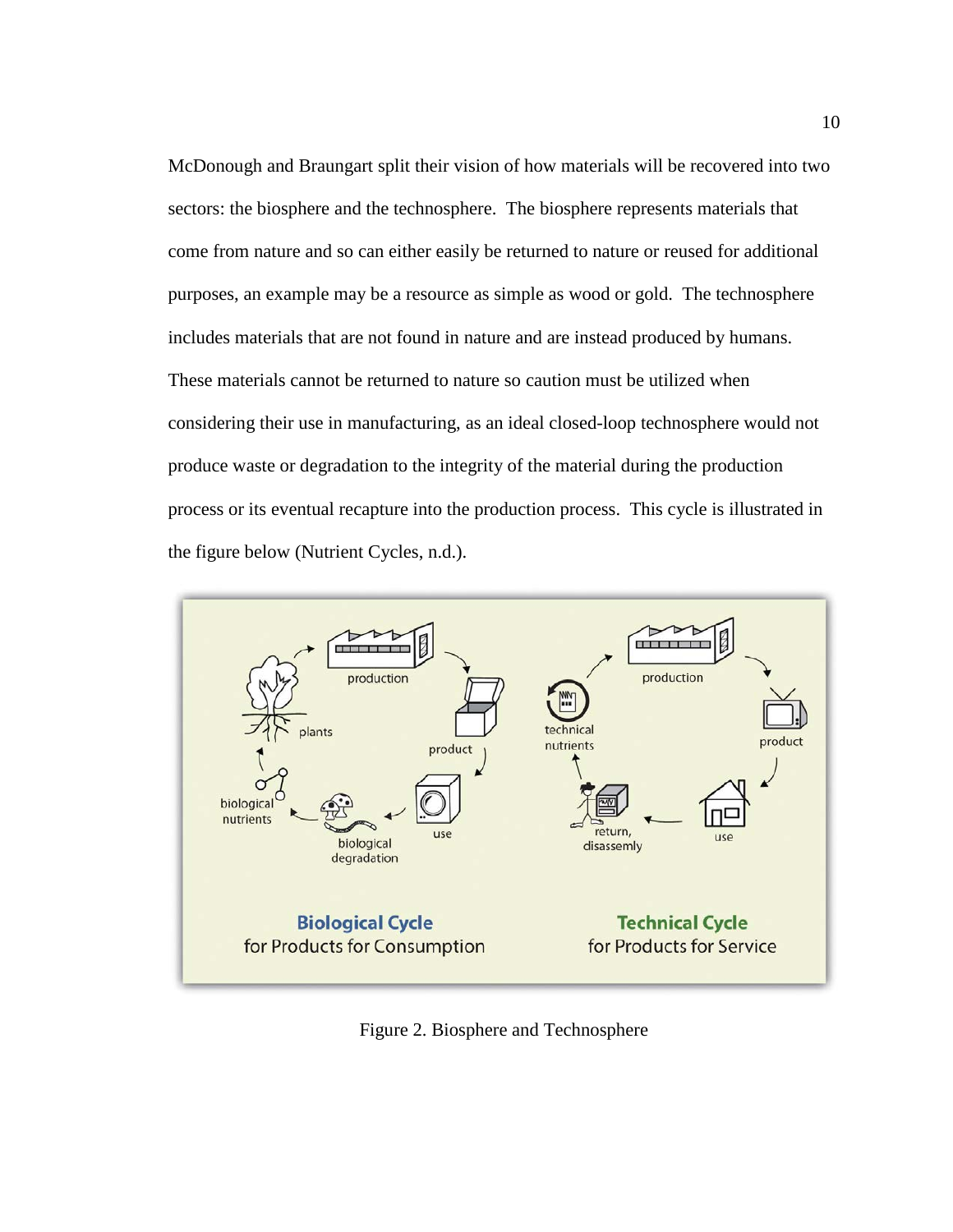Many items today are produced with a combination of materials from both spheres, products that McDonough and Braungart coined *monstrous hybrids*. These items will have no recyclable value for either sphere, as separating the materials would either be too costly to justify or the process is otherwise impossible. In the majority of cases, these items, once used, have no value to any system and must be discarded into landfills.

#### <span id="page-16-0"></span>**Eco-efficiency and eco-effectiveness**

Cradle-to-cradle recognizes that the goal of total eco-efficiency is a necessary next step before achieving eco-effectiveness, but warns against perceiving early victories as a complete reversal of the negative externalities that have begun to pervade society. This notion is encapsulated in the difference in the eco-efficient and eco-effective approaches. An eco-efficient system is the "less bad", and the world in which ecoefficiency is the goal is assuredly less polluted. As McDonough and Braungart write, taking the concept of eco-efficiency and re-writing the Industrial Revolution would result in steps to "release *fewer* pounds of toxic waste… measure prosperity by *less* activity… produce *fewer* materials that are dangerous… [produce] *smaller* amounts of useless waste". It's also one marked by less innovation, technology, and material goods. By demonizing consumption, advocates of eco-efficiency are treating humans as an alltogether "bad" or unnatural thing. In this system, humans and the natural tendency to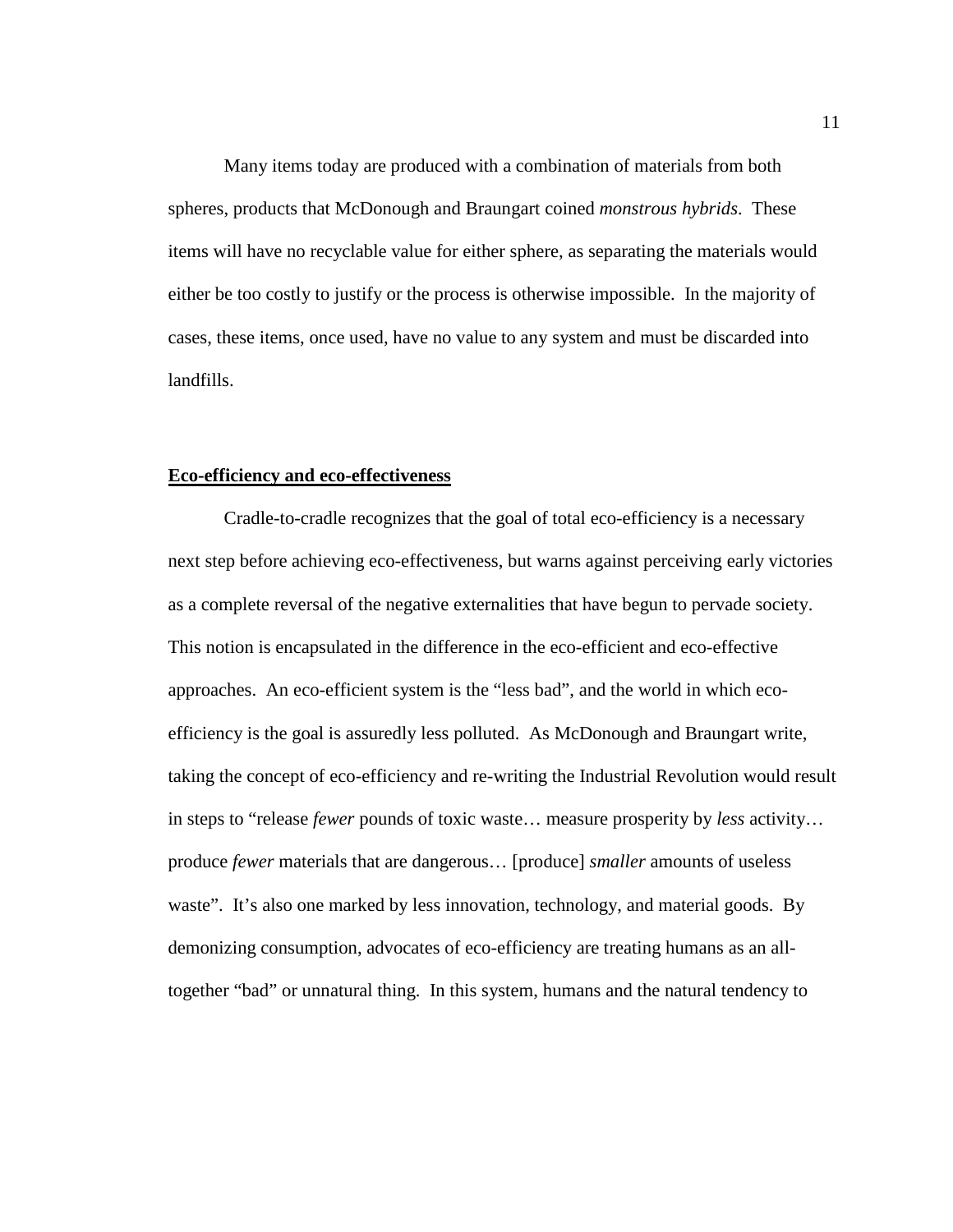desire new things are inherently evil traits. The eco-efficient approach is to produce less and live simpler lives.

Imagine the eco-efficient society, in which people drive cars with high gasoline efficiency, factories produce less goods, and all human systems match the ability of the Earth to replenish what could be reasonably produced, consumed, and then disposed of into landfills. Imagine the efficient housing unit with tightly packed, simply designed rooms. The efficient city is one in which similar design aesthetics are repeated and arranged in order to fully meet the basic needs of the citizens. The efficient society provides for all citizens while neither harming nor helping the Earth. It is one in which humans step outside of their place as creatures of the Earth and regard themselves as an entity that doesn't quite belong. As McDonough and Braungart put it, "As long as human beings are regarded as 'bad', zero is a good goal. But to be less bad is to accept things as they are, to believe that poorly designed, dishonorable, destructive systems are the *best* humans can do. This is the ultimate failure of the 'be less bad' approach: a failure of the imagination," (McDonough & Braungart, 2003, pp. 68-75).

Instead of striving for efficiency, what McDonough and Braungart suggest is endeavoring for effectiveness. By utilizing resources, designs, and systems in their most effective manner, production can be maximized in a way that doesn't degrade the usefulness of the material. The effective method requires high degrees of creativity and drive to achieve.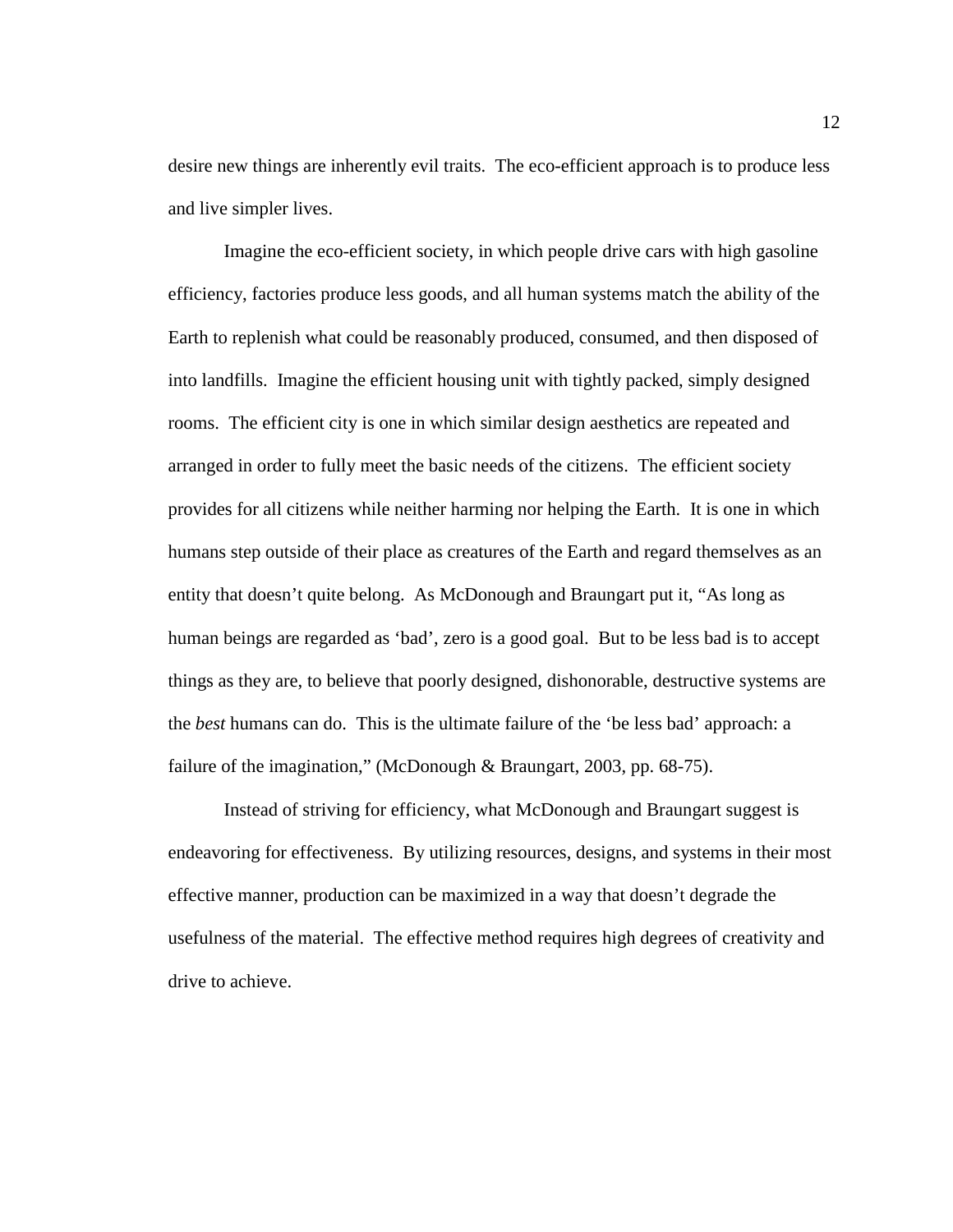There are many differences that become immediately apparent when comparing the same society described earlier through the lens of eco-effectiveness. When exploring the world of eco-effectiveness the possibilities become much more abundant. People drive their cars without concern for the environment because auto manufacturers have designed vehicles that run on completely renewable resources that don't contribute to global climate change. Or maybe people are driving less because of a redesign of infrastructure that makes public transportation, bicycling, or walking more convenient. Factories produce more goods and all products are either returned to the Earth or the technosphere to aid in replenishment. Instead of waiting for resources to renew by the will of nature as a detached alien consumer, people become an active participant in naturally restoring cycles. Buildings are designed to enlighten people and provide cultural stimulation.

By approaching design issues from the viewpoint of the effective, more opportunities become available. Rather than meeting the stipulations of a flat line, there is freedom to explore new possibilities. In this system "waste equals food" and resources are created in an abundance that provides nourishment for other systems.

McDonough and Braungart outline the "Five Steps to Eco-Effectiveness" as being:

- 1. Get "free of" known culprits.
- 2. Follow informed personal preferences.
- 3. Creating a "passive positive" list.
- 4. Activate the positive list.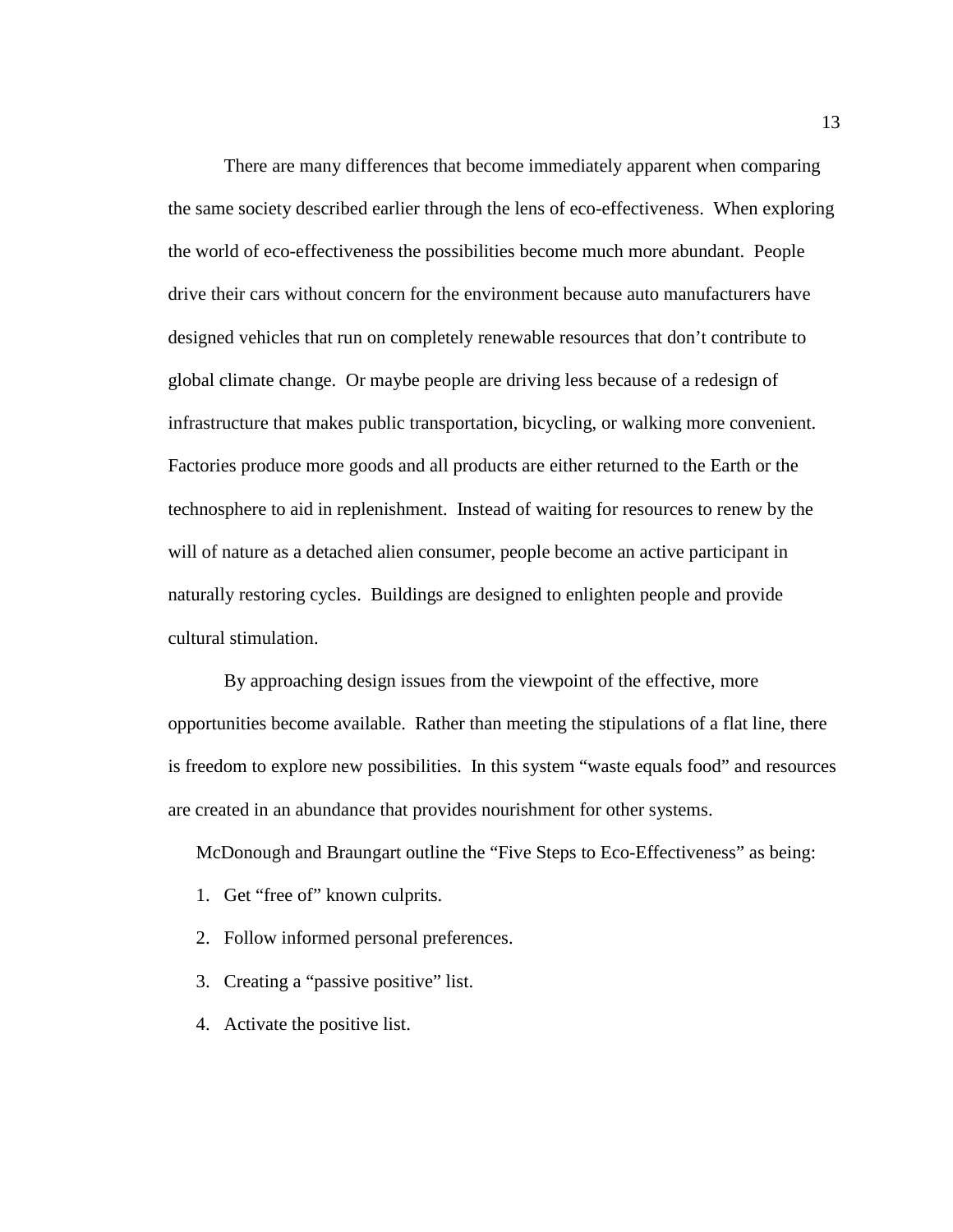## 5. Reinvent.

Organizations seeking to implement eco-effective solutions should first move away from utilizing substances and process that are known to be harmful. It's of significant importance that a process or material not be replaced with something equally bad. They should then recognize within themselves as individuals what personal preference they have for sustainable functions and follow those preferences. McDonough and Braungart suggest three basic ideas to keep in mind when recognizing preferences, to "prefer ecological intelligence", meaning to be fully aware of the materials being used in projects and ensuring that they were created or harvested sustainably, to "prefer respect", respect for all stakeholders in a project, and to "prefer delight, celebration, and fun", to realize the goal of any project is to enhance the lives of the end-users.

Steps three and four deal with creating lists of materials that should and should not be used in projects, and developing policies to ensure that those guidelines are consistently followed. Though McDonough and Braungart wrote their own lists to exclusively include materials in manufacturing and architectural design processes, the concept could be applied to any form of design project. The final step is to find new ways of approaching design projects, and push those new approaches as far as possible. As they put it, "Don't just reinvent the recipe, rethink the menu." There is no true endpoint at which an organization has accomplished all steps, it's an evolution and continuous improvement exercise meant to inspire designers to push the envelope of what is possible in their field (McDonough & Braungart, 2002, pp. 165-180).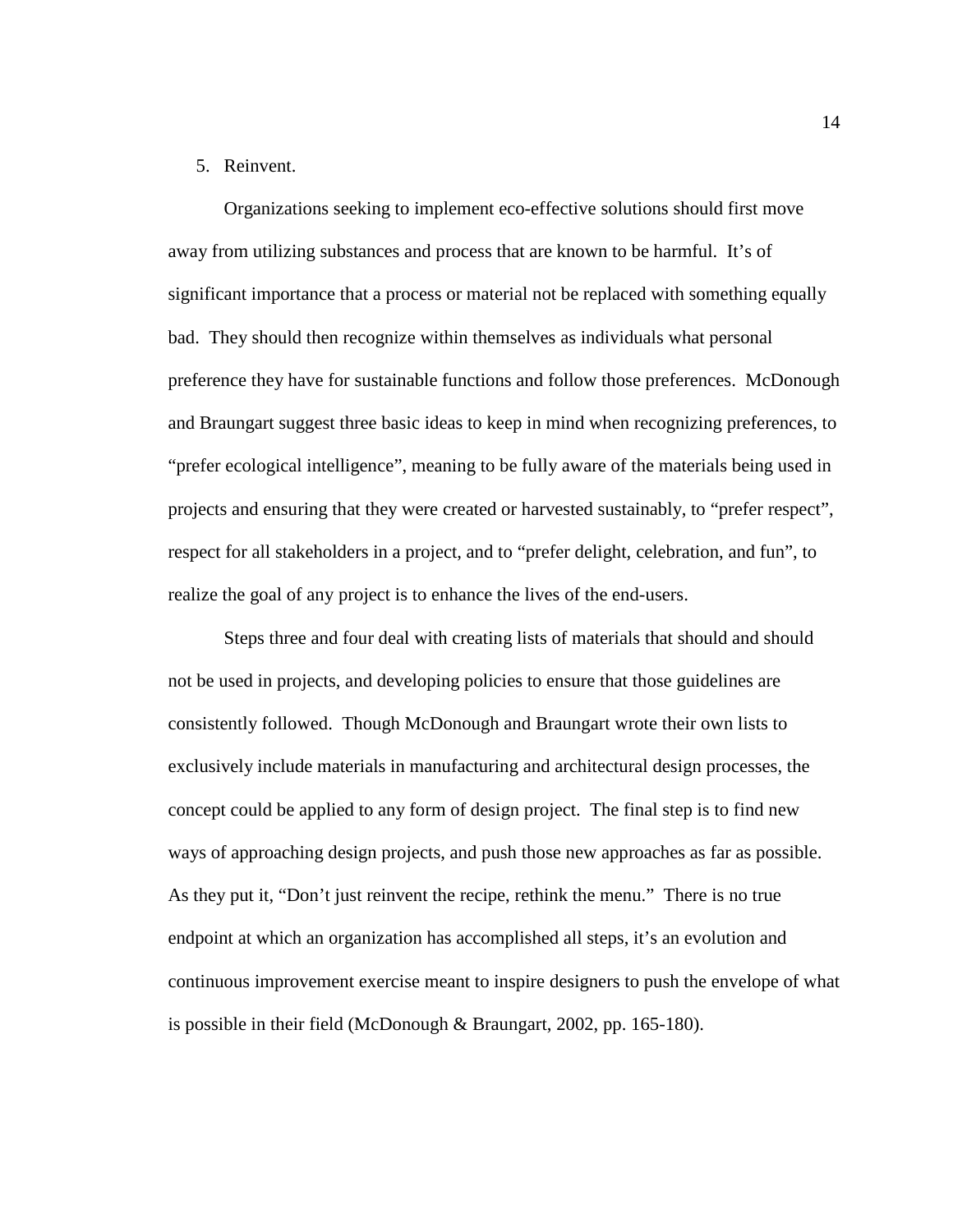Petter Næss, professor at the School of Architecture, Design, and Planning at Aalborg University in Denmark, reflected on the need to move away from the ecoefficient approach in a 2001 article, "Urban Planning and Sustainable Development". Næss poses the question as to whether or not "eco-efficiency and re-use [are] sufficient" to meet the growing needs of populations. He points out that though there have been trends in developed countries that lead to less persons employed at manufacturing levels and more at office locations, which have generally required less square feet per employee, that the number of buildings has continued to rise at increasing rates (Næss, 2001, p. 9).

Næss also points out a traditional trend in housing and office locations has been to allocate to low-income populations the areas that have been discarded by the middle-class after gaining wealth and moving into higher value neighborhoods. Without a definite break in socioeconomic patterns, the eco-efficiency approach will not result in long-term change. In order to be successful, the fundamental consumption habits of a large portion of the world's population would have to decrease dramatically, and in a relatively short period, and then remain at a reduced level indefinitely. Næss writes that he is skeptical that this will occur and instead suggests a minimum standard of livability for all persons, which would require the reallocation of resources away from the improvements of residence of middle- and high-income populations to instead be used to develop lowincome residences with low environmental impacts.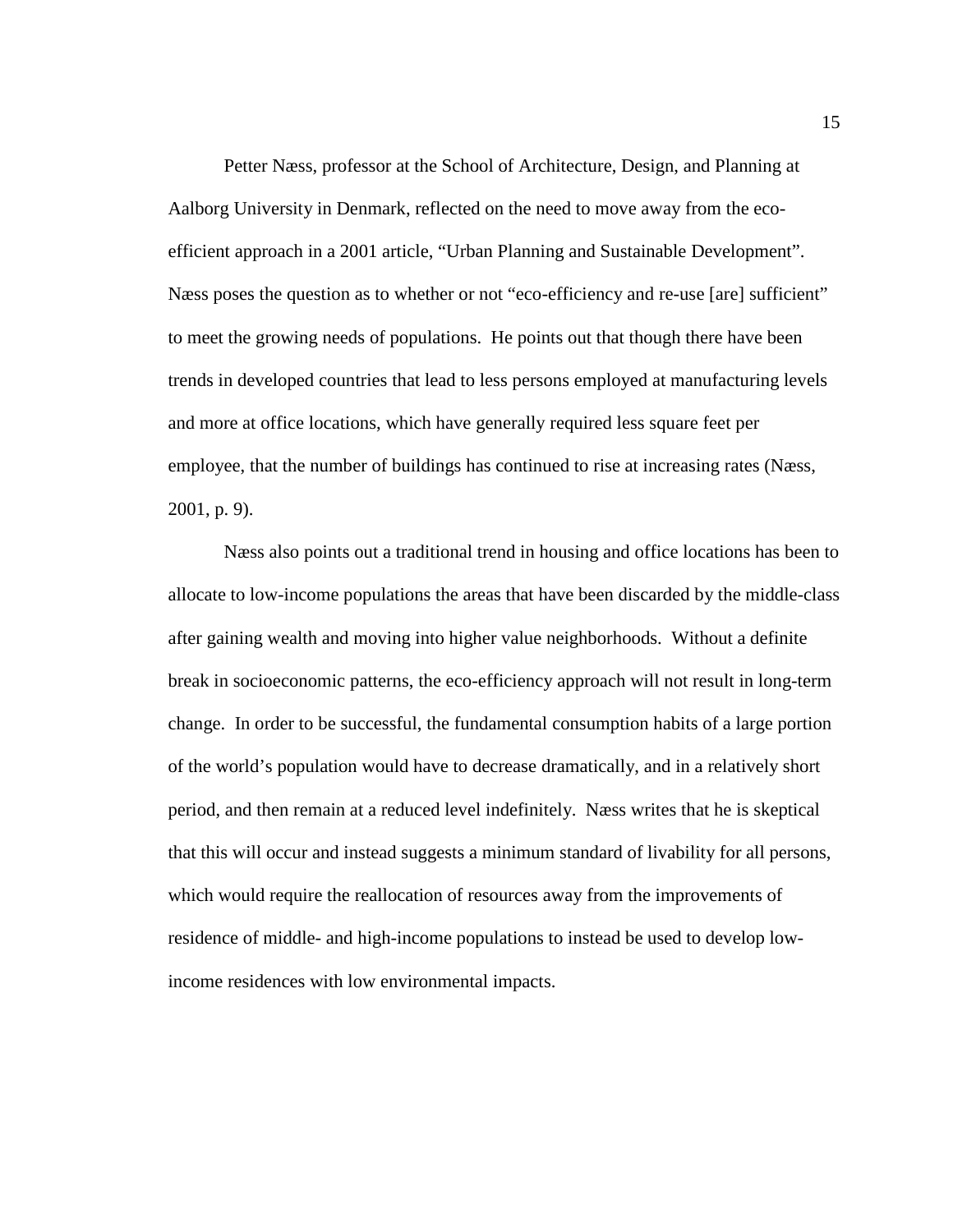The conscious effort to reallocate necessary resources would have to occur as, at least in some small part, a fundamental change in the culture of the wealthy in many of the world's countries. The difference is that the change in culture becomes institutionalized rather than simply spontaneous, with marked goals for improvements and definable methods for achieving those goals. The change wouldn't have to rely on numerous individuals suddenly deciding to change their behaviors. Instead, social and political efforts can be put in place in order to influence behavioral change that ultimately benefit society. This also allows for a political culture in which experts in the fields of social need would be directing the change, again removing the spontaneous and random aspects of the shift in building and zoning developments (Næss, 2001, pp. 9-12).

## **Sustainable Planning Tools**

<span id="page-21-0"></span>When developing projects, planners often utilize tools to help organize their thoughts and determine possible outcomes of decisions. Scott Campbell designed the Triangle of Conflicting Goals for Planning (figure 3) in 1996 to describe how he felt sustainability fit into the matrix of urban planning. He writes in the same article, "Green cities, growing cities, just cities", that he finds the notion of sustainability a "laudable holistic vision" and considers the need to refine an approach to tackling the issues of sustainability in order to allow planners to develop urban and rural areas in ways that could address environmental and social issues.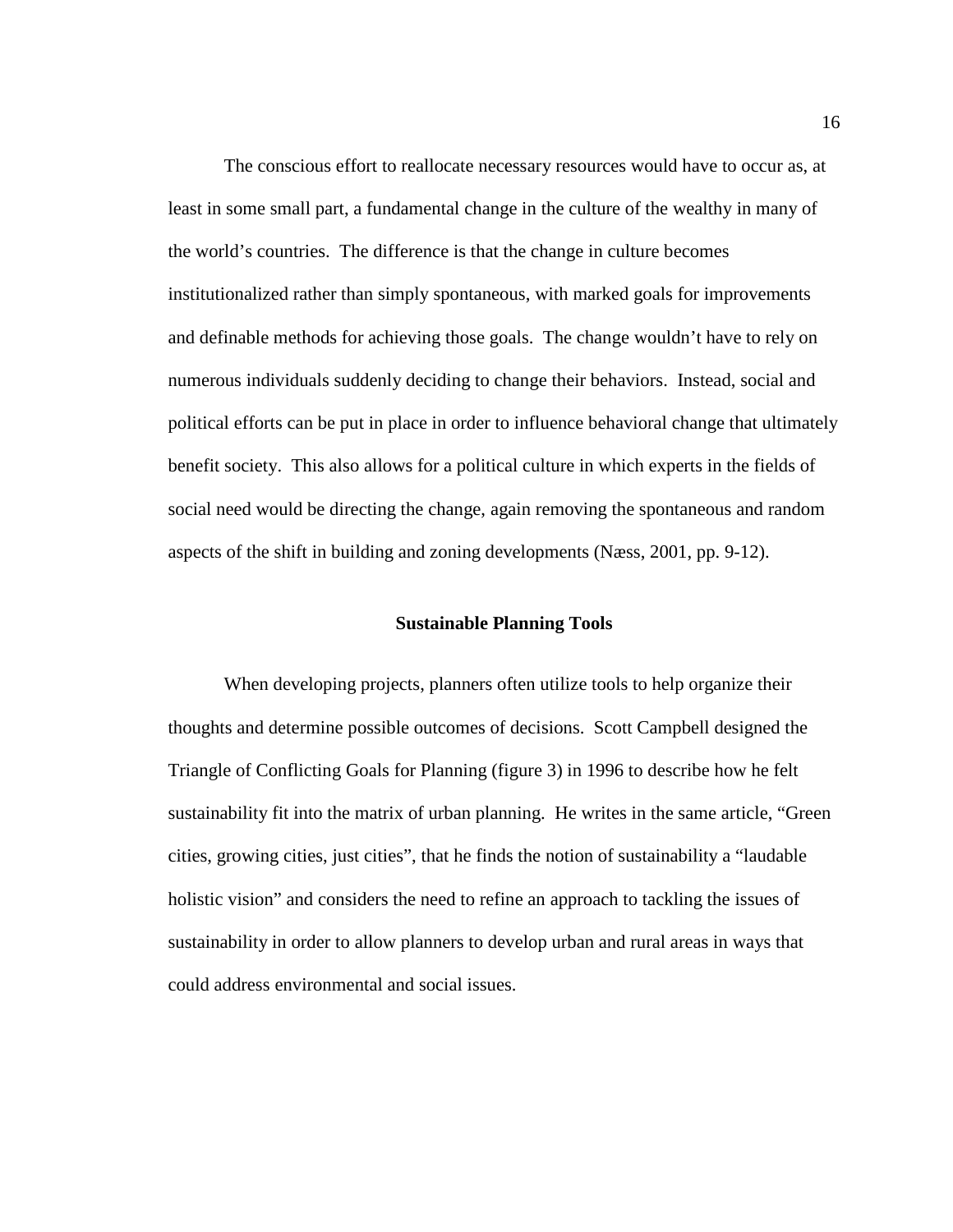

Figure 3. The Triangle of Conflicting Goals for Planning (Campbell, 1996)

<span id="page-22-0"></span>Each corner of Campbell's triangle represents a goal of the planner and each side represents a conflict between those goals.The Property Conflict between economic growth and social justice occurs as a result of land ownership and zoning laws, the Resource Conflict occurs because of the need for resources in building and growth, and the Development Conflict represents the difficulty that society has in dealing with the Property Conflict and Resource Conflict in a way that satisfies communities. The center of the triangle represents perfect harmony between the conflicts. Campbell questions whether the harmony could be sustainability because of his confusion as to what would constitute a sustainable development process (Campbell, 1996, pp. 1-5).

Campbell's confusion highlights a necessary input into the strategic sustainability planning process: a working definition of sustainability. Without a proper definition of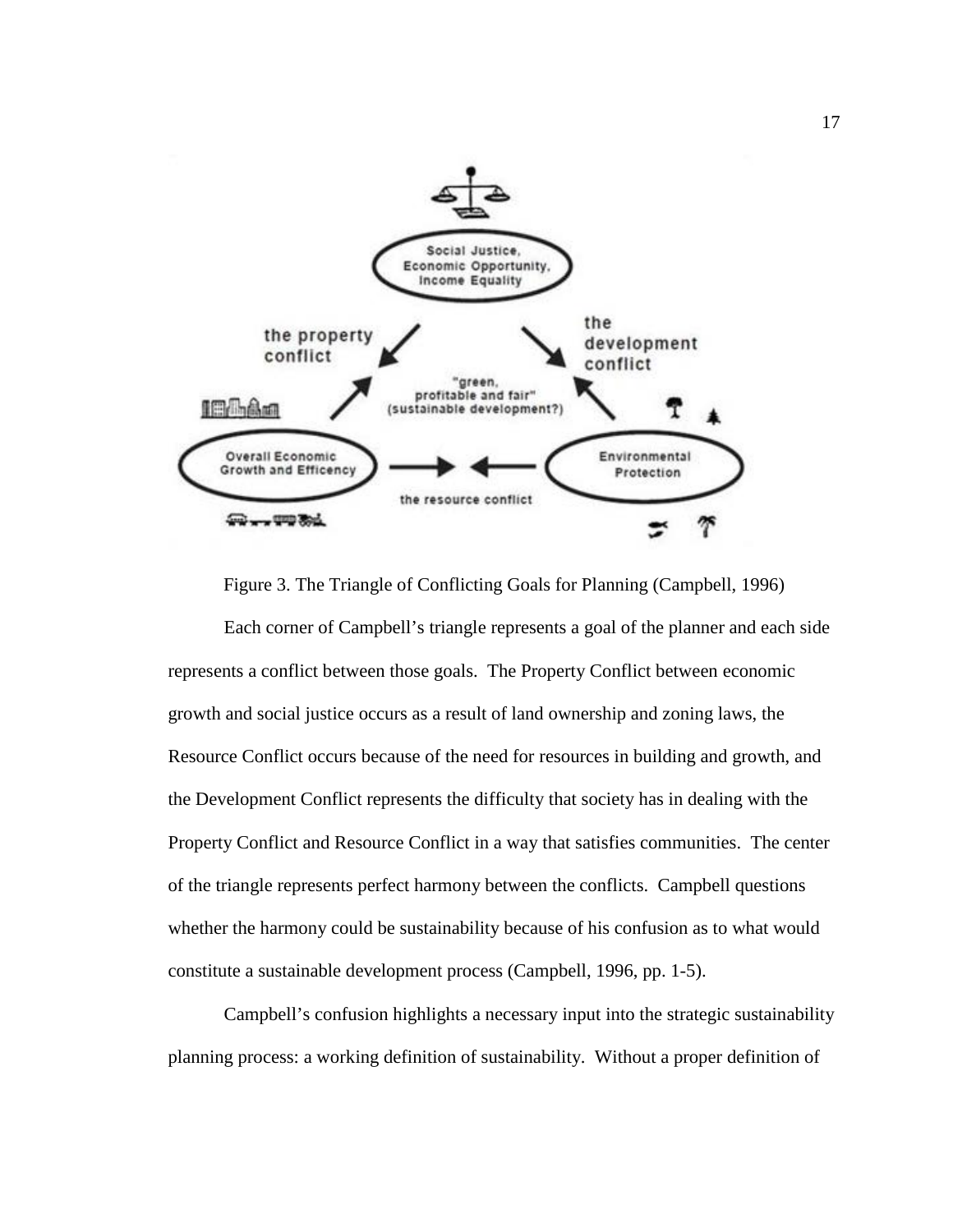sustainability to work from, the planner or planning team will be attempting to solve a problem with a tool whose function they don't completely understand. Creating a definition of sustainability that everyone involved in the project agrees upon is one of the essential first steps in a successful sustainable design project (U.S. Green Building Council, 2014).

Campbell's triangle has many similarities to William McDonough and Michael Braungart's Fractal Triangle. McDonough and Braungart designed the triangle around their concept of Fractal Ecology, which proposes that there are endless possibilities for creating value while reinforcing the pillars of sustainability. The usefulness of the tool is to create a visual representation of how elements interact and affect one another. It allows the user to objectively weigh the effects of certain elements when making a decision, whether that means the chemicals used in the production of children's toys or the decision to add independent bike lanes to city streets.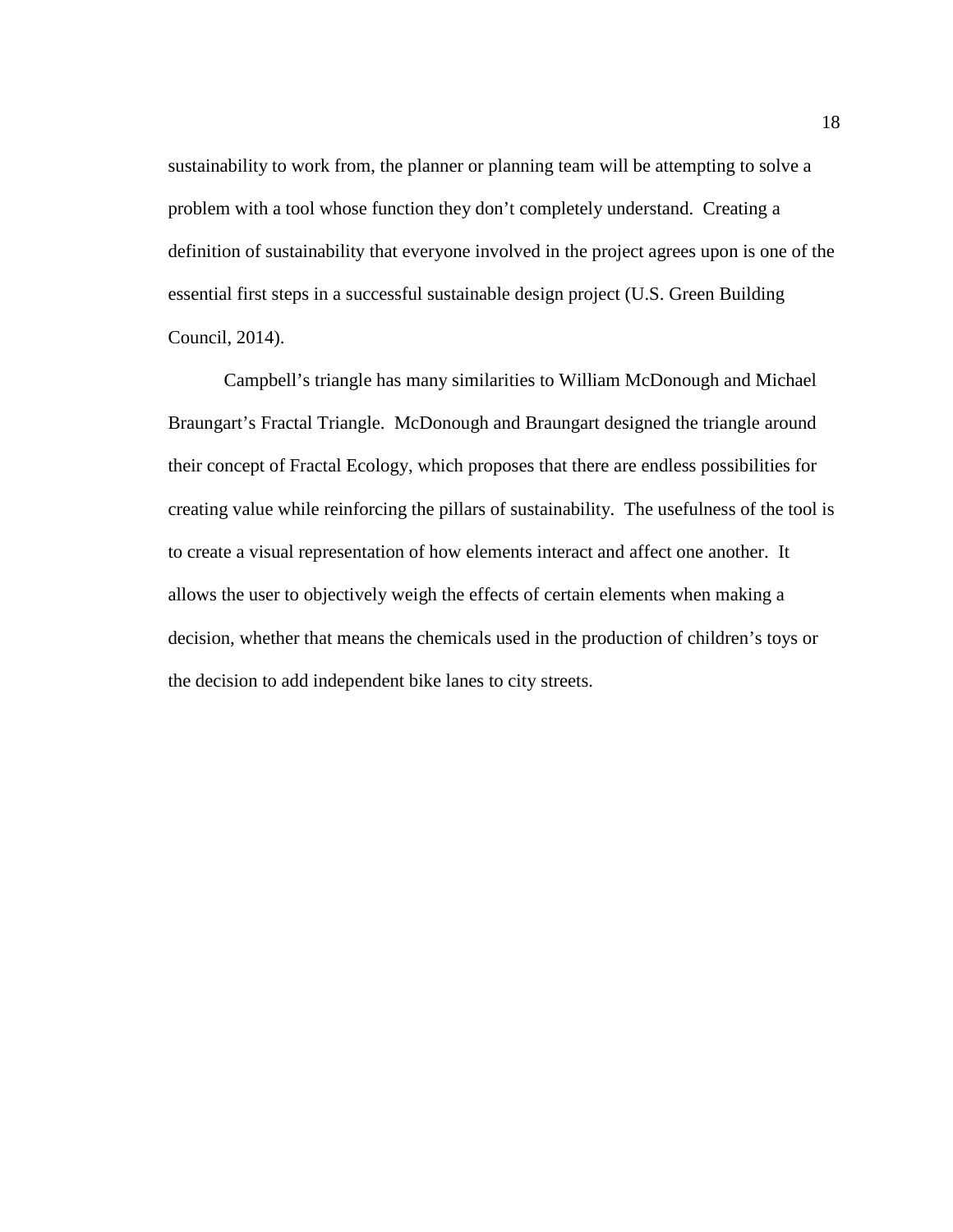

Figure 4. The Fractal Triangle

<span id="page-24-0"></span>Aesthetically, it's immediately obvious that McDonough and Braungart's triangle is much simpler in its design. Each corner of the triangle, like Campbell's triangle, is the ultimate extreme of that aspect of sustainability. But unlike Campbell's interpretation of sustainability, McDonough and Braungart don't propose conflicts between the extremes. Campbell sees sustainability as a series of competing needs, only a few of which have the ability to be met. This is because Campbell is attempting to create a balance between the extremes. The Fractal Triangle rejects that notion in favor of an outlook that doesn't put areas of progress at conflict or competition, but, rather, asks the individual to empirically categorize the impact of their processes and maximize value through intelligent design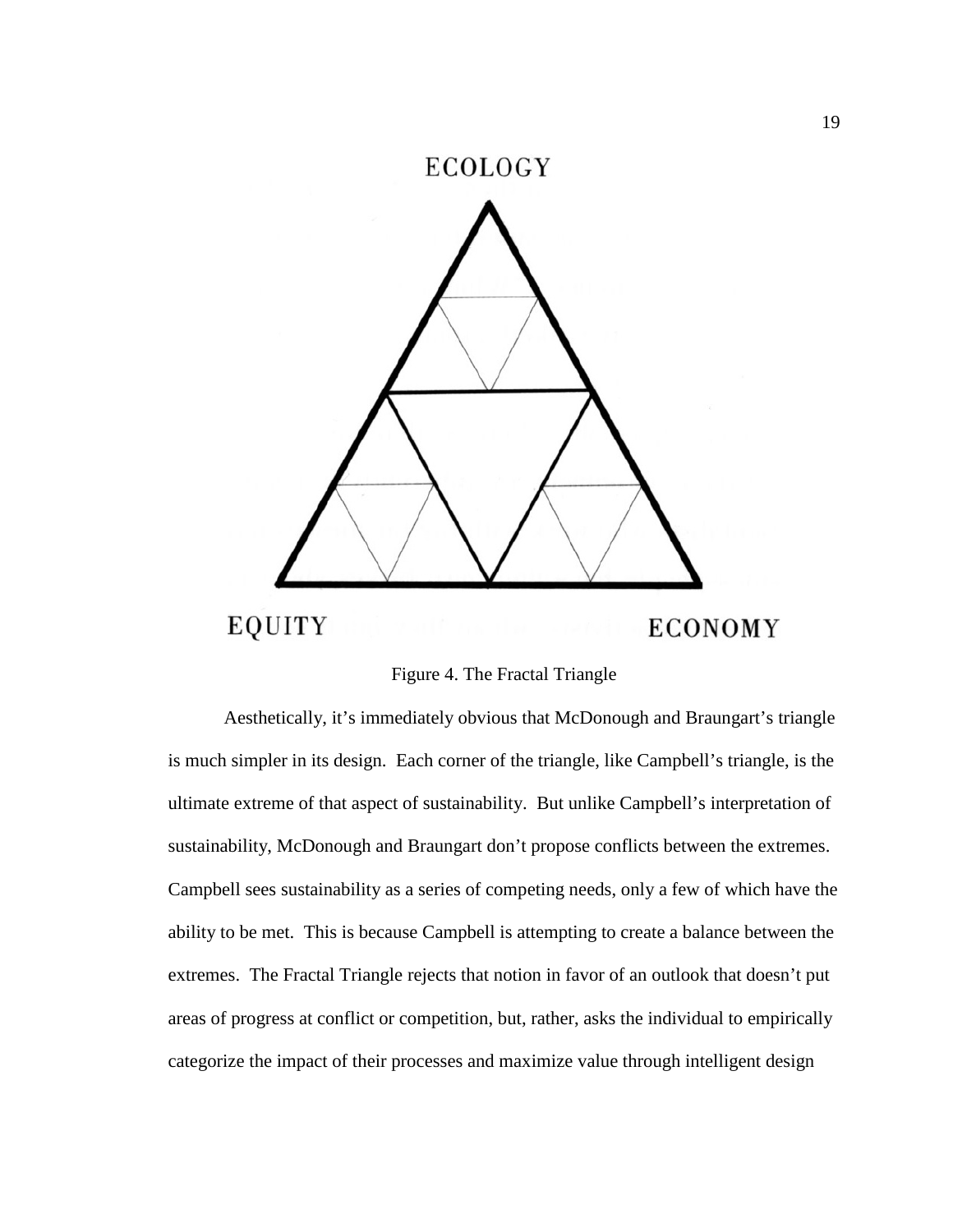strategies. This can be seen when breaking down the McDonough-Braungart triangle to show its various parts. (McDonough Braungart Design Chemistry (MBDC), 2002).



Figure 5. The Fractal Triangle explained

<span id="page-25-0"></span>Each area of the fractal in figure 5 is given equal space for the specific reason that any one area is not meant to be more important than another. Generally speaking, in terms of sustainability, though, great care should be observed if a project is aligned in any one extreme. As would be expected, the economy-economy will focus solely on the profitable aspects of the project and the only questions the project will have to answer will be whether it will make money and how it could make more money. Economy-Equity begins to incorporate more concepts of fairness and ethical considerations. The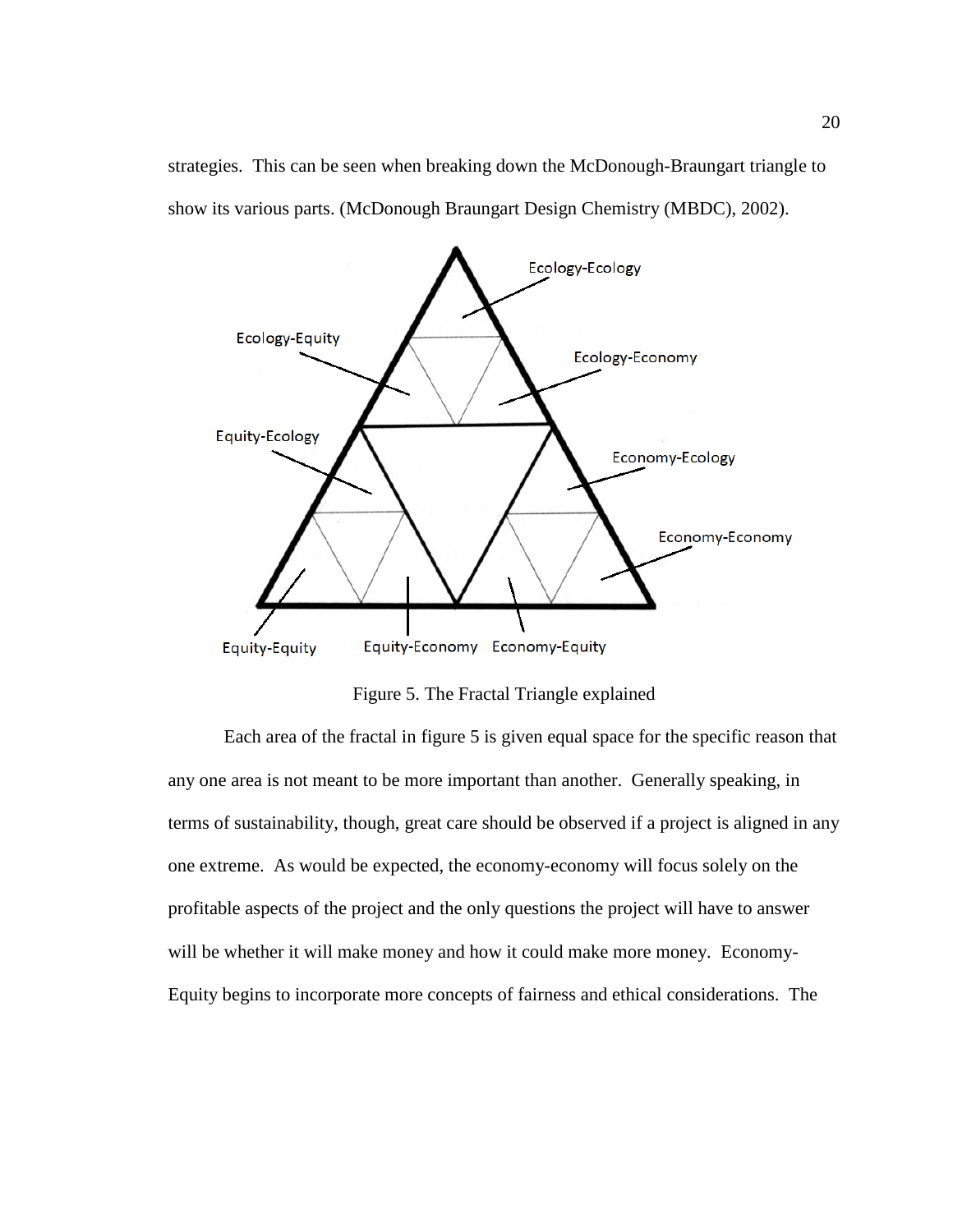Equity-Economy sector shifts even more towards justice into the Equity-Equity corner, where social aspects, such as segregation, are considered.

Moving to the Equity-Ecology area, issues such as the fairness of exposing people to certain chemicals or the location of low-income housing in relation to potential health hazards or distance from hospitals, will be deliberated. Continuing to Ecology-Equity, more emphasis is put towards the actual environment and the ethical considerations in land use development that may cause long-term degradation to the land or wildlife. In the pure Ecology-Ecology corner, all functions of the project follow the laws of nature and work to preserve all species without inhibiting the will of nature.

The Ecology-Economy section is meant to represent that all projects have to be financially viable in order to succeed. The majority of planners work for the government and often the projects they engage in are not meant to provide profits, but they still must be financially viable to undertake, especially considering the political aspects of how tax revenue is utilized. Finally, the Economy-Ecology section is representative of the focus of eco-effectiveness, in which people cease to do "less bad" and engage in activities that are "more good" (McDonough & Braungart, 2002, pp. 150-153).

McDonough and Braungart also briefly introduce a cradle-to-cradle tool that they often utilize as the "triple top line". The tool is based on the well-known triple bottom line approach, which is based on the same three major pillars of sustainability covered in the Fractal Triangle. The purpose of the triple bottom line is to increase corporate accountability for their actions, as well as provide an opportunity to report on activities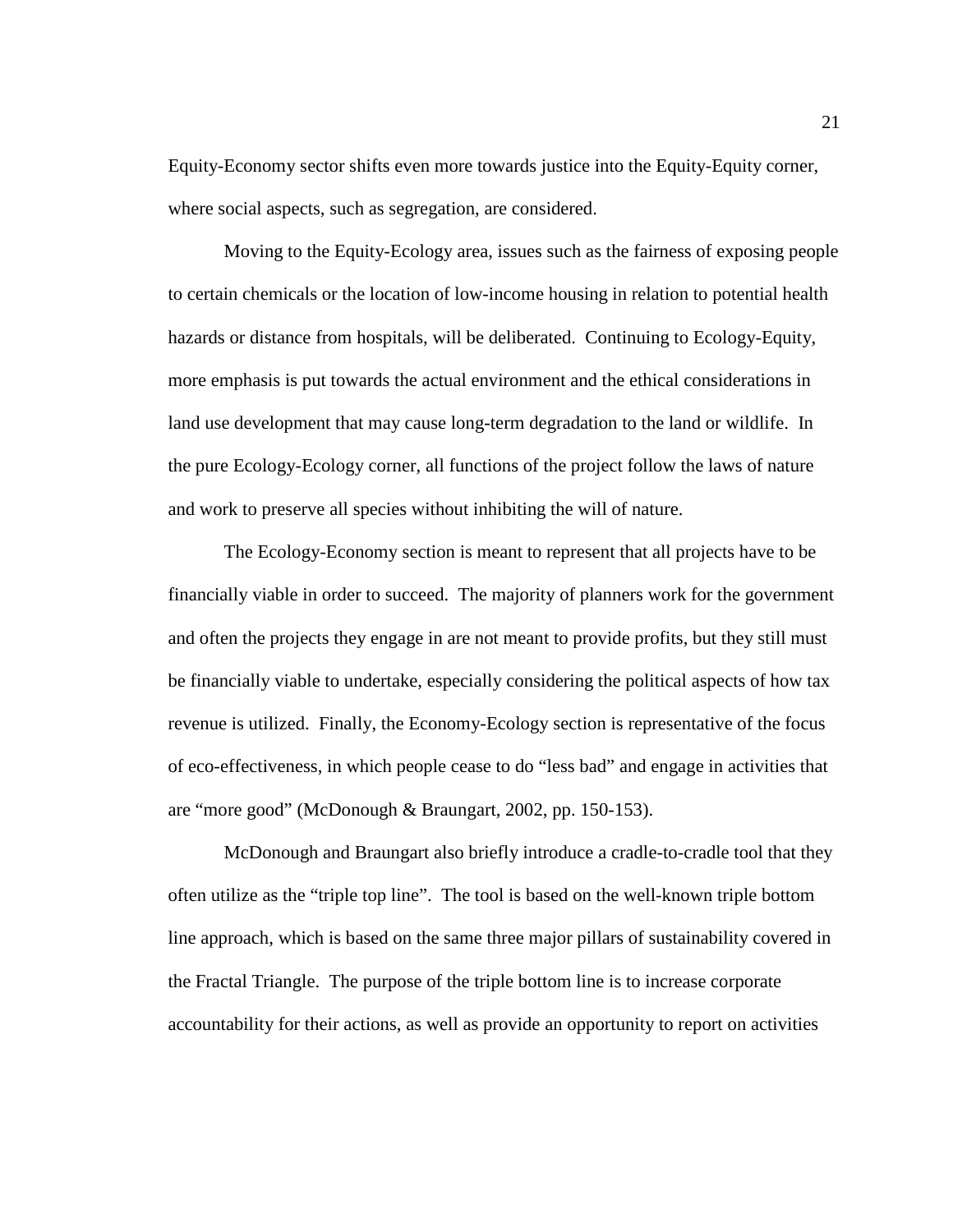that did not directly contribute to the bottom line, or only did so indirectly. McDonough and Braungart write, though, that in their experience the triple bottom line tends to continue to focus only on economic considerations. And, because any social or environmental benefits aren't weighed until after the conclusion of business practices, organizations tend to invent benefits based on what was accomplished and ignore consequences. Without arranging for goals and "budgeting" environmental and social outcomes, they are free to only report what is in the best interest of the company, effectively green washing their operations.

The advantage of changing this approach to the triple top line is to give equal weight in decision-making to environmental and social considerations as well as economic considerations. By creating actionable goals and reporting on progress to achieve an intended benefit, organizations will be better equipped to create meaningful positive change. McDonough and Braungart suggest combining the triple top line with the fractal triangle in order identify the specific needs of a project and explore any issues that may be affecting its success. In doing so, new solutions may arise that might not have otherwise been imagined.

## **Land Use Planning**

<span id="page-27-0"></span>When approaching how to design sustainably, planners have experienced a particular issue in regards to how to plan for the sustainable development of land. Land development is one of the few issues which tends to tilt the pyramid and create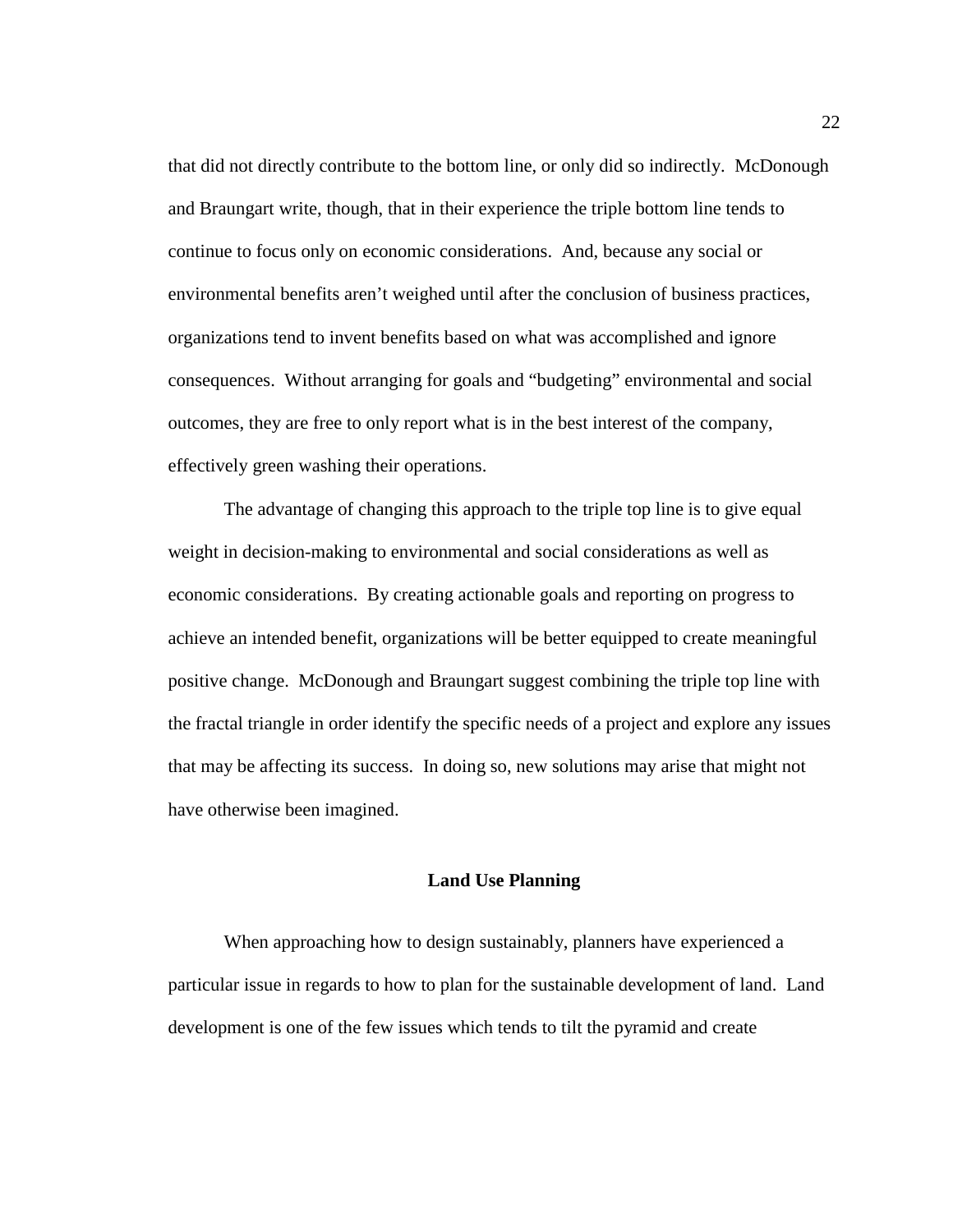inequalities among all the three pillars of sustainability. Only in rare situations will planners be able to develop a solution to land use planning that doesn't negatively affect at least one, if not multiple, aspects of the sustainability pyramid.

Imagine a plot of land. Generally speaking, the best, most sustainable option for the eco-system and wildlife is to not disturb the land and establish the area as a wildlife and nature preserve. Any development of the land will somehow negatively affect the planet facet of the sustainability principles. Establishing the area as a reserve may also contribute to the well-being of the people, as community members are able to experience nature, explore the preserve, and enjoy a beautiful addition to their community.

But, if a shopping center was built on the land there would be more jobs and economic prosperity for the community, perhaps negatively affecting the planet but positively affecting profits and creating a marginal positive effect on the local community. If a school were built instead, then the people aspect would be more positively affected but retailers may be upset that they won't have the opportunity to expand into that area, and the natural eco-systems native to the land may also be negatively affected.

The above example is an extremely simplified approach to the incredibly complex issue of land use planning. Planners must consider all effects of decisions in both the short and long-term to a number of varying groups, each with their own paradigm and goals. In doing so, planners will be better equipped to not only make decisions in the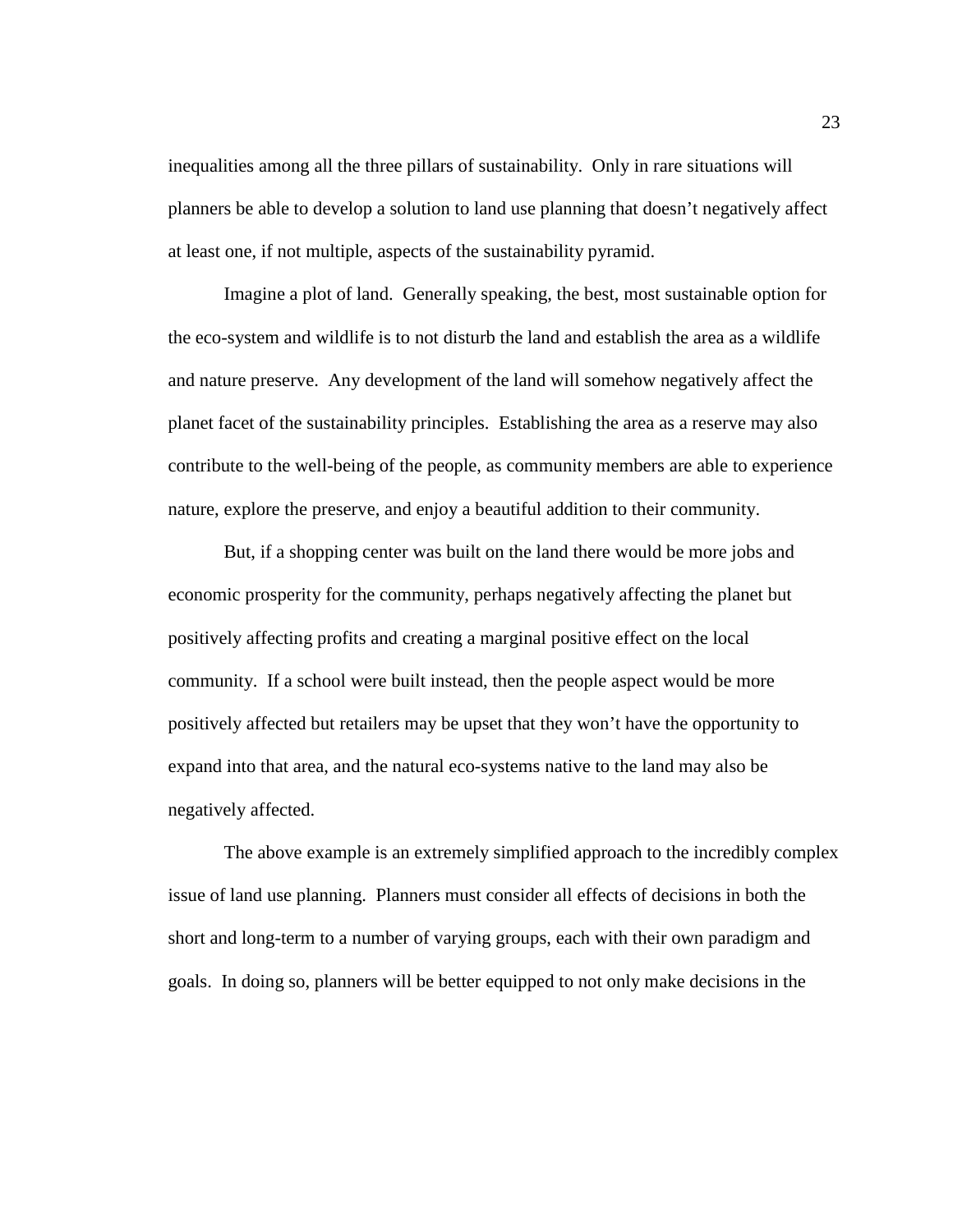best interest of society but have the capacity to explain these decisions when confronted (Godschalk, 2004).

Livability is one of the central concerns affecting land use planning. The issues of livability occur at both the micro and macro scale, as small as a city block or as large as a county. Livability specifically describes diverse aspects of society and human interactions with each other and space. The Interagency Partnership for Sustainable Communities (IPSC) created the following definition to describe livability:

"The term 'livable communities' means a metropolitan, urban, suburban, rural or neighborhood community that provides safe and reliable transportation choices; promotes location and energy-efficient housing choices for people of all ages, incomes, races and ethnicities to increase mobility and lower the combined cost of housing and transportation; enhances economic competitiveness; protects farmland and open spaces; revitalizes neighborhoods; and supports public health outcomes and improved quality of life (America, 2009, p. 3).

Livability and sustainability are generally thought of as distinct notions, though there is some overlap, particularly in the areas of social justice. Additionally, the issues affecting livability can often be better highlighted when goals are considered within a sustainability framework.

The IPSC established the following six livability principles as a livability framework and guide to planners (Porter, 2015). These principles highlight the areas with the most need and opportunity for positive social change.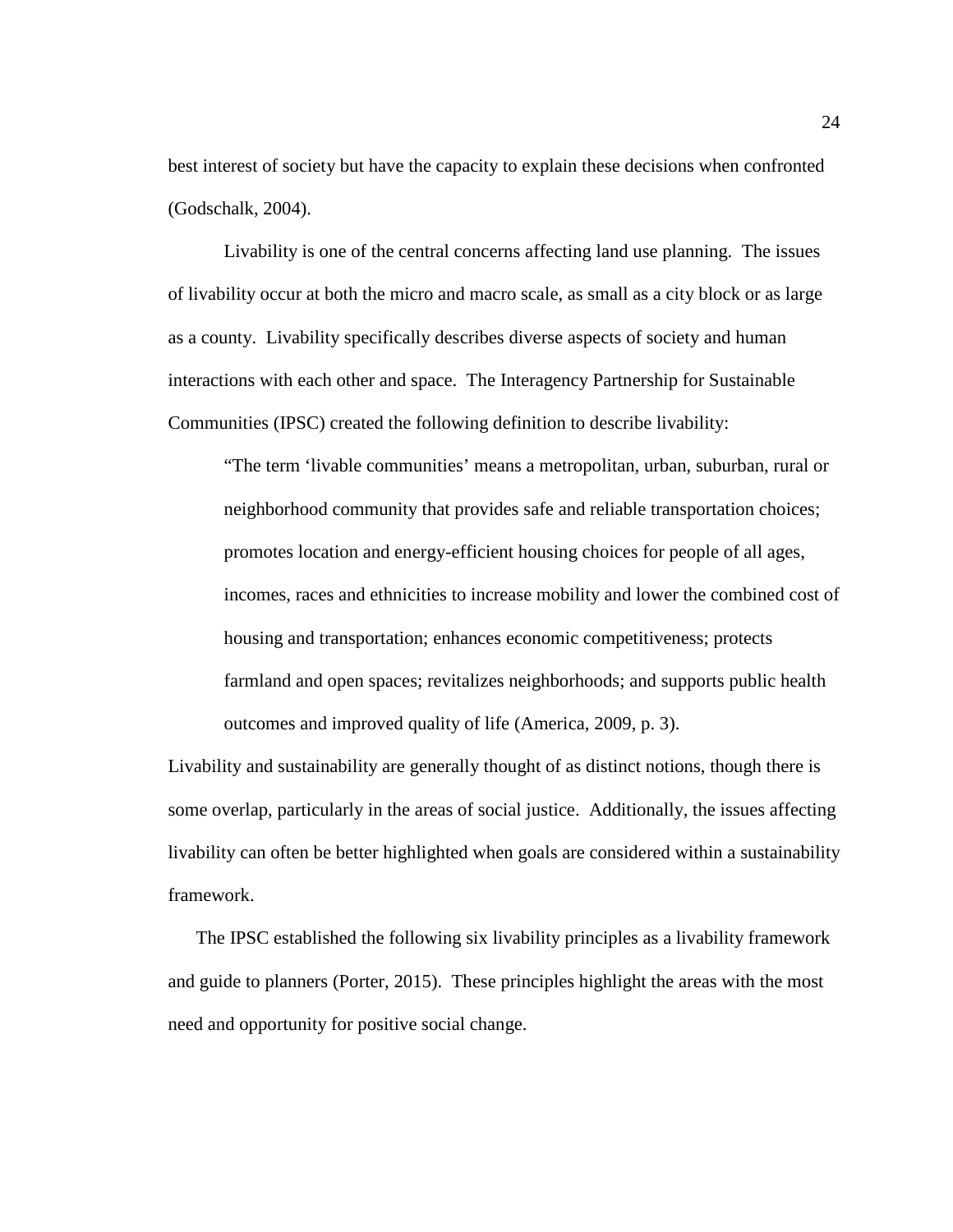- 1. Provide more transportation choices.
- 2. Promote equitable, affordable housing.
- 3. Enhance economic competitiveness.
- 4. Support existing communities.
- 5. Coordinate and leverage federal policies and investment.
- 6. Value communities and neighborhoods.

The two main competing approaches to dealing with livability are New Urbanism and Smart Growth. New Urbanism is a movement committed to the architectural and physical design layout features of sustainable planning. Their charter puts focus on the tangible results of planning and the study of how infrastructure, land development, architectural design, and materials affect social and economic environments. Smart Growth instead focuses more intently on influencing public policy and the psychological needs of inhabitants than on design principles. Smart Growth is more concerned with how they can influence plans, policies, and interest groups while also promoting overall planning decision-making. The movement is very loosely defined, with no official charter, so interest groups generally bend the intent of the Smart Growth movement to meet the needs of their individual projects (Godschalk, 2004)**.**

The addition of livability as a central issue to the sustainable planning process adds another dimension to the issues discussed by Campbell and McDonough and Braungart. As a result, it becomes necessary to move the sustainability triangle into the third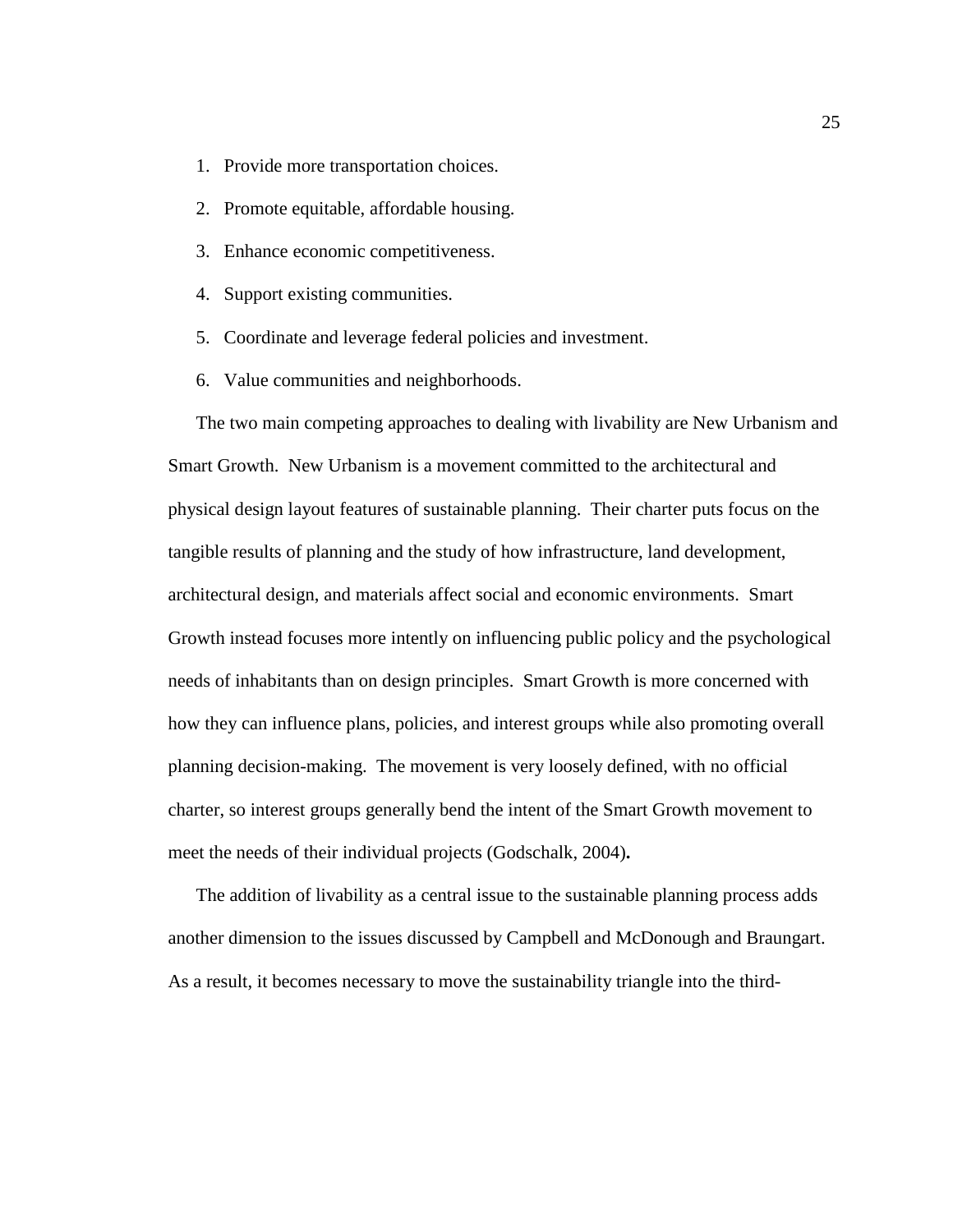dimension by adding another corner. The result is a pyramid structure dubbed the Sustainability/Livability Prism (Godschalk, 2004, pp. 4-5).



Figure 6. Sustainability/livability prism

<span id="page-31-0"></span>Like the other conceptual design tools discussed thus far, the purpose of the Sustainability/Livability Prism is to facilitate thoughtful expression of the varying aspects affecting the outcomes of planning decisions. The added dimension of livability addresses the issues that are especially particular to the surrounding region in which the project is being conducted.

The conflicts represented in the Sustainability/Livability Prism are different than what have been previously explored but also retain distinct similarities. In the prism, these conflicts are more defined and tend to approach more human issues. The Growth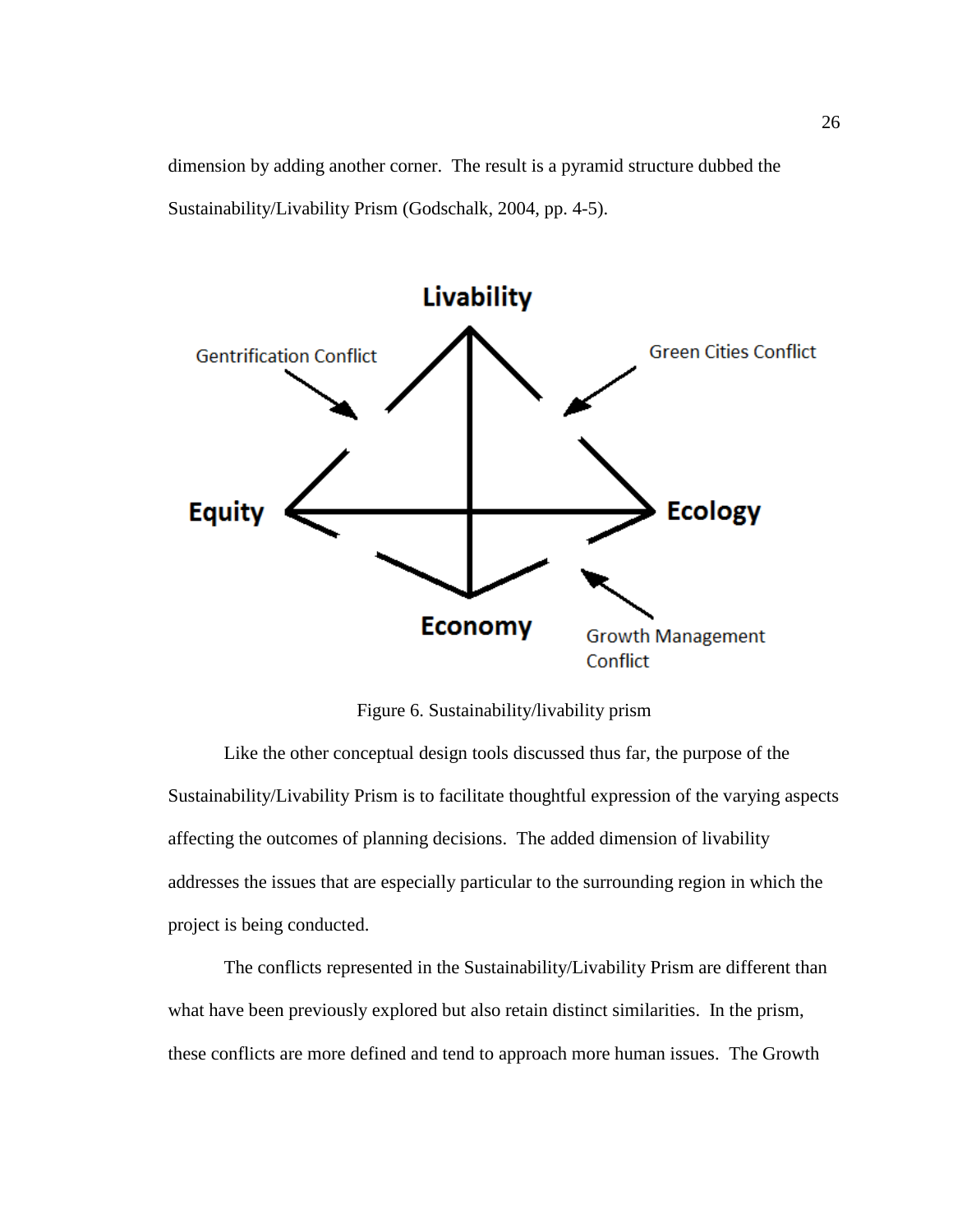Management Conflict, for instance, represents the issue between economy and ecology specific to the level of management over development in an area. This conflict divides the natural environment and basic characteristics of capitalism to achieve unregulated business development. The Green Cities Conflict occurs between livability and ecology as competing beliefs are again put at odds.

One necessary input of livability is development, which will nearly always create conflict with the ecological environment. Disagreeing beliefs concerning how much and what area should be preserved for poorer residents of cities over re-development for middle- and upper-class populations represents the Gentrification Conflict. It's important to note that the magnitude of the area being surveyed will influence the consequences of each conflict. For example, the Gentrification Conflict will generally be more important when designing for large cities over rural communities (Godschalk, 2004).

Neither approach to working with livability, New Urbanism or Smart Growth, have been able to properly address the issue of how planners can develop areas to be better suited for people, the environment, and the economy. The Sustainability/Livability Prism used as a tool, though, allows planners to dissect areas in which need is most significant and where actions will have the greatest impact.

Ultimately, how planners decide to engage in land use planning must result from both the needs of the community and the ability of the local region to support those needs. It may be easy to feel that the needs of the individual outweigh the needs of the eco-system, but often there are solutions that address both equally. One proposition for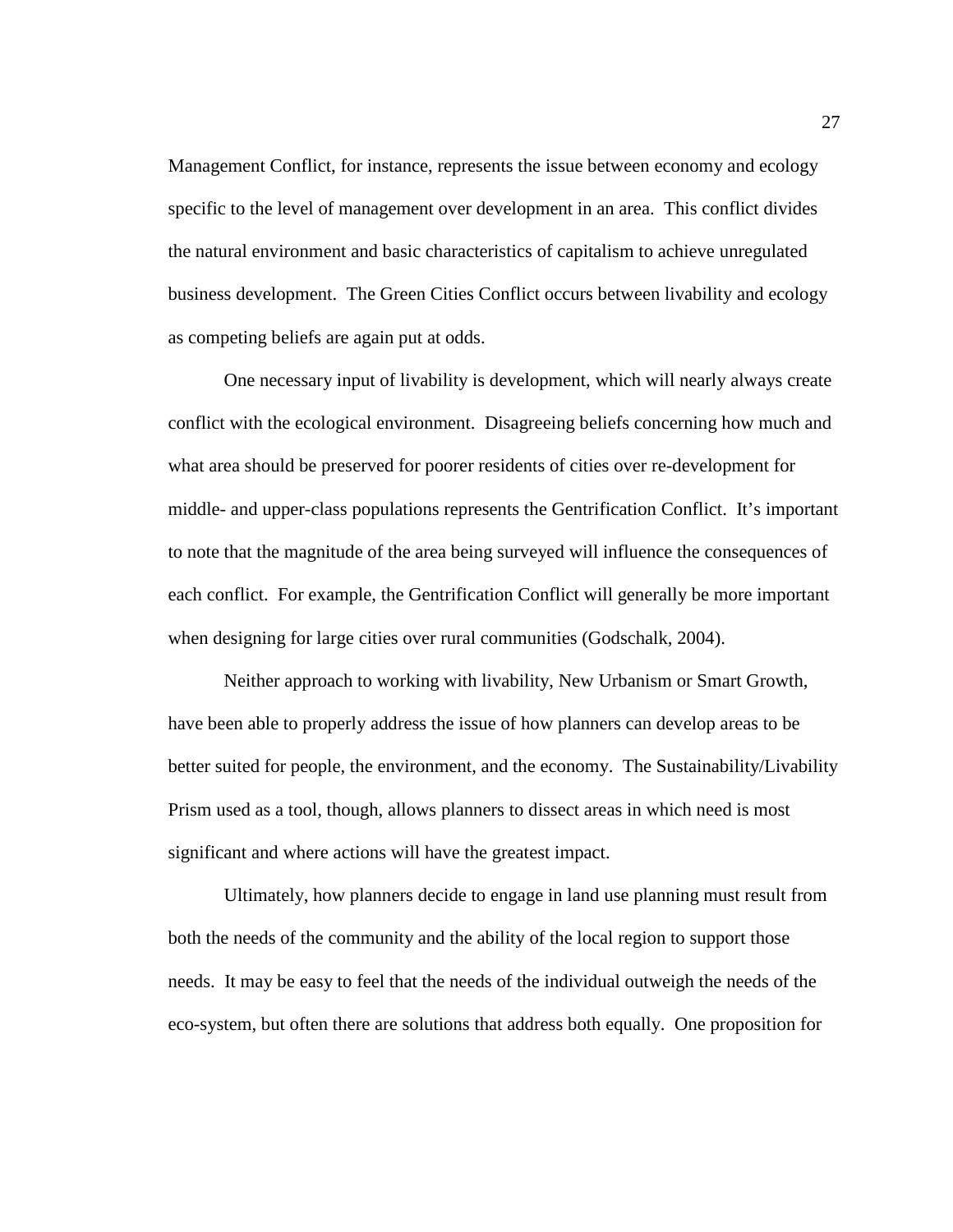incorporating cradle-to-cradle urban planning techniques into coastal towns, for example, involved creating, in essence, a "rebuildable city". The planners recognized that climate change will continue to cause unpredictable weather patterns and increasingly violent and destructive storms, creating economic and emotional hardships for residents of coastal towns. In order to build the resiliency of the town to storms, disappearing land, and encroaching ocean, the team of planners developed the *High Flux* model. In this model, the coastal town would be designed to respond quickly to potential threats of changing weather patterns. The goal would be to have a clear idea of the materials all the buildings in the town were constructed from and work towards designing buildings that could be easily torn down, rebuilt, or modified. Buildings could be demolished effectively and moved to safer areas, or damaged buildings could be harvested for their useful materials and rebuilt. Materials would be specifically selected so that if they became so destroyed that they were unable to continue to function as proper building material, that they could be easily composted and returned to the biosphere. (Wardekker, de Jong, Knoop, & van der Sluijs, 2009). In addition to coastal towns, this same model could be used in other areas with highly unpredictable weather, such as the U.S. Midwest which suffers from high numbers of devastating tornadoes. It could also be a highly effective approach to designing temporary housing and office space.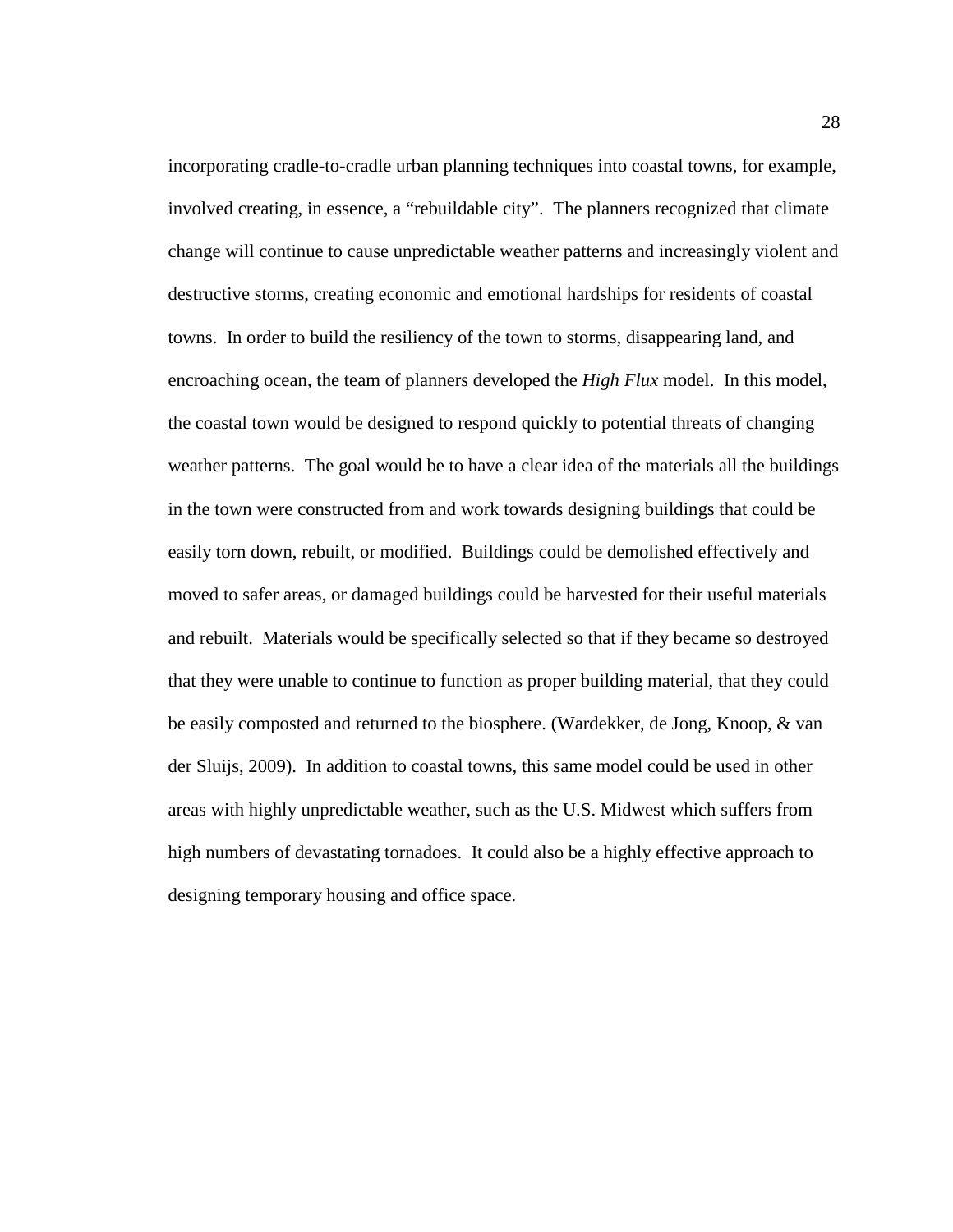## **Influencing Public Policy**

<span id="page-34-0"></span>In addition to the design aspects of the position of urban planner, there is an inherent ability to influence politics and public policy. Whether in the realm of land use planning, or any of the other areas affected by and through urban planners, the opportunity to affect change through public policy influence is available. Because of their technical expertise, planners are often utilized by governing officials when they are considering the impacts of legislative decisions on the social and environmental wellbeing of a region. This might include a range of areas as diverse as the long-term implications of zoning regulations to the complete restructuring of a town's commitment to sustainability (Kaufman, 2013).

It's more common for planners to offer technical advice and fact based analysis than to become involved in advocacy. But there is significant opportunity for planners to partner with community development groups, environmental advocacy groups, and civil rights leaders in order to influence movements towards more sustainable urban design features. Particularly, urban planners working in sustainability and the cradle-to-cradle framework could help influence the success of low-income and minority empowerment advocacy groups and campaigns.

Generally, the ones most affected by the work of urban planners are the poor because of their relative inability to move in response to social inequality and environmental degradation. They are also the least able to campaign against pollution and discriminatory housing and business practices. Designing for urban areas that will be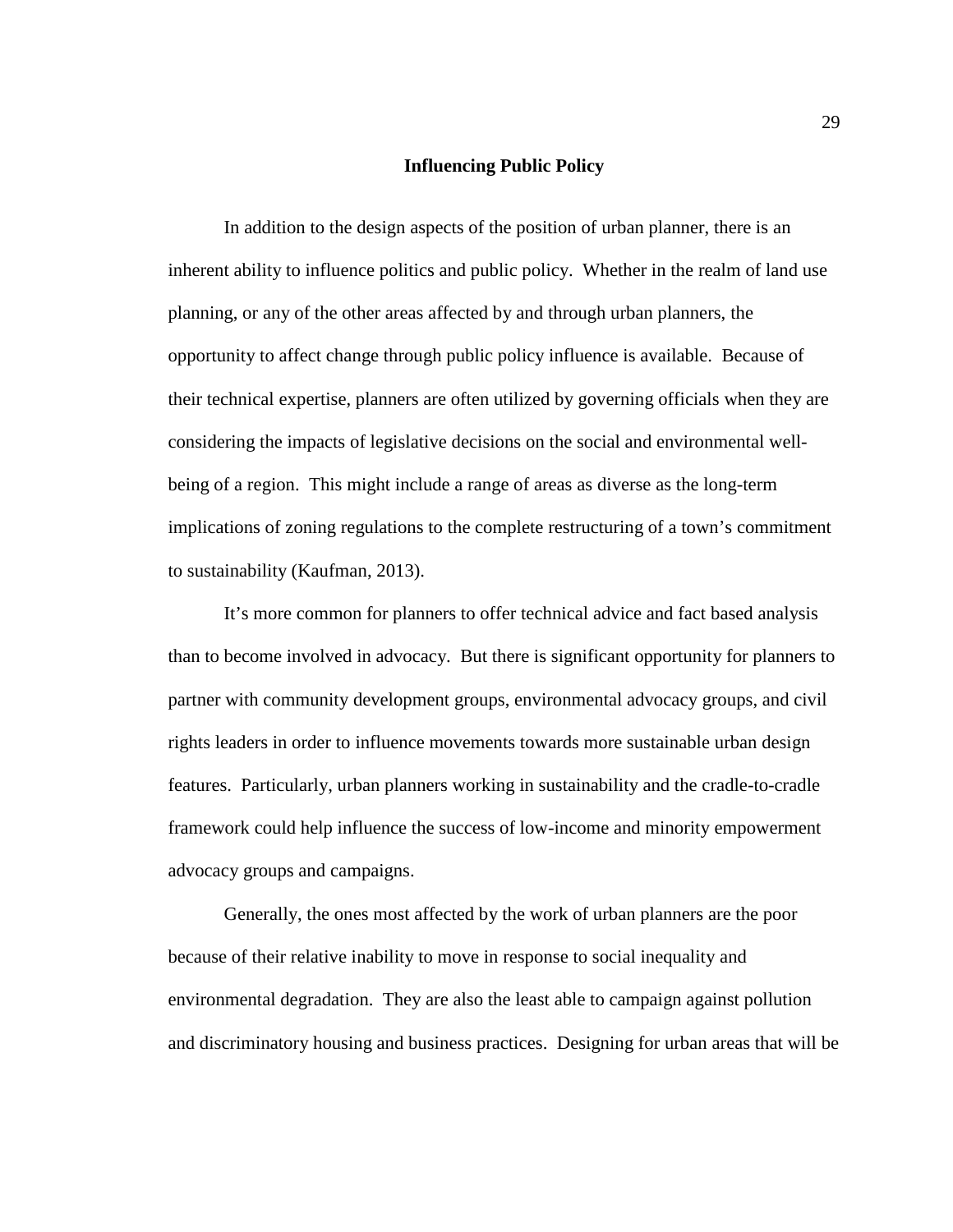inhabited by the poor and minorities is a significant factor in the future of sustainable design practices. Notably, change leaders advocating for poor and minorities have often ignored the natural environment, favoring job opportunities over the preservation of land. This is understandable, though representative of a "false choice", as studies have shown that sustainable industries can be more profitable than non-sustainable, and with proper planning the natural and economic environments can both operate effectively without impeding on one another (Campbell, 1996, pp. 13-14).

## **Cradle-to-Cradle Development Projects**

<span id="page-35-0"></span>William McDonough established his architectural firm, McDonough + Partners, in 1981 and has since contributed extensively to the development of sustainable architecture. His work in sustainable design practices and sustainability advocacy culminated in him being the only individual citizen to be awarded the Presidential Award for Sustainable Development, the most prestigious award for contributions to sustainability that is offered (Core Jr., 2011). McDonough is a staunch supporter of architectural designs that contribute to a more sustainable society and has worked with numerous organizations to design sustainable buildings, including NASA, Google, Ford, and others.

## <span id="page-35-1"></span>**Oberlin College**

Completed in 2000, the goal of the Adam Joseph Lewis Center for Environmental Studies building at Oberlin College in northern Ohio was for William McDonough +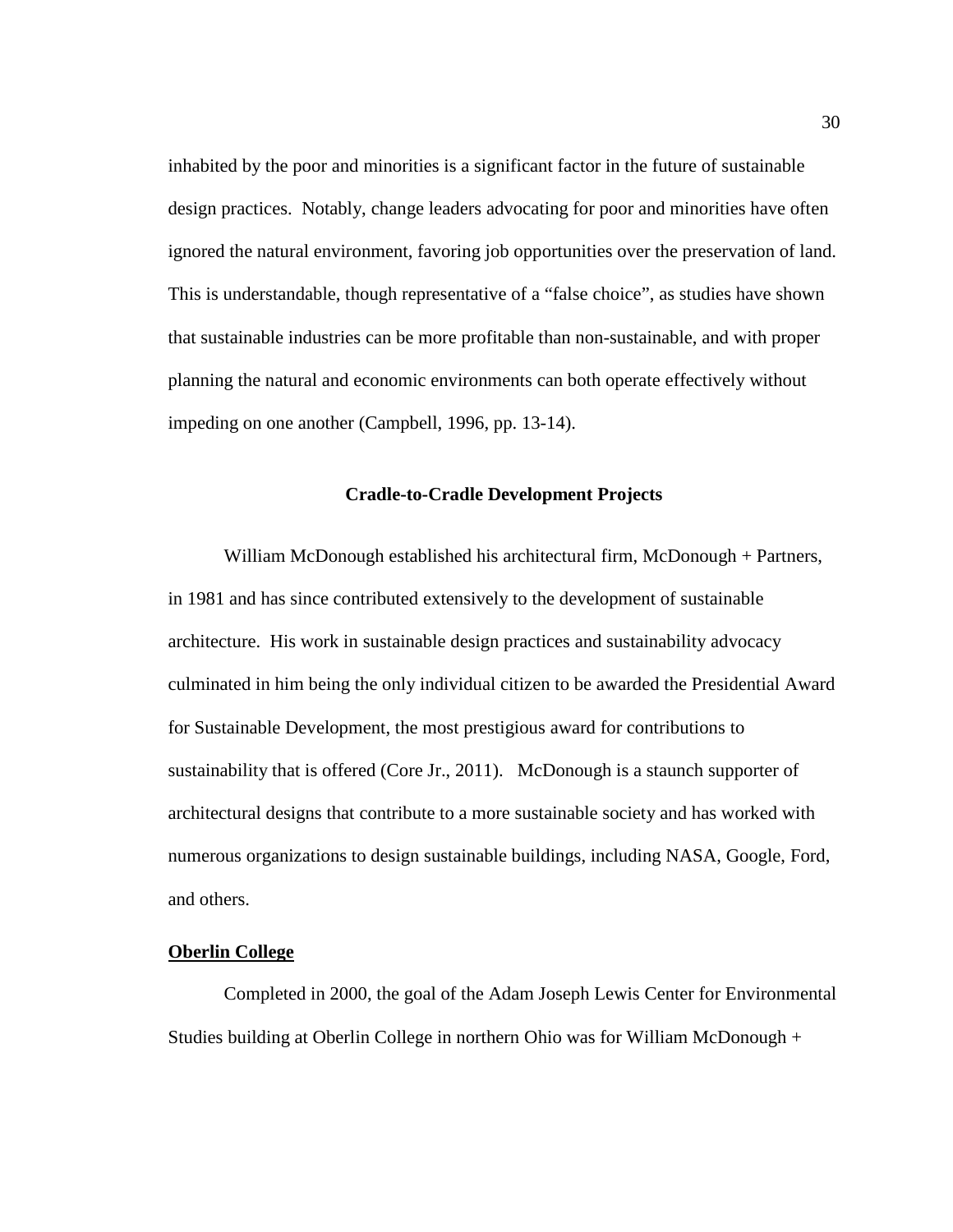Partners to design "a building like a tree". The building would be completely selfsufficient, absorbing all of its needs from renewable sources and producing zero waste by-products as a result of its use. The building was commissioned as a research project in order to test various designs for closed-loop systems and gauge their effectiveness (McDonough W. , 2002, p. 4).

Solar panels were installed on the roof of the building that would generate more electricity than was required, feeding the excess energy back into the grid. A treatment system was installed to purify wastewater and release clean water. Also, large windows were installed to allow for natural light, largely dismissing the need for electric light. The building is an experiment in the possibilities of restorative design aspects (McDonough & Braungart, 2003).



<span id="page-36-0"></span>Figure 7. Adam Joseph Lewis Center for Environmental Studies (Han, 2000)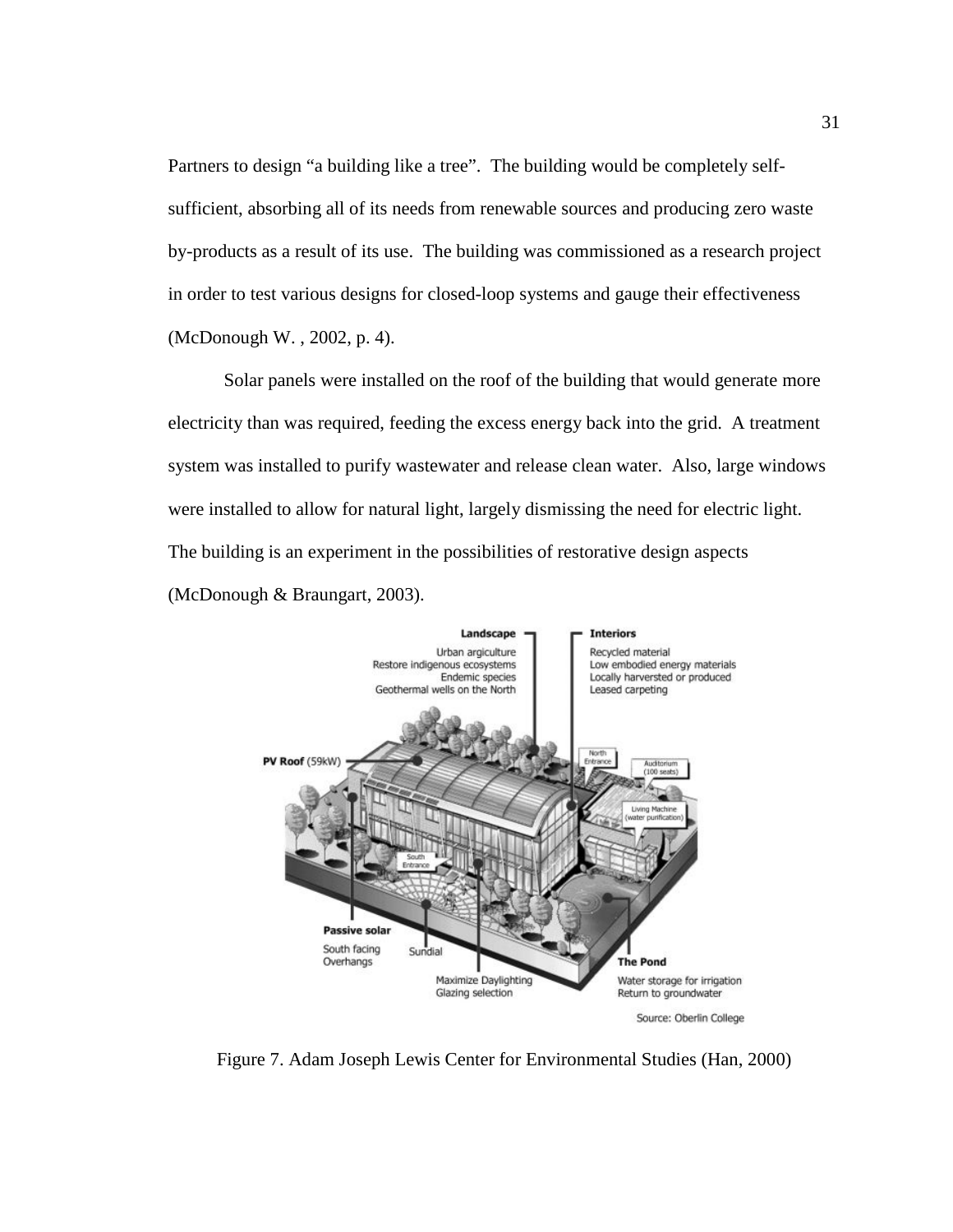As can be seen in figure 7, there are several key features to the building that could be easily reproduced in other similarly designed buildings. The Living Machine, for example, is a small room occupied by tanks filled with plants specifically used to treat wastewater produced in the occupancy of the center. Once water is treated, it's either used for irrigation for an urban agriculture project on the north side of the building, or it returns to an outdoor pond, which acts as a habitat for native species of plants and animals, as well as a "living classroom" (Han, 2000, p. 1).

The building is utilized by students to obtain hands-on training in working with ecologically friendly systems. Although the design of the center doesn't lend itself immediately to mass reproduction, it's a step in the direct of eco-effectiveness in inspiring designers to rethink traditional building principles and methods (Lee, 2008). Following the completion of the Adam Joseph Lewis Center, the U.S. Green Business Council incorporated the Cradle-to-Cradle Certified Program into the Leadership in Energy and Environmental Design (LEED) certification (MBDC, 2013). LEED certification is recognized as a gold standard in green building design certification, distinguishing best practices and strategies in sustainable design (USGBC, n.d.).

#### <span id="page-37-0"></span>**Ford Rouge River Plant**

Cradle-to-cradle aesthetics recognize the need for culturally enlightening designs, whether that design is for a shoe or a skyscraper. The cultural aspects of design elements are crucial to the success of cradle-to-cradle sustainability. Aspects of building design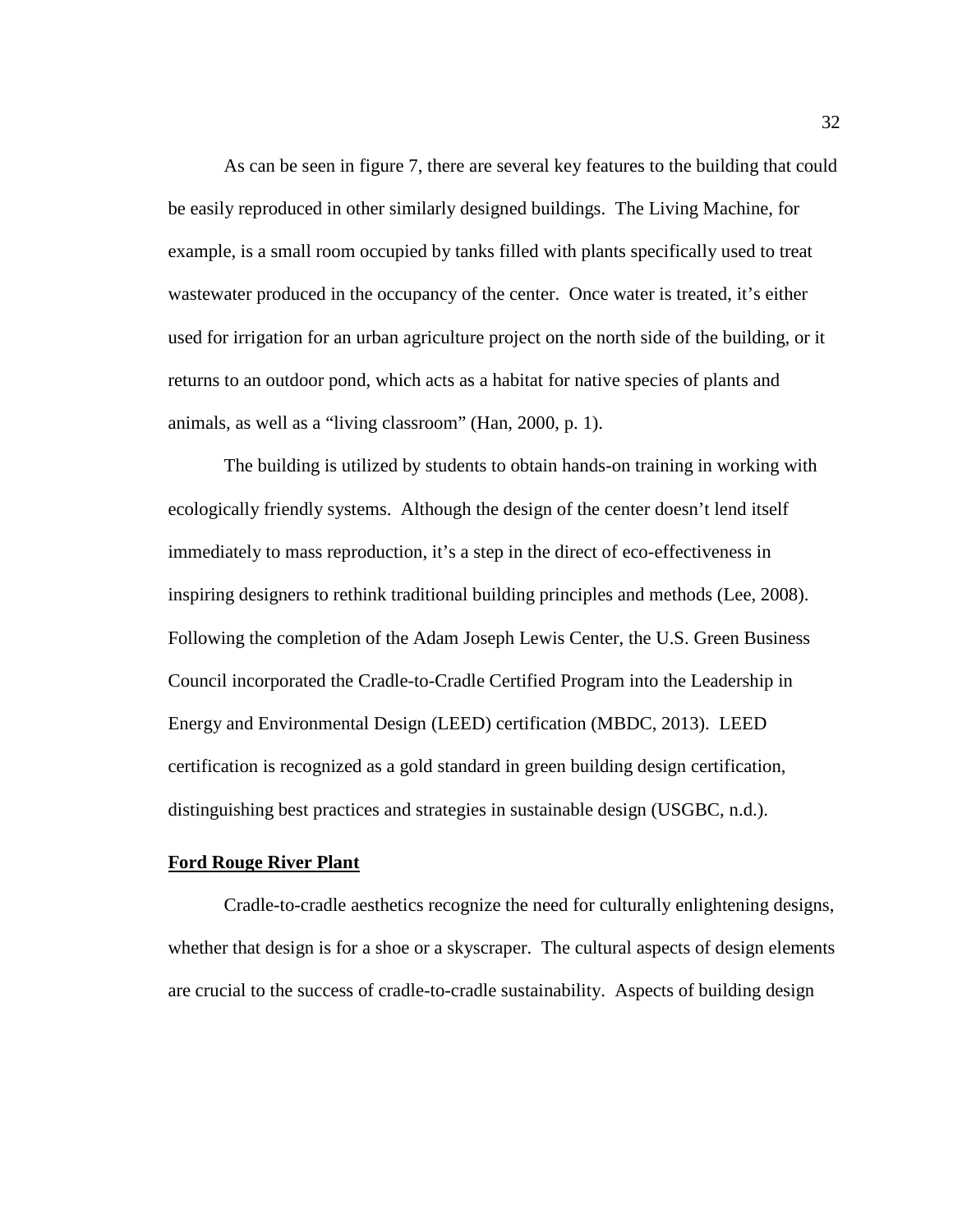that contribute to employee satisfaction and productivity are a simple example of how design can influence behavior.

In 1999, McDonough + Partners was commissioned to redesign the Ford Rouge River Plant in Dearborn, Michigan. The two-billion dollar project was given a timeline of 20 years to fully complete, though most of the dramatic changes were completed within the first year. The project was an interesting step for Ford; in the past, manufacturers, and car companies in particular, had found it cheaper and more cost efficient to abandon a factory after the conclusion of its useful life and build a completely new one in another location. By choosing to redesign of the Rouge River Plant, rather than decommission it, Ford has invested more into a factory redesign project than any other manufacturing company in history.

<span id="page-38-0"></span>

Figure 8. Ford Rouge River Plant (McDonough + Partners, 2003)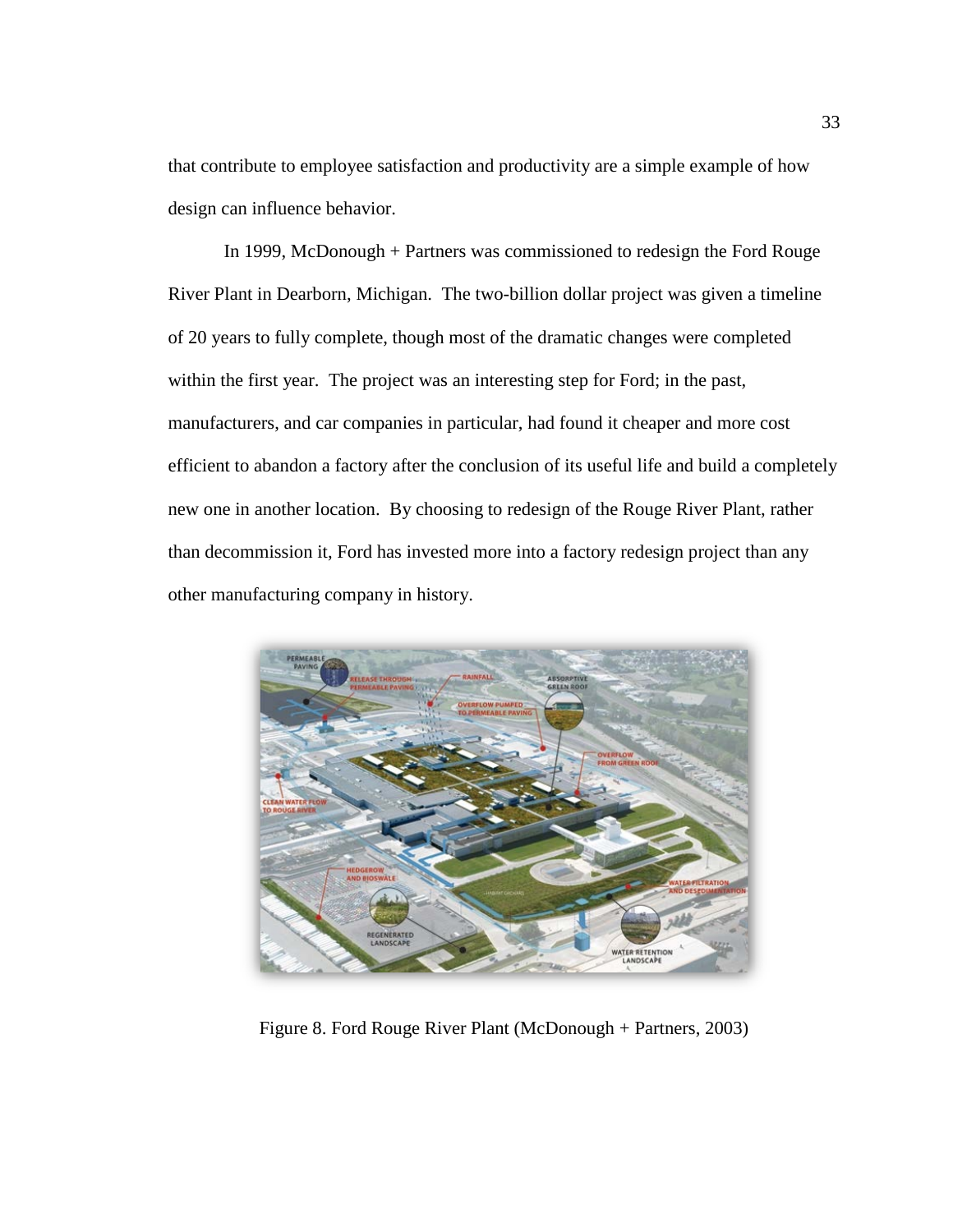Major changes to the assembly plant, shown in figure 8, included planting 454,000 square feet of native plant species on the roof of the building to absorb water, produce oxygen, and sequester carbon, among other functions (McDonough W. , 2002). The "living roof" at the Rouge River Plant is not only the largest in America, but it was one of the first of its kind. When the living roof was installed, there were less than 50 in the United States. As of 2013, there were over 10,000 and represent a booming industry for companies that specialize in installation and consulting (Priddle, 2013, pp. 1-2).

The effect of the living roof for Ford was a 7 percent reduction in the plant's energy costs and a 40 percent improvement in air quality (Architectural Record, 2004). As of 2015, the roof has been installed for over 10 years. For conventional roofs, this would be the time that arrangements would begin to be made for large scale replacement of materials. Conversely, it's estimated that the managers at the Ford Rouge River Plant will not have to begin making similar arrangements for approximately another 60 years (Priddle, 2013).

McDonough also replaced large parts of the walls and ceiling with windows and skylights. The natural light and ability to view the outdoors from the machining floor immediately increased employee productivity and job satisfaction and has since lowered employee turnover. Additionally, the use of natural light reduces the need for artificial light, resulting in significant energy savings (The Henry Ford, n.d.).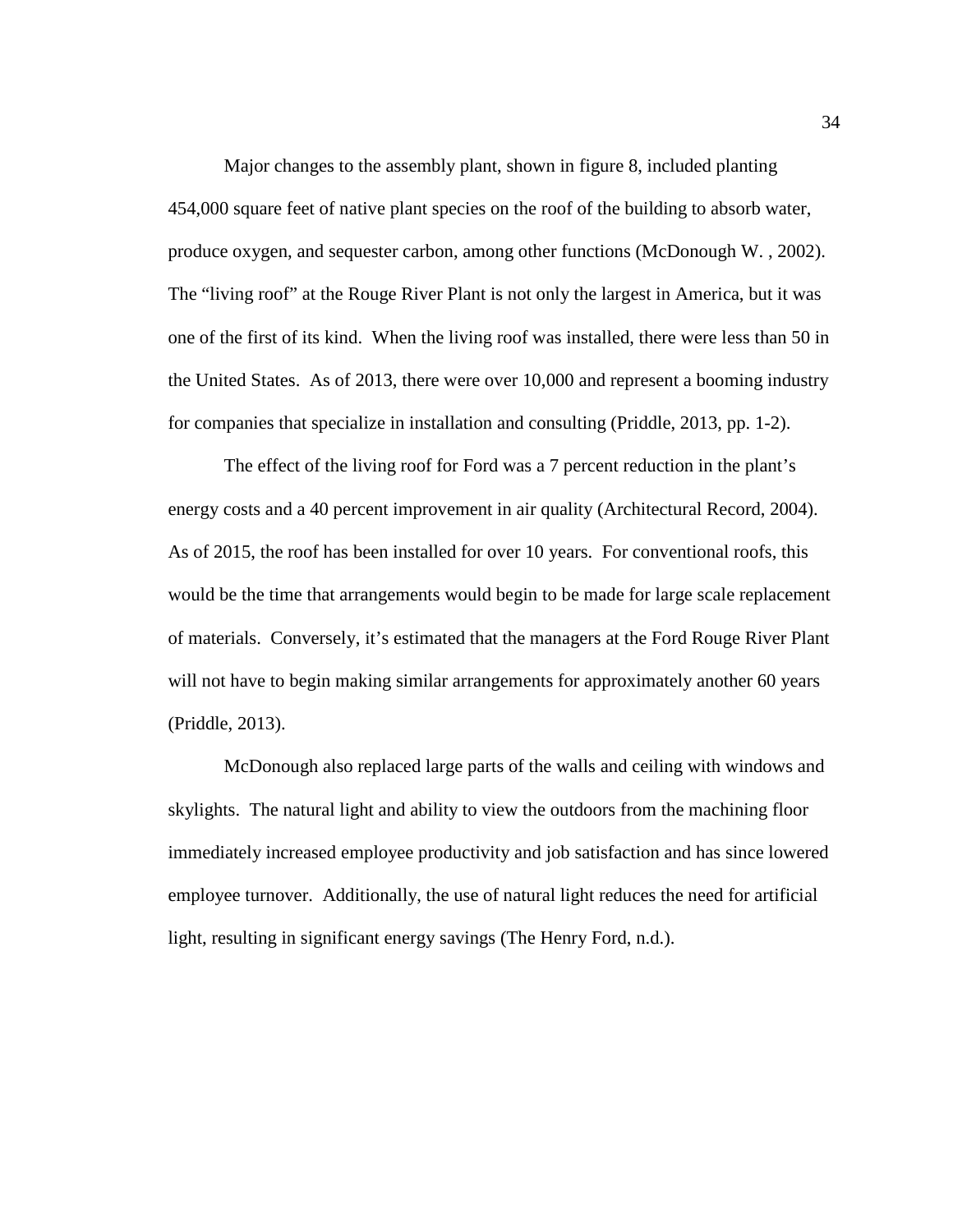## <span id="page-40-0"></span>**Park 20|20**

In one of McDonough + Partners most ambitious ongoing projects, the company has been designing and building a business park that will fully incorporate the cradle-tocradle principles the firm's founder developed. All aspects of the business park will be designed by the firm, including buildings, streets, irrigation, lighting, community parks, and all other infrastructure necessary. Principal planning for the project began in 2004 and construction began in March 2010. The park is scheduled to be fully completed by 2017 (ASLA, 2010). The difficulty in the project has been in understanding how all aspects of the buildings, infrastructure, and human behavior interact in the proposed system.

The planned development, called Park 20|20, is located just outside of Amsterdam, Netherlands.The primary goals and objectives of the project were aligned to the three pillars of sustainability. Socially, they wanted to develop a business park that was united with the cultural integrity of the Dutch people. The landscape and natural areas have for centuries been a point of incredible pride for the Dutch, something that is emulated in the work of some of their most celebrated artists. The firm also aimed for the park to create social wealth with neighboring communities by creating a healthy connectivity with local communities and reducing traffic congestion through "transitoriented development". A major goal of the environmental aspect was to eliminate contributions to climate change by creating renewable energy from on-site sources and introducing cradle-to-cradle cycles to eliminate waste while promoting health and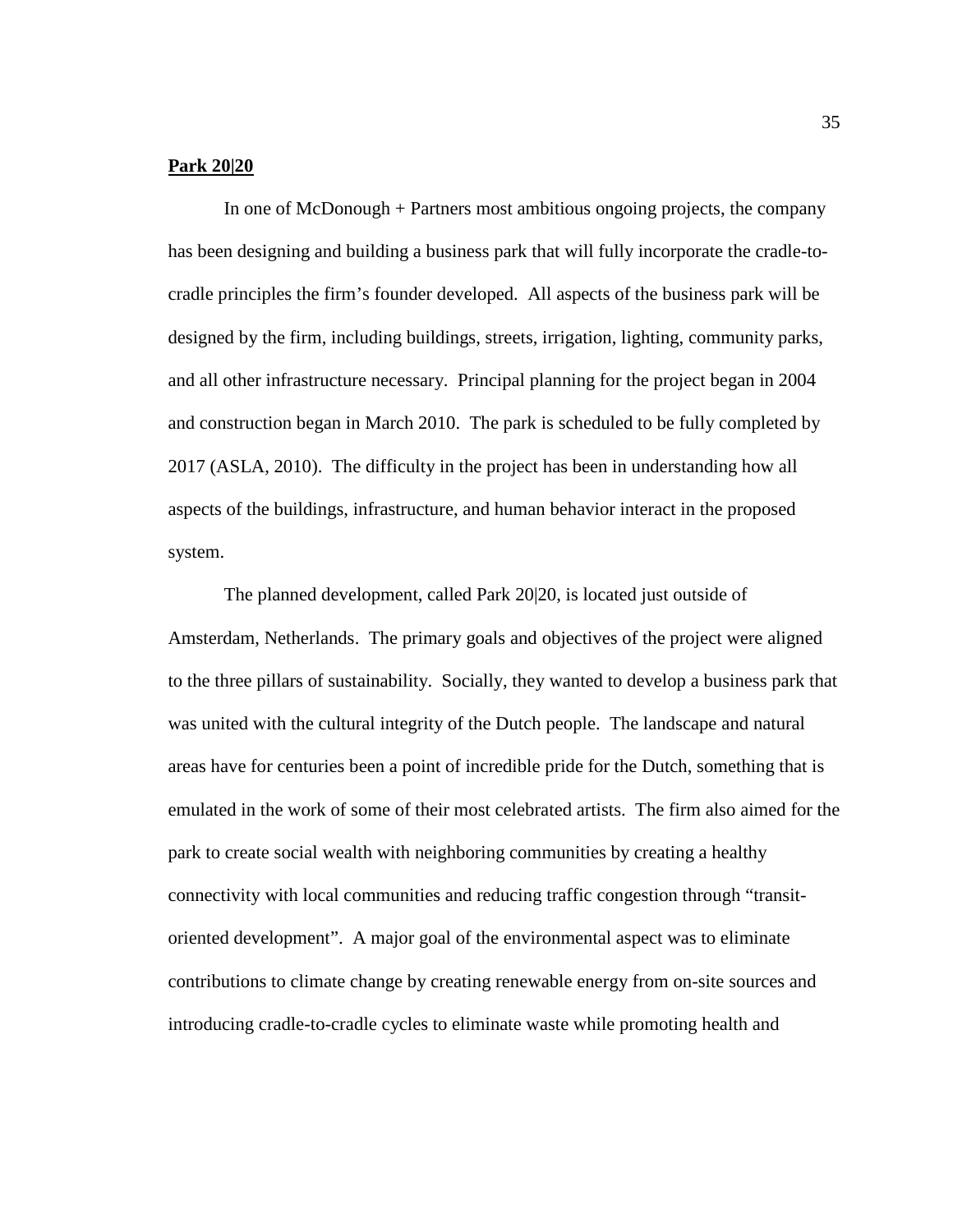enhancing regional ecological systems. They hoped to promote the economic pillar by differentiating the park, leading to a greater attraction and retention of employees, and also by extending the life cycle of the buildings.

For McDonough + Partners, these goals meant taking into account numerous aspects that are generally overlooked in the planning process, such as mapping the path of the sun through the day and the year in order to determine the best placement of buildings and landscaping in order to optimize solar access for urban agriculture, energy production, and access to sunlight during winter months. They also mapped wind patterns in order to develop ventilation strategies and protection against cold in winter and humidity in spring and summer. Using aspects of permaculture, they have designed roof and interior gardens for the buildings that incorporate an ecologically diverse selection of native plant species. In adhering to the principles of cradle-to-cradle and creating zero waste, the firm has also incorporated into the business park a wastewater treatment plant to eliminate sewage discharge (Scott, 2014).

<span id="page-41-0"></span>

Figure 9. Master design for complete Park 20|20 project (Park2020.com, 2015)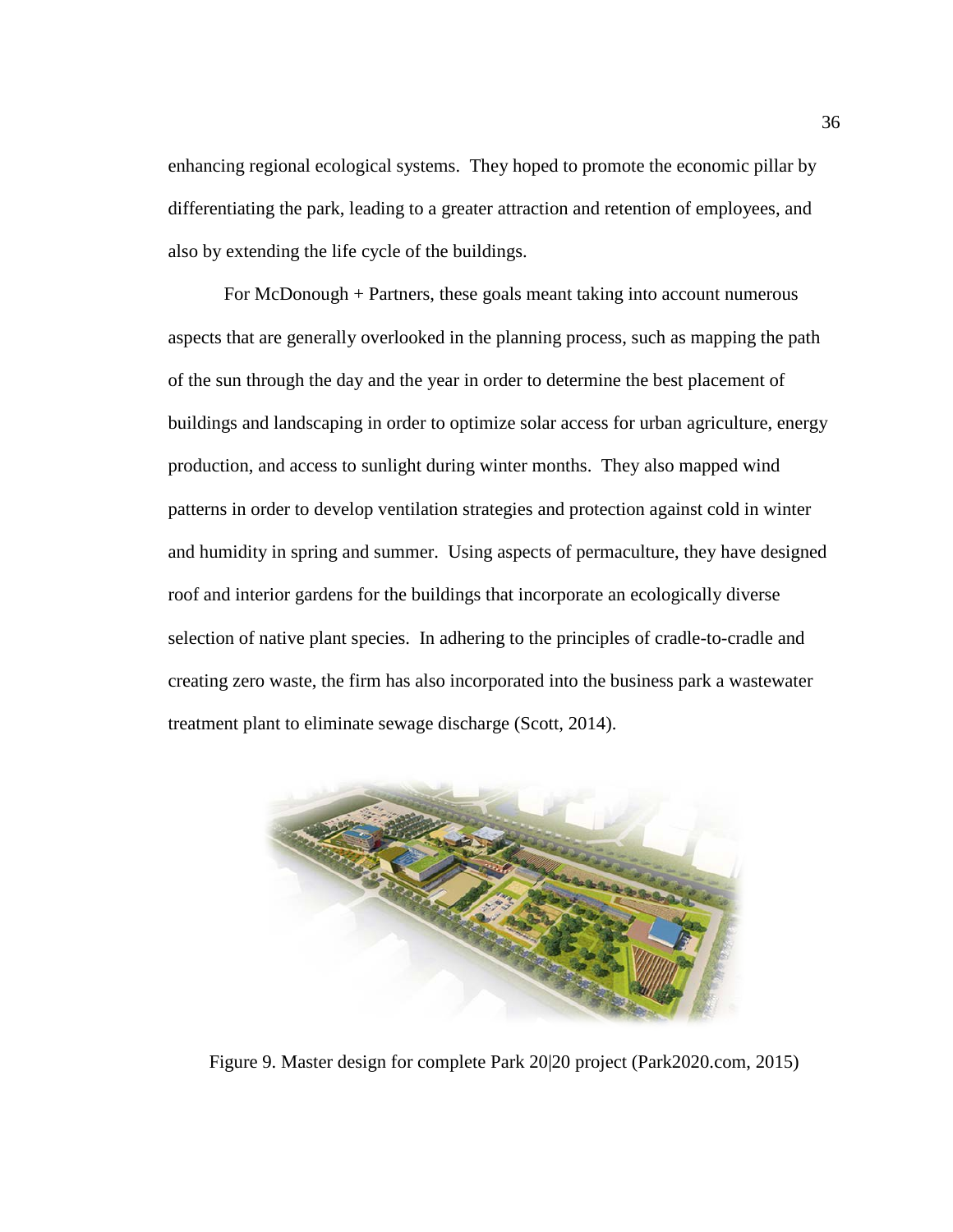As of 2015, many of the buildings have been completed and the park is scheduled for full completion in 2017 (ASLA, 2010). In the time since tenants have begun to move into the Park 20|20 offices, rents have averaged a staggering 80 percent above the general market, despite an ongoing real estate and financial crisis in the Netherlands. Additionally, it has been discovered that productivity of workers has increased after organizations have moved into the Park 20|20 offices. As Dutch developer Coert Zachariasse, a partner of McDonough + Partners in developing the Park 20|20 project, said in a June 2014 interview with *Newsweek*, "At a typical office building at Park 20|20 there is a multiplier of about 20 to 25 times the cost of the building itself in terms of labor." Zachariasse's multiplier is especially lucrative when considering that companies traditionally spend only a fraction on facilities as compared to personnel. Something as simple as creating a healthier environment for employees that results in each employee taking just one less sick day a year could have staggering results on the bottom line of an organization with high levels of personnel (McDonough & Zachariasse, 2014, pp. 1-7).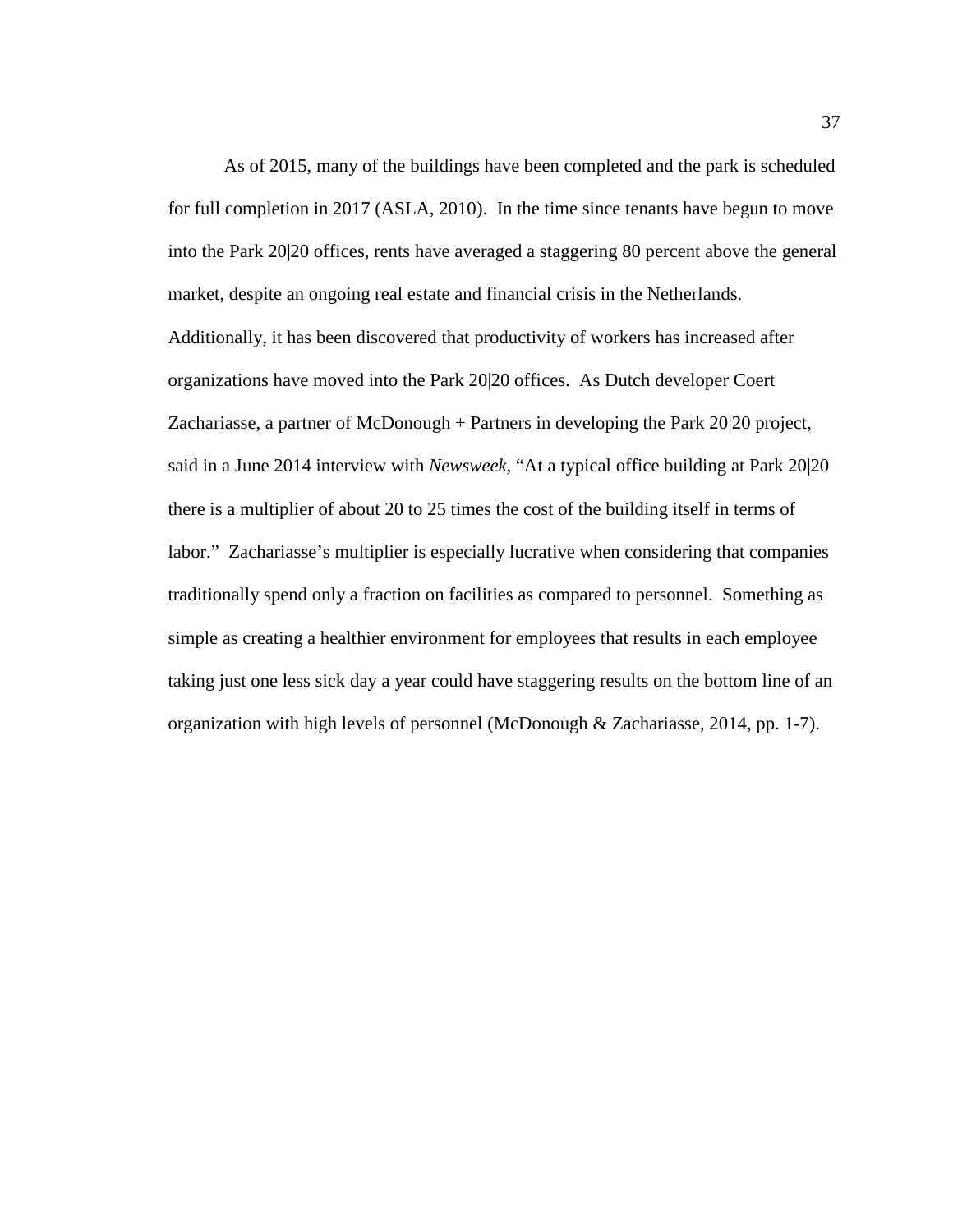### **DISCUSSION**

<span id="page-43-0"></span>Sustainable planning, though several decades old, is still in its infancy and represents a key opportunity in developing more sustainable infrastructure. According to Næss, much of the available literature into sustainable planning has stressed the following factors as being key to the future of sustainable development (Næss, 2001, pp. 5-7):

- 1. Reduction of the energy use and emissions per capita in the area (city, municipality, or region) down to a level compatible with the ecological and distributional criteria for sustainable development at a global level.
- 2. A minimizing of the conversion of and encroachments on natural areas, ecosystems and soil resources for food production.
- 3. A minimizing of the [use] of environmentally harmful construction materials.
- 4. A replacement of open-ended flows, where natural resources are transformed into waste, with closed loops relying to a higher extent on local resources.
- 5. A sound environment for the city's inhabitants, without pollution and noise damaging to the inhabitants' health, and with sufficient green areas to give opportunities for the population to experience and become emotionally related to nature.

From Næss's analysis, it's obvious that some aspects of cradle-to-cradle are already being promoted, if not by name. Specifically, factors four and five are both indicative of the eco-effective approach in their promotion of closed-loop resource systems and the level of importance laid upon community health and culture. Though, factors one, two,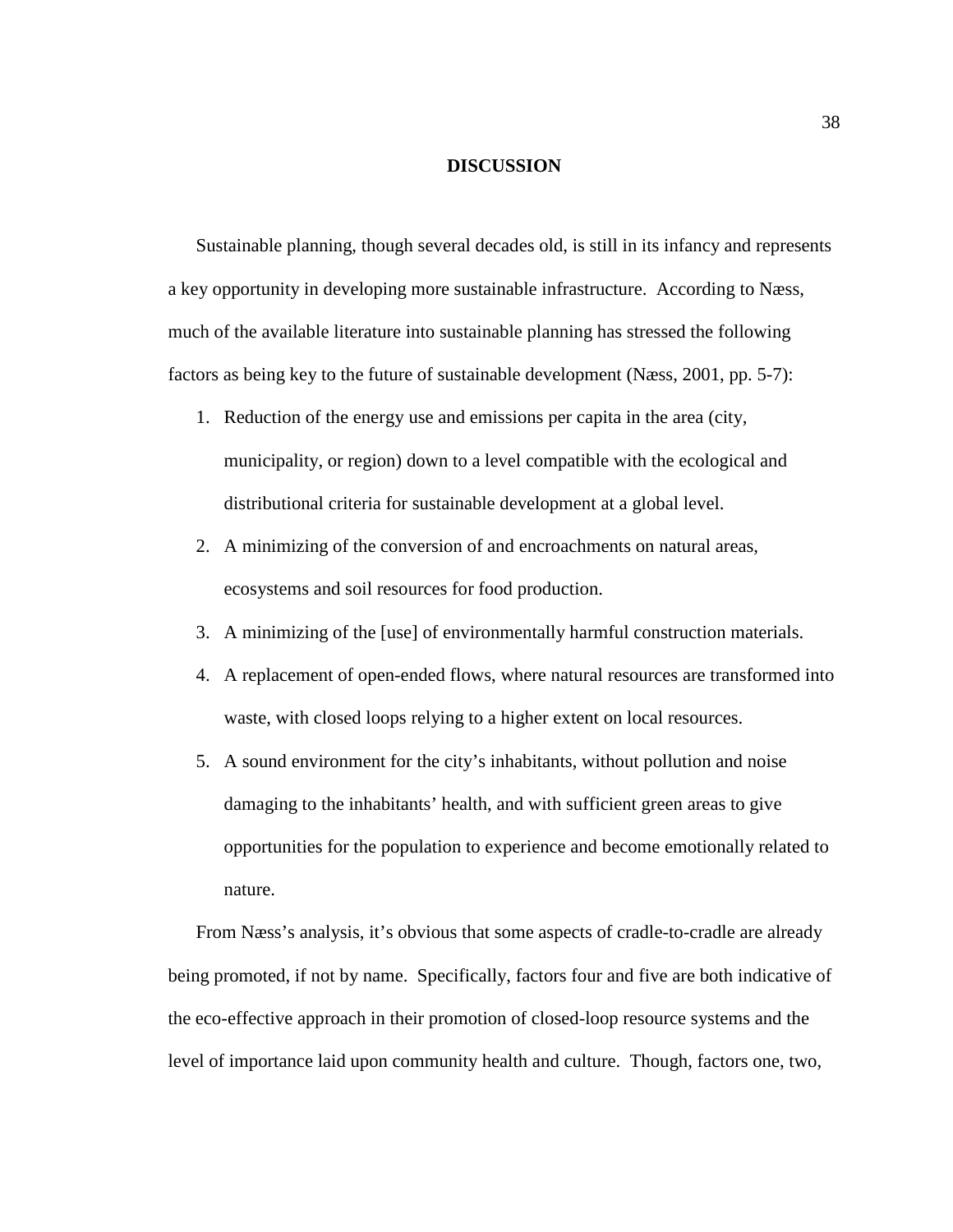and three show the disconnection between current sustainable planning goals and other goals that might be better fitted for long-term planning, specifically goals aligned with eco-effective principles.

The very purpose of the sustainability movement is recognition that current trends of spatial expansion and resource use cannot continue indefinitely. While an equilibrium between current levels of environmental degradation and what is reasonable for the Earth will occur along the path towards eco-effectiveness, treating that equilibrium as an ideal can lead to future issues. There are two very distinct concerns that occur from treating the equilibrium as the ultimate goal of a planning project. The first is that there is no ultimate defined answer for where that equilibrium sits. The factors which affect the carrying capacity of the Earth and its ability to regenerate resources are nearly too numerous to even completely discover, much less quantify into a simple variable. But even if there was, hypothetically, a set number of tons of carbon that could be safely released into the atmosphere, the second concern is that there is no accounting for the future. Fluctuations occur, especially in something as vast and unpredictable as a city. A region would only ever meet exactly that hypothetical standard when operating within a hypothetical situation. In reality, the energy usage, emissions, degradation of land for use in food production, etc., will vary with just as many innumerable factors that affect the Earth's carrying capacity to effectively deal with those externalities.

McDonough and Braungart write that the "transformation to an eco-effective vision doesn't happen all at once, and it requires plenty of trial and error – and time, effort,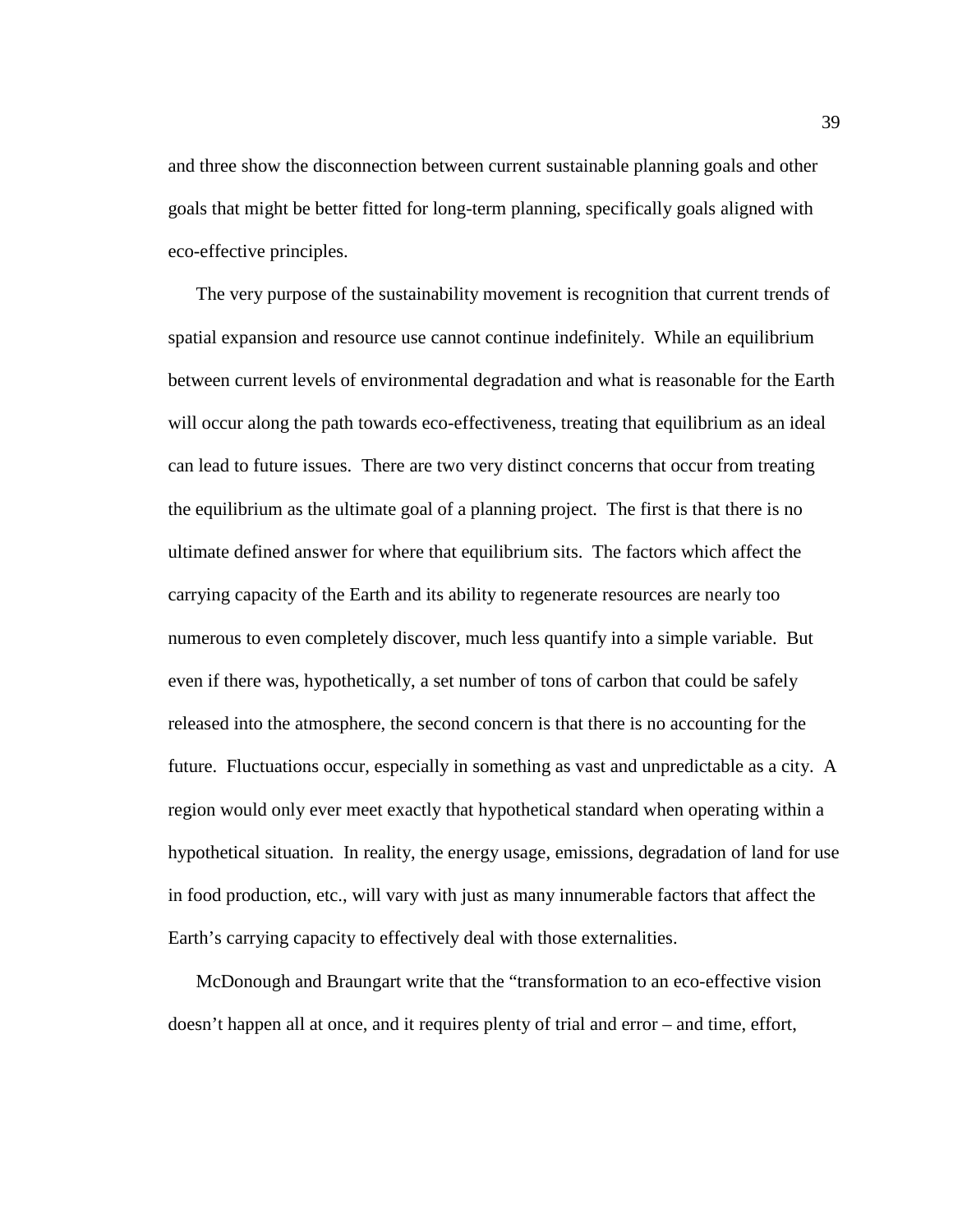money, and creativity expended in many directions." They further write there are "Five Guiding Principles" (McDonough & Braungart, 2002, pp. 181-186) that can be utilized by designers and businesses in order to better transition to the eco-effective approach:

- 1. Signal your intention.
- 2. Restore.
- 3. Be ready to innovate further.
- 4. Understand and prepare for the learning curve.
- 5. Exert intergenerational responsibility.

These principles were designed to be just vague enough to apply to nearly any organization or process. In order to successfully "signal your intention", the planner must make it clear to their team, as well as the governing body employing the team, that they intend to work in a manner that reflects the eco-effective approach. The more members of a project that are on the same page concerning the ecological and social element goals, the better chance the project has for achieving those goals.

The "restore" principal encourages the planner to look for opportunities to support "good growth" over simply "economic growth". This may be difficult, especially when working with governments which will often place more importance in the cost savings opportunities in projects rather than the potential long-term value of projects with higher initial investments. McDonough and Braungart encourage the planner to consider this principle as "seeds" to be planted for the future growth of an area. They write,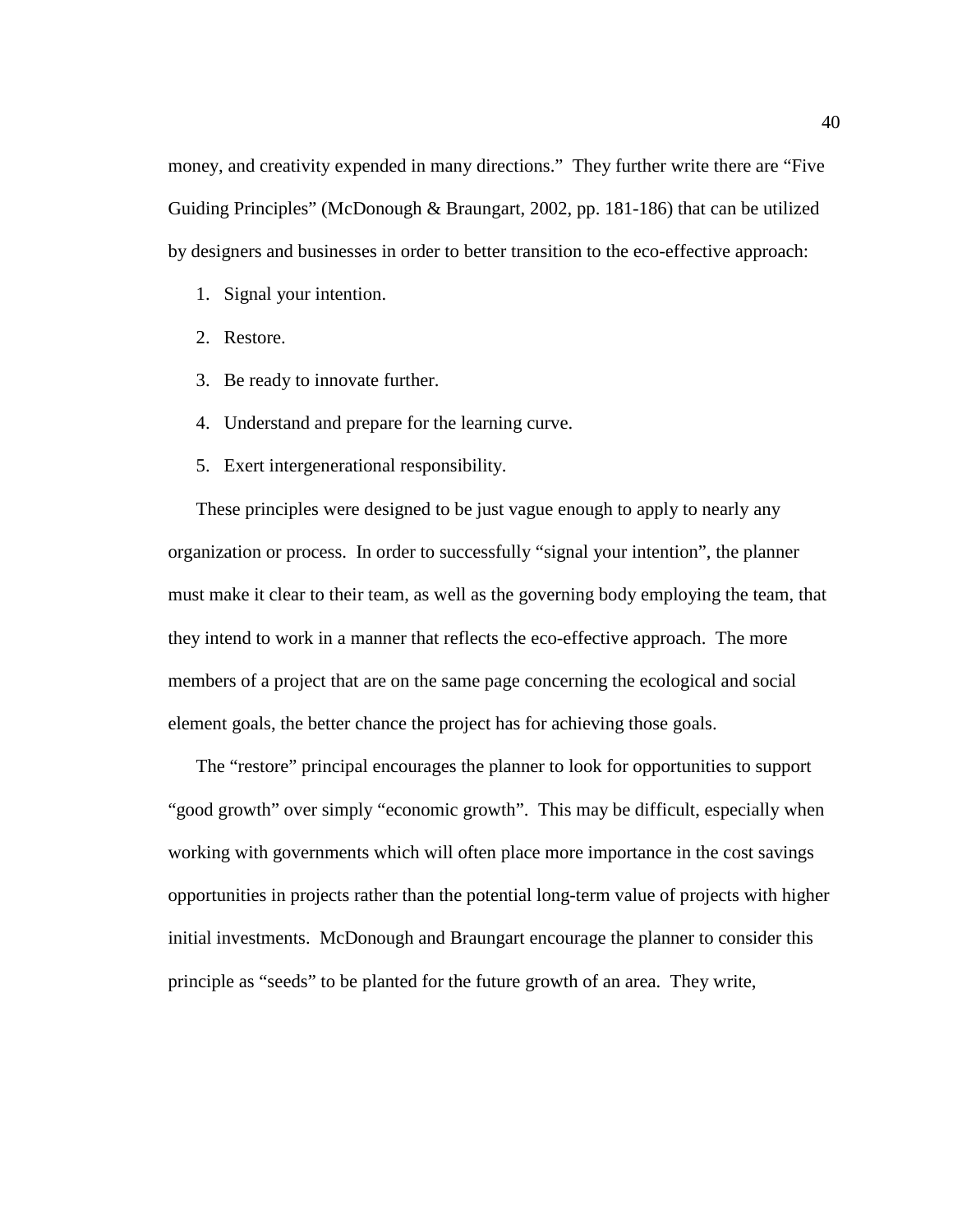"A dilapidated neighborhood can be planted with such seeds as a new transit system, innovative ways of providing services that are not linked to waste and sprawl, water purification, the increase of green space and the planting of trees for cleaner air and beauty, the restoration of old and crumbling buildings, the revitalization of storefronts and marketplaces. On a smaller scale, buildings can be restorative: like a tree, they can purify water and send it out into the landscape in a purer form, accrue solar income for their own operations, provide habitat, and

give back to the environment" (McDonough & Braungart, 2002, pp. 183-184). In order to accept the "be ready to innovate further" principle, planners must be willing to admit that there is no perfect plan or design. Furthermore, it can be detrimental to the process to attempt to invest largely into redesigning a single idea. Innovation can't be ignored or over-emphasized as one of the most important and celebrated aspects in the cradle-to-cradle framework. In order to incorporate this principle, planners should "be open to 'feedforward', not just feedback," and seek information from all environments, internal and external.

There will be a "learning curve" in understanding how eco-effectiveness will work in the urban planning process. All projects and planners have the touch of individualism to them so that no two will ever follow exactly the same path. Each project will require extensive research and creative thinking to discover how and where ecoeffective elements can be achieved. The simplest way to prepare for the learning curve is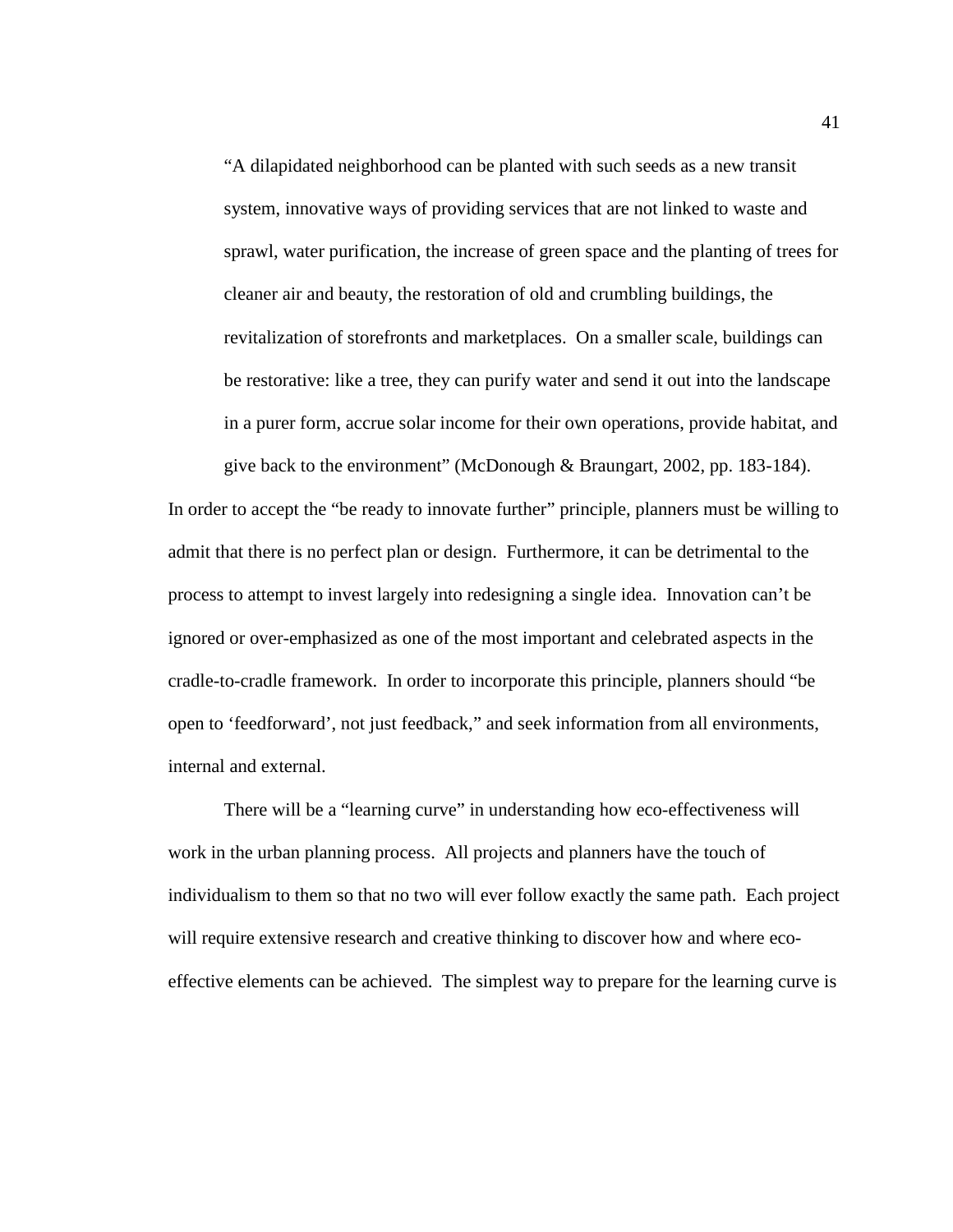to approach each project with a "loose fit", designating time and resources to allow for opportunities to brainstorm innovations and experiment with alternative possibilities.

The final principle is a reminder that planners are responsible for outcomes that will last for generations. Planning is a necessarily long-term process that affects as few as one and as many as millions of people. In the case of many urban planning projects currently in process, the majority of the people that will be most affected by the development in their lifetime are not yet born. Designs should be constructed with them and a clear vision of the eco-effective future in mind.

Cradle-to-cradle has been successfully implemented into several basic manufacturing processes at this point, and experiments to create designs that apply to more complex products and architecture have been on-going. When considering urban planning practices and the incorporation of cradle-to-cradle sustainability, it will be important to note that cradle-to-cradle will apply most effectively as guiding principles. There will be few items specific to urban planning that could be tested, much less certified, for their conformance with cradle-to-cradle dynamics. It will be the theory of cradle-to-cradle that will be the most useful to urban planners, rather than the grounded practice. Planners can be most successful in utilizing the eco-effective approach by recognizing small opportunities to incorporate cradle-to-cradle dynamics into larger design projects.

42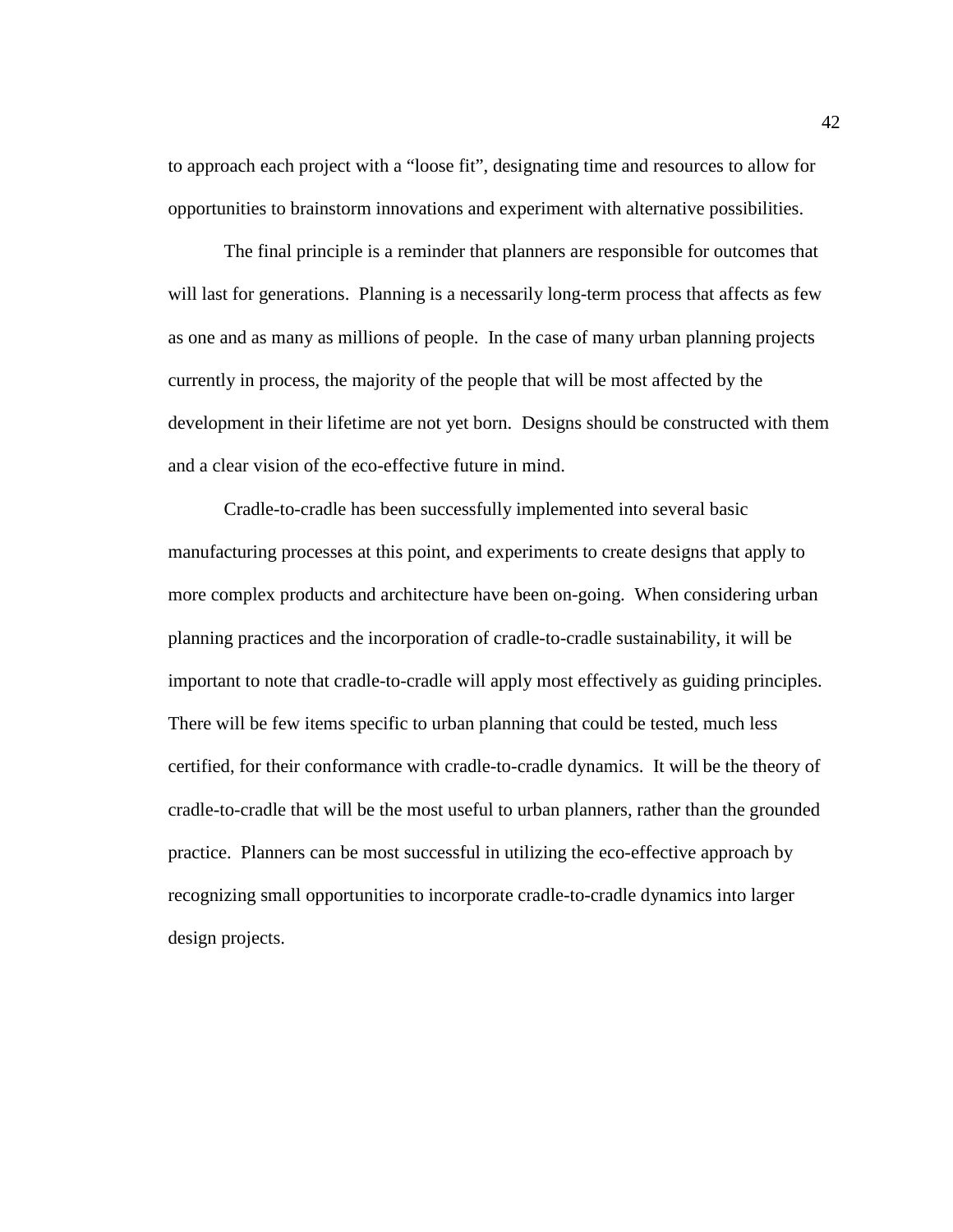## **RECOMMENDATIONS FOR FURTHER RESEARCH**

<span id="page-48-0"></span>Urban planning is an incredibly complex and rich field of study. There are numerous topics of particular interest that could fill volumes of books. This paper focused on the general approach of urban planning without committing extensively to anyone facet. The single section with concentration into land use planning is representative of an important area of the urban planning process, though ultimately one whose issues are mostly theoretical.

Further research through the perspective of cradle-to-cradle and the eco-effective approach into any one of the specific areas of urban planning would be sure to yield fascinating results. These areas might include transportation planning and what, if any, social and environmental benefits occur as a result of expansions in public transit systems; the effects of community gardens on public health; the benefits of closed-loop waste water treatment plants; ways to incorporate renewable energy production mechanisms into urban areas; or innumerable other topics that relate to all the touch points planners have in influencing the design and operations of a city.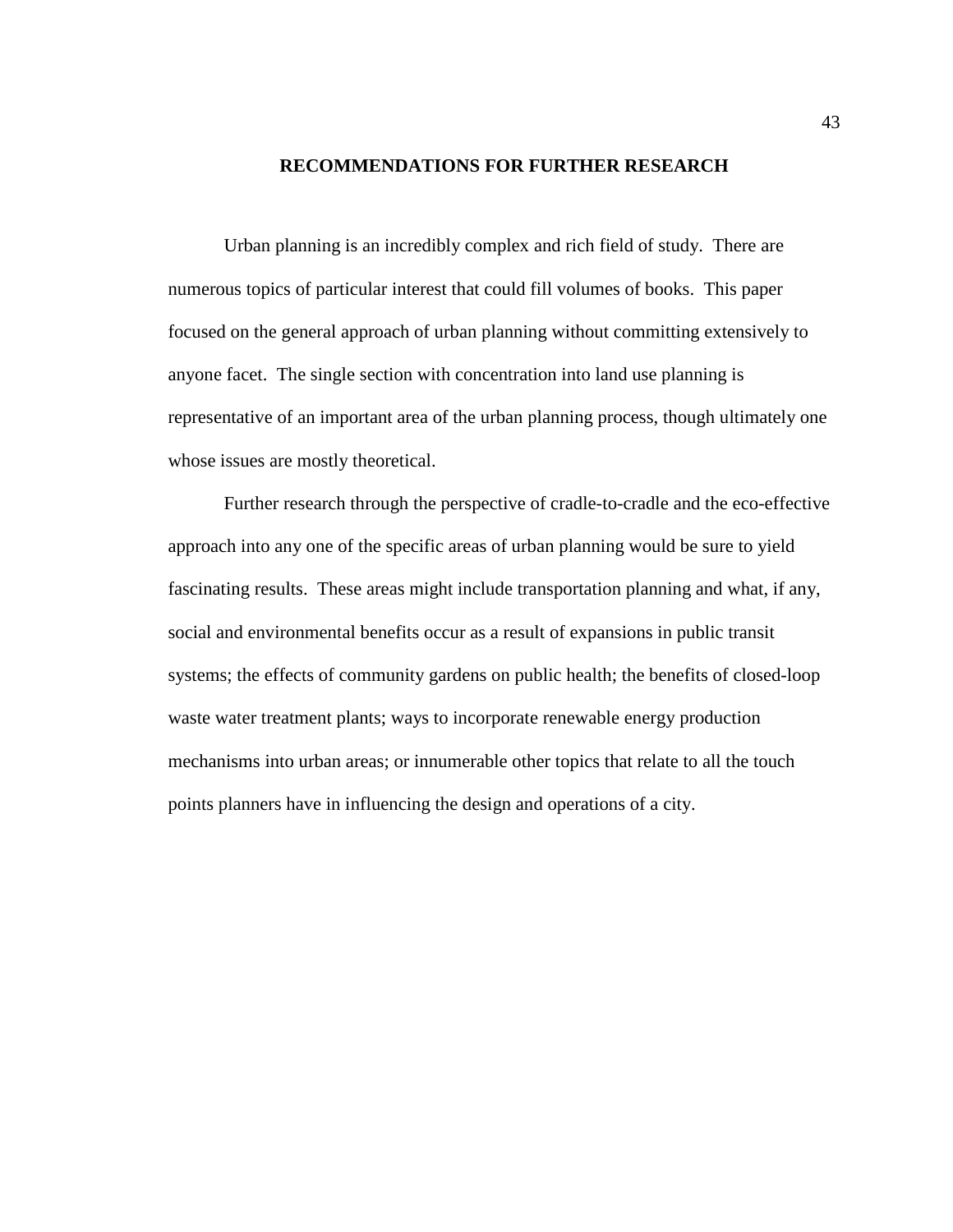## **REFERENCES**

- <span id="page-49-0"></span>America, R. (2009). *Realizing the Potential for Sustainable and Equitable TOD: Recommendations to the Interagency Partnership on Sustainable Communities.* Retrieved February 24, 2014, from http://www.smartgrowthamerica.org/smartgrowthusa/wpcontent/uploads/2011/01/ra\_sustainabilityrecommendations\_final.pdf
- American Planning Association, t. (2014). *What Is Planning?* Retrieved from American Planning Association: https://www.planning.org/aboutplanning/whatisplanning.htm
- Architectural Record. (2004). Ford Rouge Center. *Architectural Record*, 1. Retrieved from http://www.archrecord.construction.com/features/bwarAwards/archives/04b\_ford Rouge.asp
- ASLA. (2010, January 1). *Park 20|20: A Cradle to Cradle Inspired Master Plan*. Retrieved from American Society of Landscape Architects: http://www.asla.org/2010awards/612.html
- Campbell, S. (1996). Green cities, growing cities, just cities?: Urban planning and the contradictions of sustainable development. *Journal of the American Planning Association, 62*(3), 296-312.
- Core Jr. (2011, April 11). *Sustainability in 7*. Retrieved from Core 77: http://www.core77.com/blog/sustainability\_in\_seven/sustainability\_in\_7\_william \_mcdonough\_on\_cradle\_to\_cradle\_design\_18989.asp
- Godschalk, D. (2004). Land use planning challenges: Coping with conflicts in visions of sustainable development and livable communities. *Journal of the American Planning Association, 70*(1), 5-13.
- Han, A. (2000). Case Study: Center for Environmental Studies, Oberlin College, Ohio. *Regenerative Architecture*, 1.
- Kaufman, J. (2013). The Planner as Interventionalist in Public Policy. In *Planning Theory* (pp. 179-182). New Brunswick, New Jersey: Transaction Publishers.
- Kusumo, C. (2011). Cradle-to-Cradle in Urban Planning. *Journal of Architecture and Built Environment*, 31-34.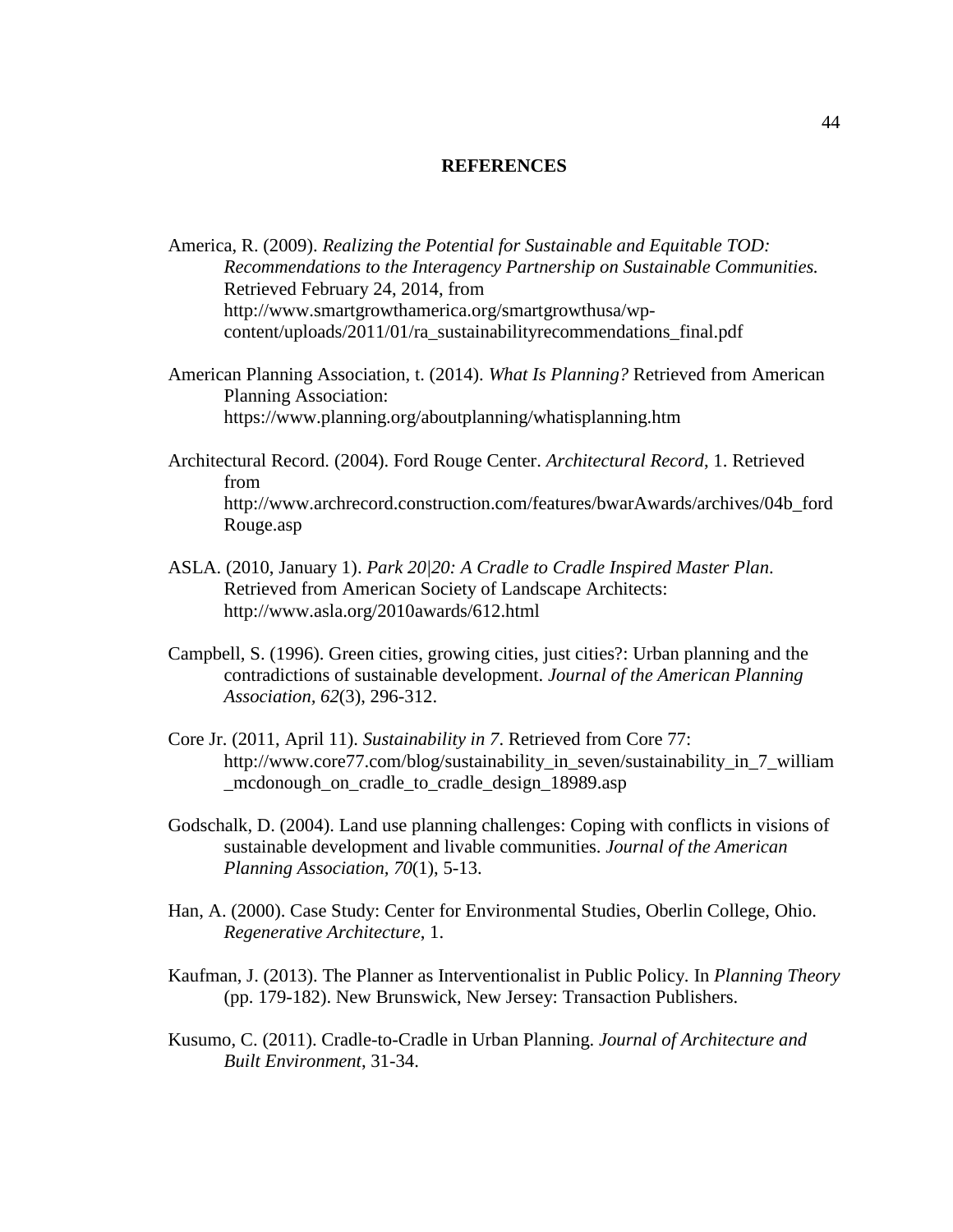- Lee, E. (2008, July 3). *Oberlin College: Setting a Sustainable Example in Ohio.* Retrieved from Inhabitat: http://inhabitat.com/oberlin-college-setting-asustainable-example-in-ohio/
- Lewis, G. (2005). Designing Cradle-to-Cradle. *ASHRAE Journal*, 39.
- MBDC, t. (2013, July 10). *The Cradle to Cradle Certified Program Integrated as a Key Element of LEED, a Globally Adopted Green Building Program*. Retrieved from McDonough Braungart Design Chemistry (MBDC): http://www.mbdc.com/2013/07/10/the-cradle-to-cradle-certifiedcm-programintegrated-as-key-element-of-globally-adopted-green-building-program/
- McDonough + Partners, t. (2003). *Ford Rouge Center Landscape Master Plan*. Retrieved from William McDonough + Partners: Architecture and Community Design: http://mcdonoughpartners.com/projects/ford-rouge-center-landscape-master-plan/
- McDonough Braungart Design Chemistry (MBDC). (2002). *Introduction to the Cradle to Cradle Design Framework (V 7.02).* MBDC and EPEA. Retrieved from http://www.chinauscenter.org/attachments/0000/0001/CradleDesign.pdf
- McDonough, W. (2002). Buildings Like Trees. *Resurgence - London*(210), 40-42.
- McDonough, W. (2002). *The Living City: Nature, Design and the Greening of Chicago.* Retrieved from McDonough Innovation: http://www.mcdonough.com/speakingwriting/the-living-city-nature-design-and-the-greening-ofchicago/#.VSQ78vmAEsY
- McDonough, W., & Braungart, M. (2002). *Cradle-to-Cradle: Remaking the Way We Make Things.* New York: North Point Press.
- McDonough, W., & Braungart, M. (2003). *The Hannover Principles: Design for sustainability.* William McDonough + Partners and McDonough Braungart Design Chemistry (MBDC).
- McDonough, W., & Braungart, M. (2003). Towards a sustaining architecture for the 21st century: the promise of cradle-to-cradle design. *UNEP Industry and Environment*, 13-16.
- McDonough, W., & Zachariasse, C. (2014, June 5). Building for a Better World and Making People Smile. *Newsweek*.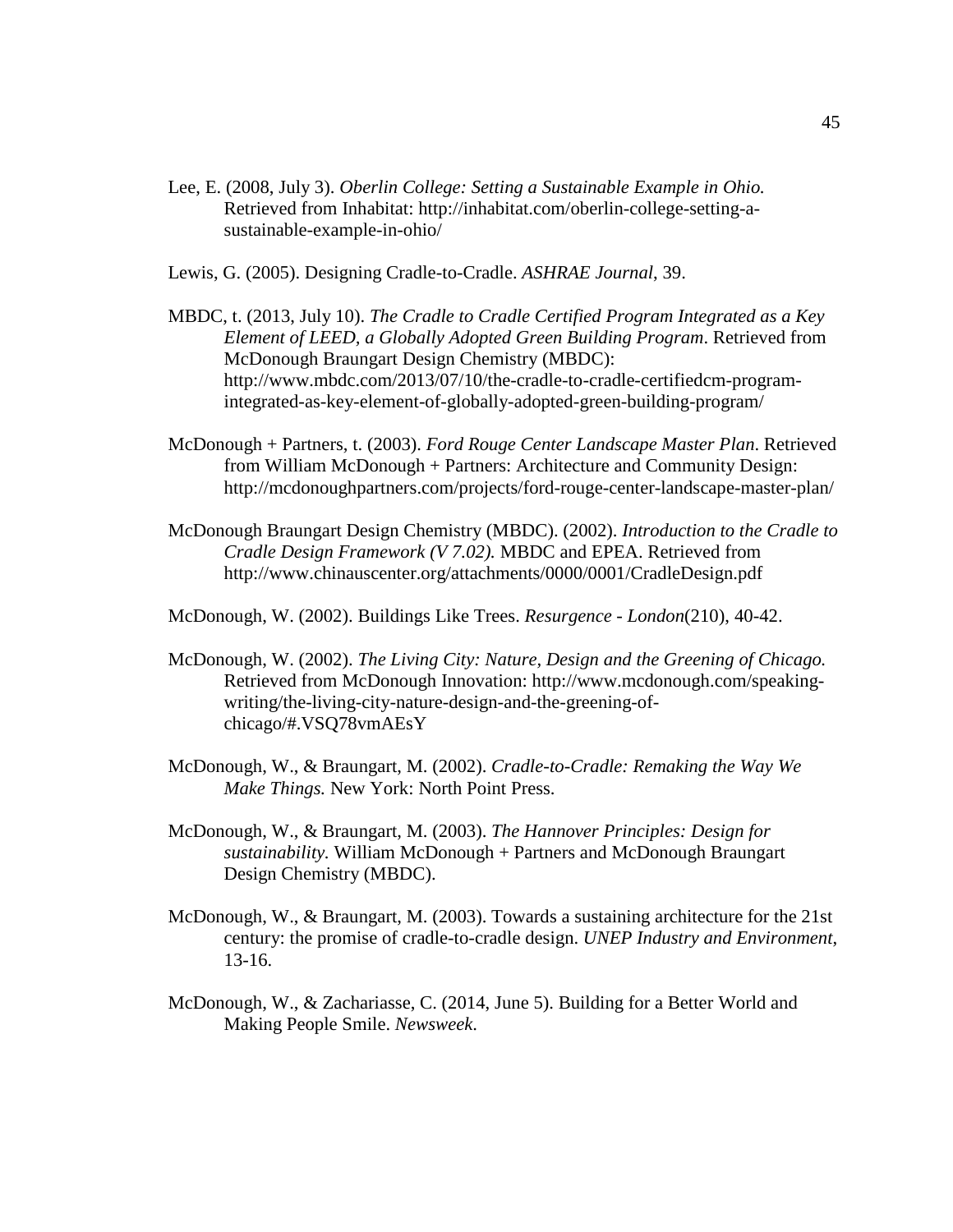- Næss, P. (2001). Urban Planning and Sustainable Development. *European Planning Studies, 9*(4), 503-524.
- *Nutrient Cycles*. (n.d.). Retrieved November 20, 2014, from EPEA: The Cradle of Cradle to Cradle: http://epea-hamburg.org/en/content/nutrient-cycles
- Ooi, G. L., & Phua, K. H. (2014). Urbanization and Slum Formation. *Journal of Urban Health: Bulletin of the New York Academy of Medicine*, 27-34. Retrieved from http://www.ncbi.nlm.nih.gov/pmc/articles/PMC1891640/
- Park2020.com. (2015). *Park 20|20 Overview.* Retrieved from Park2020.com: http://www.park2020.com/images/content/page39/plattegrond\_klein.jpg
- Planning.org. (2010). *Becoming an Urban Planner.*
- Porter, C. (2015). What is the Difference Between Livability and Sustainability? Retrieved from http://www.camsys.com/kb\_experts\_livability.htm
- Priddle, A. (2013, October 21). Ford plant living roof growing strong 10 years later. *Detroit Free Press*, pp. 1-3.
- Scott, L. (2014). Park 20|20, Amsterdam: Born to Be Recycled. *Urban Land*, 1-10. Retrieved from http://urbanland.uli.org/sustainability/park-2020-amsterdam-bornrecycled/
- The Henry Ford. (n.d.). *Reinventing the Rouge*. Retrieved November 20, 2014, from Ford Rouge Factory Tour: http://www.thehenryford.org/rouge/bringindaylight.aspx
- U.S. Green Building Council. (2014). 12 Steps to a Greener Community. 1-7.
- *United Nations*. (2014). Retrieved from Department of Economic and Social Affairs: http://esa.un.org/unpd/wup/CD-ROM/Default.aspx
- USGBC, T. (n.d.). *LEED*. Retrieved from U.S. Green Business Council: http://www.usgbc.org/leed
- Wardekker, A. J., de Jong, A., Knoop, J. M., & van der Sluijs, J. P. (2009). Operationalising a reslience approach to adapting an urban delta to uncertain climate changes. *Technological Forescasting & Social Change*, 987-998.
- Yanarella, E., & Levine, R. (2011). *The City as Fulcrum of Global Sustainability.* New York, New York: Anthem Press.